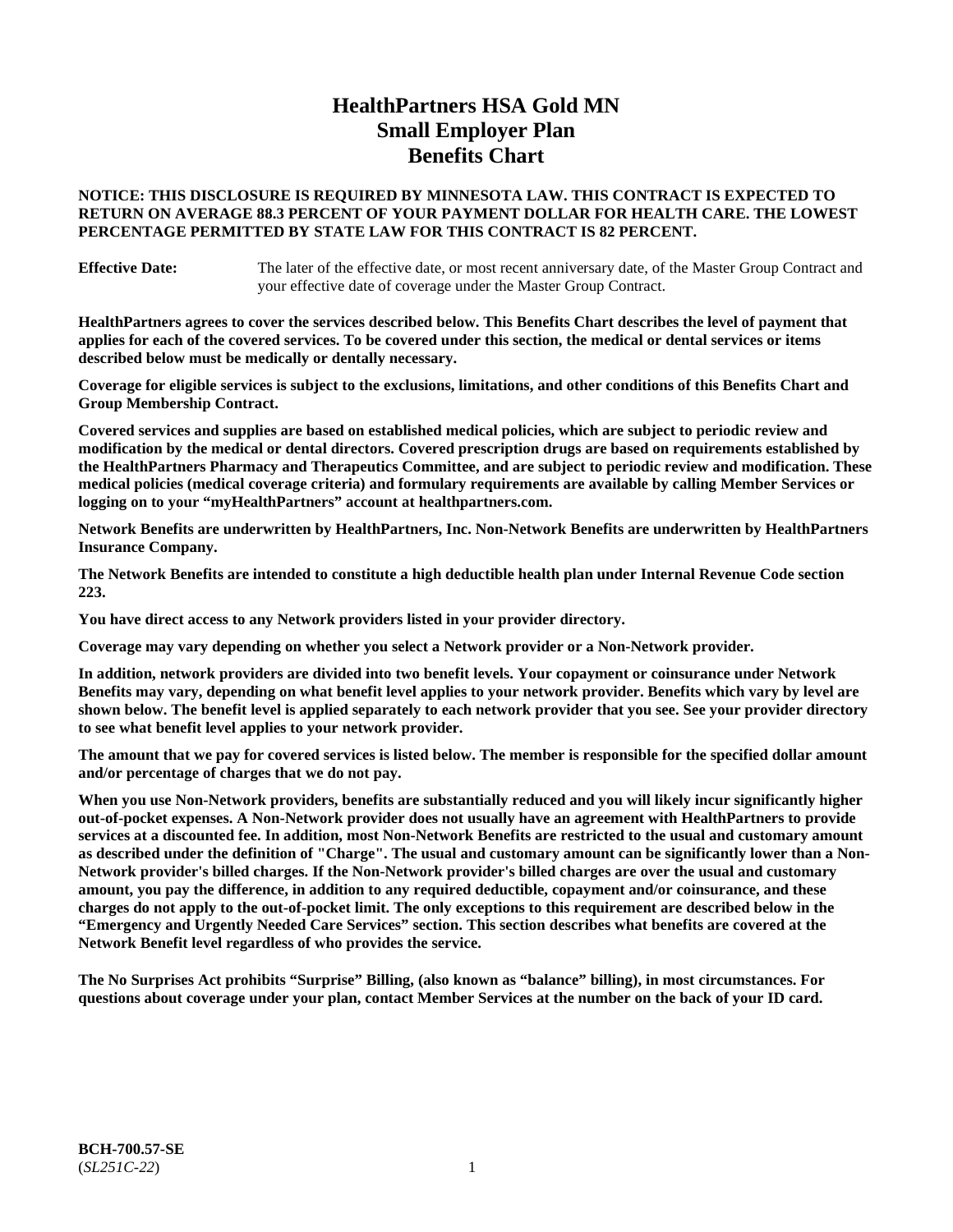# **These definitions apply to this Benefits Chart. They also apply to the Contract.**

| <b>Biosimilar Drugs:</b> | A prescription drug, approved by the Food and Drug Administration (FDA), that the FDA has<br>determined is biosimilar to and interchangeable with a biological brand name drug. Biosimilar<br>drugs are not considered generic drugs and are not covered under the generic drug benefit.                                                                                                                                                                                                                                                                                                                                           |
|--------------------------|------------------------------------------------------------------------------------------------------------------------------------------------------------------------------------------------------------------------------------------------------------------------------------------------------------------------------------------------------------------------------------------------------------------------------------------------------------------------------------------------------------------------------------------------------------------------------------------------------------------------------------|
| <b>Brand Name Drug:</b>  | A prescription drug, approved by the Food and Drug Administration (FDA), that is manufactured,<br>sold, or licensed for sale under a trademark by the pharmaceutical company that originally<br>researched and developed the drug. Brand name drugs have the same active-ingredient formula as<br>the generic version of the drug. However, generic drugs are manufactured and sold by other drug<br>manufacturers and are generally not available until after the patent on the brand name drug has<br>expired. A few brand name drugs may be covered at the generic drug benefit level if this is<br>indicated on the formulary. |
| <b>Calendar Year:</b>    | This is the 12-month period beginning 12:01 A.M. Central Time, on January 1, and ending 12:00<br>A.M. Central Time of the next following December 31.                                                                                                                                                                                                                                                                                                                                                                                                                                                                              |
| <b>Charge:</b>           | For covered services delivered by participating network providers, this is the provider's discounted<br>charge for a given medical/surgical service, procedure or item.                                                                                                                                                                                                                                                                                                                                                                                                                                                            |
|                          | For covered services delivered by non-network providers, a contracted rate may apply if such<br>arrangement is available to HealthPartners.                                                                                                                                                                                                                                                                                                                                                                                                                                                                                        |
|                          | For the Usual and Customary charge for covered services delivered by non-network providers, our<br>payment is calculated using one of the following options to be determined at HealthPartners'<br>discretion: 1) a percentage of the Medicare fee schedule; 2) a comparable schedule if the services<br>is not on the Medicare fee schedule; 3) a commercially reasonable rate for such service.                                                                                                                                                                                                                                  |
|                          | The Usual and Customary Charge is the maximum amount allowed that we consider in the<br>calculation of the payment of charges incurred for certain covered services. You must pay for any<br>charges above the usual and customary charge, and they do not apply to the out-of-pocket limit.                                                                                                                                                                                                                                                                                                                                       |
|                          | A charge is incurred for covered ambulatory medical and surgical services, on the date the service<br>or item is provided. A charge is incurred for covered inpatient services, on the date of admission to<br>a hospital. To be covered, a charge must be incurred on or after the member's effective date and<br>on or before the termination date.                                                                                                                                                                                                                                                                              |
| Copayment/Coinsurance:   | The specified dollar amount, or percentage, of charges incurred for covered services, which we do<br>not pay, but which a member must pay, each time a member receives certain medical services,<br>procedures or items. Our payment for those covered services or items begins after the copayment<br>or coinsurance is satisfied. Covered services or items requiring a copayment or coinsurance are<br>specified in this Benefits Chart.                                                                                                                                                                                        |
|                          | For services provided by a network provider:                                                                                                                                                                                                                                                                                                                                                                                                                                                                                                                                                                                       |
|                          | An amount which is listed as a flat dollar copayment is applied to a network provider's discounted<br>charges for a given service. However, if the network provider's discounted charge for a service or<br>item is less than the flat dollar copayment, you will pay the network provider's discounted charge.<br>An amount which is listed as a percentage of charges or coinsurance is based on the network<br>provider's discounted charges, calculated at the time the claim is processed, which may include an<br>agreed upon fee schedule rate for case rate or withhold arrangements.                                      |
|                          | For services provided by a non-network provider:                                                                                                                                                                                                                                                                                                                                                                                                                                                                                                                                                                                   |
|                          | Any copayment or coinsurance is applied to the lesser of the provider's charges or the usual and<br>customary charge for a service.                                                                                                                                                                                                                                                                                                                                                                                                                                                                                                |
|                          | A copayment or coinsurance is due at the time a service is provided, or when billed by the<br>provider. The copayment or coinsurance applicable for a scheduled visit with a network provider<br>will be collected for each visit, late cancellation and failed appointment. Services may not be<br>withheld for failure to pay a deductible or coinsurance at or prior to the time of service.                                                                                                                                                                                                                                    |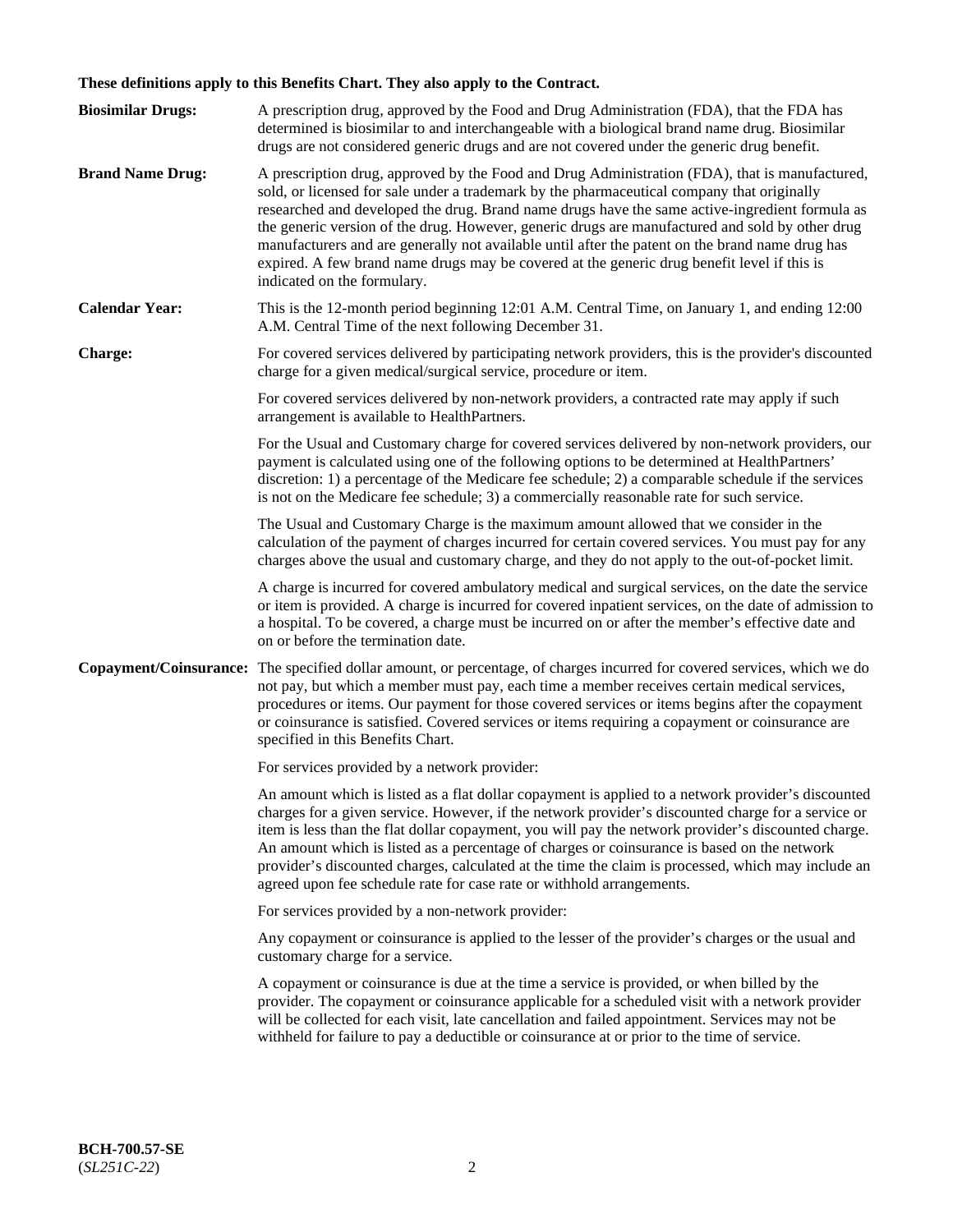| Deductible:       | The specified dollar amount of charges incurred for covered services, which we do not pay, but a<br>member or a family has to pay first in a calendar year. Our payment for those services or items<br>begins after the deductible is satisfied. For network providers, the amount of the charges that apply<br>to the deductible are based on the network provider's discounted charges, calculated at the time<br>the claim is processed, which may include an agreed upon fee schedule rate for case rate or<br>withhold arrangements. For non-network providers, the amount of charges that apply to the<br>deductible are the lesser of the provider's charges or the usual and customary charge for a service.                                                                                                                                                                                                                                                                                                                                                                                                                                                                                                                                             |
|-------------------|------------------------------------------------------------------------------------------------------------------------------------------------------------------------------------------------------------------------------------------------------------------------------------------------------------------------------------------------------------------------------------------------------------------------------------------------------------------------------------------------------------------------------------------------------------------------------------------------------------------------------------------------------------------------------------------------------------------------------------------------------------------------------------------------------------------------------------------------------------------------------------------------------------------------------------------------------------------------------------------------------------------------------------------------------------------------------------------------------------------------------------------------------------------------------------------------------------------------------------------------------------------|
|                   | Any amounts paid or reimbursed by a third party, including but not limited to: point of service<br>rebates, manufacturer coupons, manufacturer debit cards or other forms of direct reimbursement to<br>a member for a product or service, will not apply toward your deductible, to the extent permitted<br>under state and federal law.                                                                                                                                                                                                                                                                                                                                                                                                                                                                                                                                                                                                                                                                                                                                                                                                                                                                                                                        |
|                   | Your plan has an embedded deductible. This means once a member meets the individual<br>deductible, the plan begins paying benefits for that person. If two or more members of the family<br>meet the family deductible, the plan begins paying benefits for all members of the family,<br>regardless of whether each member has met the individual deductible. However, a member may<br>not contribute more than the individual deductible toward the family deductible.                                                                                                                                                                                                                                                                                                                                                                                                                                                                                                                                                                                                                                                                                                                                                                                         |
|                   | All services are subject to the deductible unless otherwise indicated below in this Benefits Chart.                                                                                                                                                                                                                                                                                                                                                                                                                                                                                                                                                                                                                                                                                                                                                                                                                                                                                                                                                                                                                                                                                                                                                              |
| <b>Formulary:</b> | This is a current list, which may be revised from time to time, of formulary prescription drugs,<br>medications, equipment and supplies covered by us as indicated in the Benefits Chart which are<br>covered at the highest benefit level. Some drugs may require prior authorization to be covered as<br>formulary drugs. You may be granted an exception to the formulary that is available to you upon<br>request. These guidelines and procedures include exceptions to the formulary for anti-psychotic<br>prescription drugs prescribed to treat emotional disturbances or mental illness if your health care<br>provider (1) indicates to the dispensing pharmacist, orally or in writing, that the prescription must<br>be dispensed as indicated and (2) certifies in writing to us that the prescribed drug will best treat<br>your condition. Also, you may continue to receive certain non-formulary prescription drugs for<br>diagnosed mental illness or emotional disturbance when our formulary changes or you change<br>health plans for up to one year following the change. We also have written guidelines and<br>procedures for granting formulary exceptions for other drugs that are available to you upon request<br>or on our website. |
|                   | HMO Formulary Exception Process (including antipsychotic drugs). If you are prescribed a<br>drug, we must promptly grant you an exception to our formulary when your health care provider<br>indicates to us that:                                                                                                                                                                                                                                                                                                                                                                                                                                                                                                                                                                                                                                                                                                                                                                                                                                                                                                                                                                                                                                               |
|                   | (1) the formulary drug causes an adverse reaction to the patient;<br>(2) the formulary drug is contraindicated for the patient; or<br>(3) the health care provider demonstrates that the prescription drug must be dispensed as written<br>to provide maximum medical benefit to the patient.                                                                                                                                                                                                                                                                                                                                                                                                                                                                                                                                                                                                                                                                                                                                                                                                                                                                                                                                                                    |
|                   | The formulary, and information on drugs that require authorization, are available by calling<br>Member Services or logging on to your "myHealthPartners" account at healthpartners.com.                                                                                                                                                                                                                                                                                                                                                                                                                                                                                                                                                                                                                                                                                                                                                                                                                                                                                                                                                                                                                                                                          |
|                   | Formulary Changes. The formulary may change throughout the year. If you are affected by a<br>formulary change, you will receive at least 30 days' advanced notice of that change, and you<br>may request a formulary exception.                                                                                                                                                                                                                                                                                                                                                                                                                                                                                                                                                                                                                                                                                                                                                                                                                                                                                                                                                                                                                                  |
|                   |                                                                                                                                                                                                                                                                                                                                                                                                                                                                                                                                                                                                                                                                                                                                                                                                                                                                                                                                                                                                                                                                                                                                                                                                                                                                  |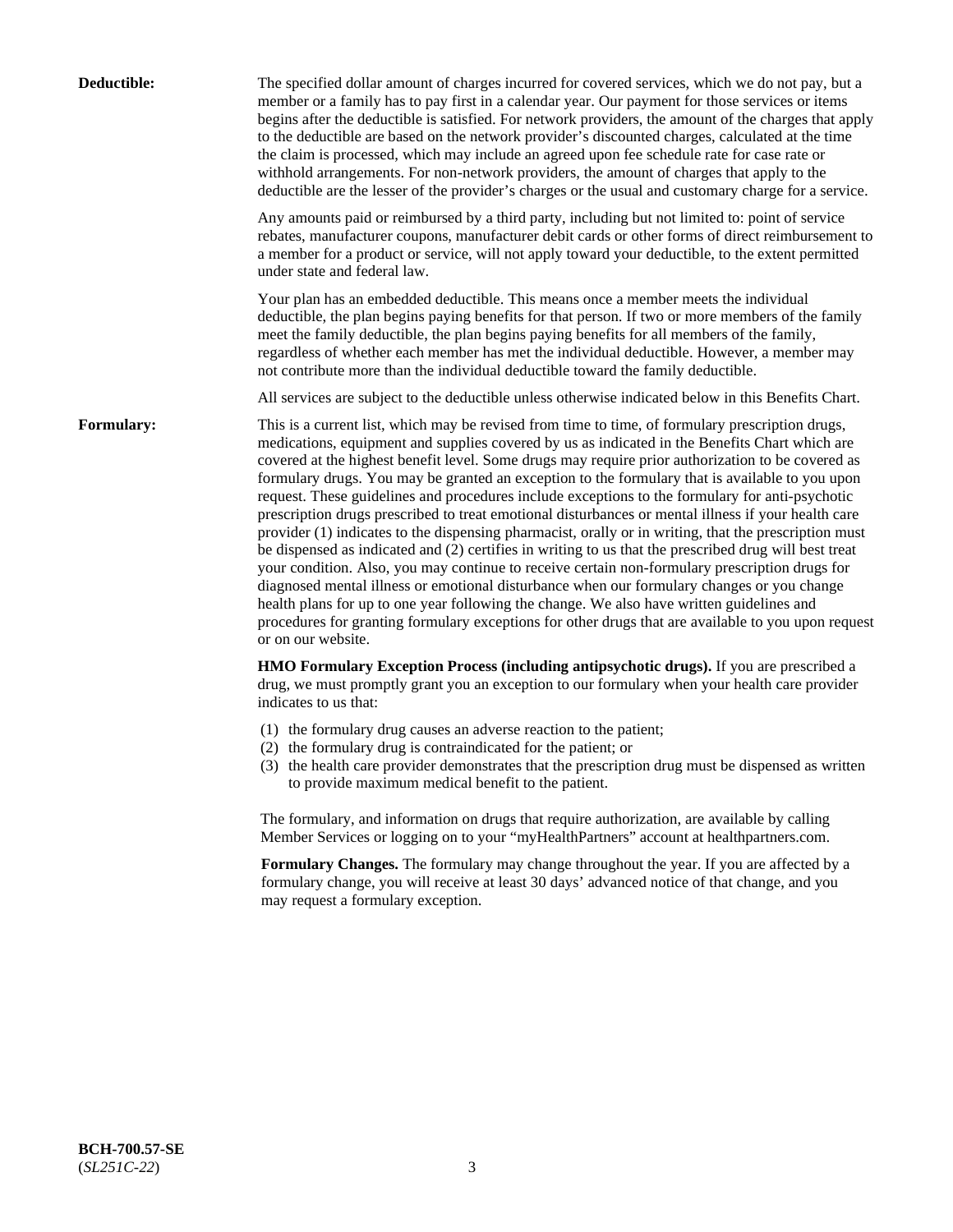| <b>Federal Formulary</b>  |  |
|---------------------------|--|
| <b>Exception Process:</b> |  |

If you are prescribed a drug that is not included on the formulary and your plan does not cover nonformulary drugs, you, your designee or your prescribing physician may request a review through our formulary exception process, which includes external review. This process is described below.

- **1. Standard Exception Request.** If your provider prescribes a drug that is not on our formulary, you may submit a standard exception request. If you, your designee or your prescribing provider submit a standard exception request, we must make our coverage determination and notify you within 72 hours of our receipt of the request. If we grant the exception to cover the drug, we are required to cover the drug for the duration of the prescription, including refills.
- **2. Expedited Exception Request.** If your provider prescribes a drug that is not on our formulary, you may submit an expedited exception request if there are exigent circumstances. Exigent circumstances exist when you are suffering from a health condition that may seriously jeopardize your life, health, or ability to regain maximum function or when you are undergoing a current course using a nonformulary drug. If you, your designee or your prescribing provider submit an expedited exception request, we must make our coverage determination and notify you within 24 hours of our receipt of the request. If we grant the exception to cover the drug, we are required to cover the drug for the duration of the prescription, including refills. If we grant an exception based on exigent circumstances, we must cover the drug for the duration of the exigency.
- **3. Federal External Review Exception Request.** If coverage of a drug is denied after an exception request review under items 1. or 2. above, you, your designee, or your prescribing provider may request an external review exception request. If the initial request was a standard exception request, we must notify you or your designee and the prescribing provider of the coverage determination within 72 hours of our receipt of your request for external review. If the initial request was an expedited exception request, we must notify you or your designee and the prescribing provider of the coverage determination within 24 hours our receipt of your request for external review. If you are granted an exception after the external review exception request, we are required to cover the drug for the duration of the prescription, if the initial request was a standard exception request. If the initial request was an expedited exception request, we must provide coverage for the duration of the exigency.
- **4. State External Review Request.** If coverage of the drug is denied after a federal external review exception request under item 3. above, you may request an external review under the "Disputes and Complaints" section, "External Complaints Procedures" in the Group Membership Contract.
- **Generic Drug:** A prescription drug, approved by the Food and Drug Administration (FDA) that the FDA has determined is comparable to a brand name drug product in dosage form, strength, route of administration, quality, intended use and documented bioequivalence. Generally, generic drugs cost less than brand name drugs. Some brand name drugs may be covered at the generic drug benefit level if this is indicated on the formulary.
- **Non-Formulary Drug:** This is a prescription drug approved by the Food and Drug Administration (FDA) that is not on the formulary, is medically necessary and is not investigative or otherwise excluded under this Benefits Chart.
- **Out-of-Pocket Expenses:** You pay the specified copayments/coinsurance and deductibles applicable for particular services, subject to the out-of-pocket limit described below. These amounts are in addition to the monthly enrollment payments.
- **Out-of-Pocket Limit:** You pay the copayments/coinsurance and deductibles for covered services, to the individual or family out-of-pocket limit. Thereafter we cover 100% of the charges incurred for all other covered services, for the rest of the calendar year. You pay amounts greater than the out-of-pocket limit if you exceed any visit or day limits.

Non-Network Benefits above the usual and customary charge (see definition of charge above) do not apply to the out-of-pocket limit.

Non-Network benefits for transplant surgery do not apply to the out-of-pocket limit.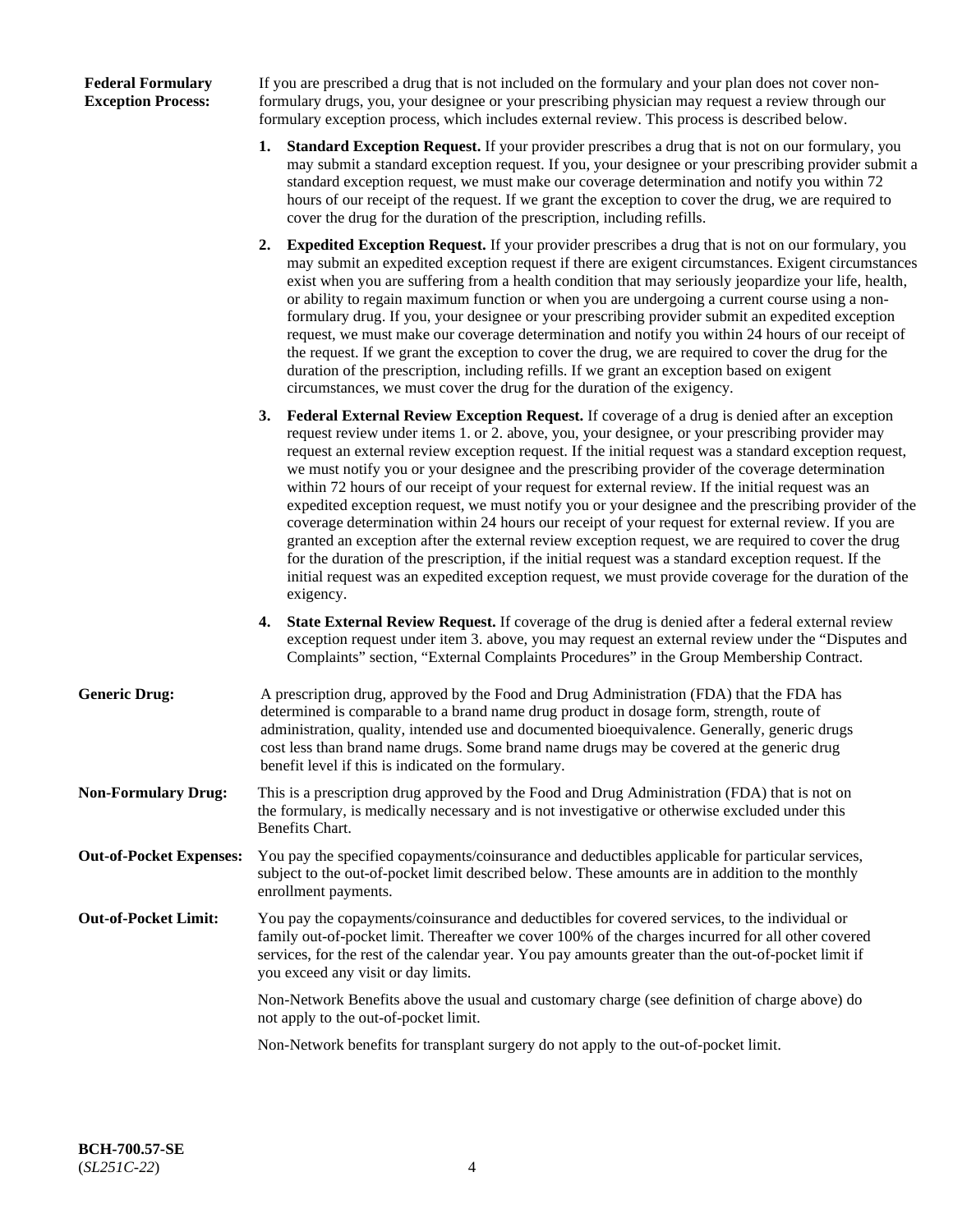Any amounts paid or reimbursed by a third party, including but not limited to: point of service rebates, manufacturer coupons, manufacturer debit cards or other forms of direct reimbursement to a member for a product or service, will not apply as an out of pocket expense, to the extent permitted under state and federal law. You are responsible to keep track of the out-of-pocket expenses. Contact our Member Services department for assistance in determining the amount paid by the enrollee for specific eligible services received. Claims for reimbursement under the out-of-pocket limit provisions are subject to the same time limits and provisions described under the "Claims Provisions" section of the **Contract Preventive Drug List:** The Preventive Drug List specifies certain drugs and certain diabetic supplies that are eligible to be covered without being subject to your deductible under federal HSA rules. This is a current list, which may be revised from time to time, of certain formulary preventive prescription drugs and certain diabetic supplies, covered under the Plan as indicated in the Benefits Chart. This list does not include preventive drugs that we are required to cover at 100%, not subject to your deductible, under the ACA preventive guidelines. The Preventive Drug List is available by logging onto your **"**myHealthPartners account athealthpartners.com or by calling Member Services. **Specialty Drug List:** This is a current list, which may be revised from time to time, of prescription drugs, medications, equipment and supplies, which are typically bio-pharmaceuticals. The purpose of a specialty drug list is to facilitate enhanced monitoring of complex therapies used to treat specific conditions. Specialty drugs are covered by us as indicated in this Benefits Chart. The specialty drug list is available by calling Member Services or logging on to your "*my*HealthPartners" account at [healthpartners.com](https://www.healthpartners.com/hp/index.html)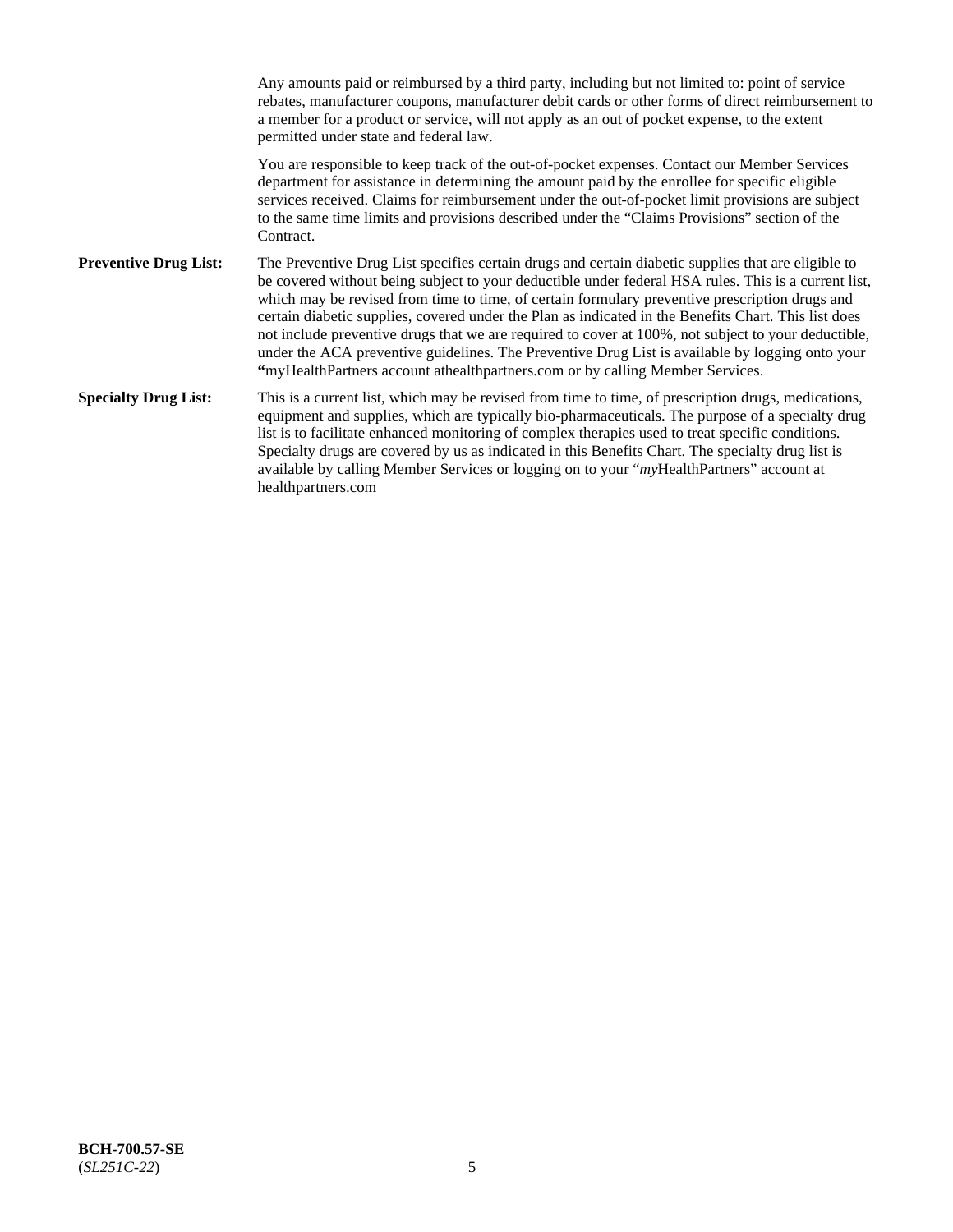# **DEDUCTIBLES AND OUT-OF-POCKET LIMITS**

# **Individual Calendar Year Deductible**

*Select Tier*

| Network Benefits | <b>Non-Network Benefits</b> |
|------------------|-----------------------------|
| \$3,500          | \$10,000                    |

*Standard Tier*

| Network Benefits  | <b>Non-Network Benefits</b> |
|-------------------|-----------------------------|
| $\frac{$5,500}{}$ | \$10,000                    |

#### **Family Calendar Year Deductible**

*Select Tier*

| Network Benefits | <b>Non-Network Benefits</b> |
|------------------|-----------------------------|
| $\$7,000$        | \$20,000                    |

*Standard Tier*

| <b>Network Benefits</b> | <b>Non-Network Benefits</b> |
|-------------------------|-----------------------------|
| \$11,000                | \$20,000                    |

The deductibles under the Select Tier Network Benefits and Standard Tier Network Benefits are combined. Separate deductibles must be satisfied under the Network Benefits and Non-Network Benefits.

Your plan has an embedded deductible. This means once a member meets the individual deductible, the plan begins paying benefits for that person. If two or more members of the family meet the family deductible, the plan begins paying benefits for all members of the family, regardless of whether each member has met the individual deductible. However, a member may not contribute more than the individual deductible toward the family deductible.

Any amounts paid or reimbursed by a third party, including but not limited to: point of service rebates, manufacturer coupons, debit cards or other forms of direct reimbursement to a member for a product or service, will not apply toward your deductible, to the extent permitted under state and federal law.

### **Individual Calendar Year Out-of-Pocket Limit**

*Select Tier*

| <b>Network Benefits</b> | <b>Non-Network Benefits</b> |
|-------------------------|-----------------------------|
| \$3,500                 | \$30,000                    |

*Standard Tier*

| <b>Network Benefits</b> | <b>Non-Network Benefits</b> |
|-------------------------|-----------------------------|
| $\frac{$5,500}{}$       | \$30,000                    |

### **Family Calendar Year Out-of-Pocket Limit**

*Select Tier*

| Network Benefits | <b>Non-Network Benefits</b> |
|------------------|-----------------------------|
| \$7,000          | \$60,000                    |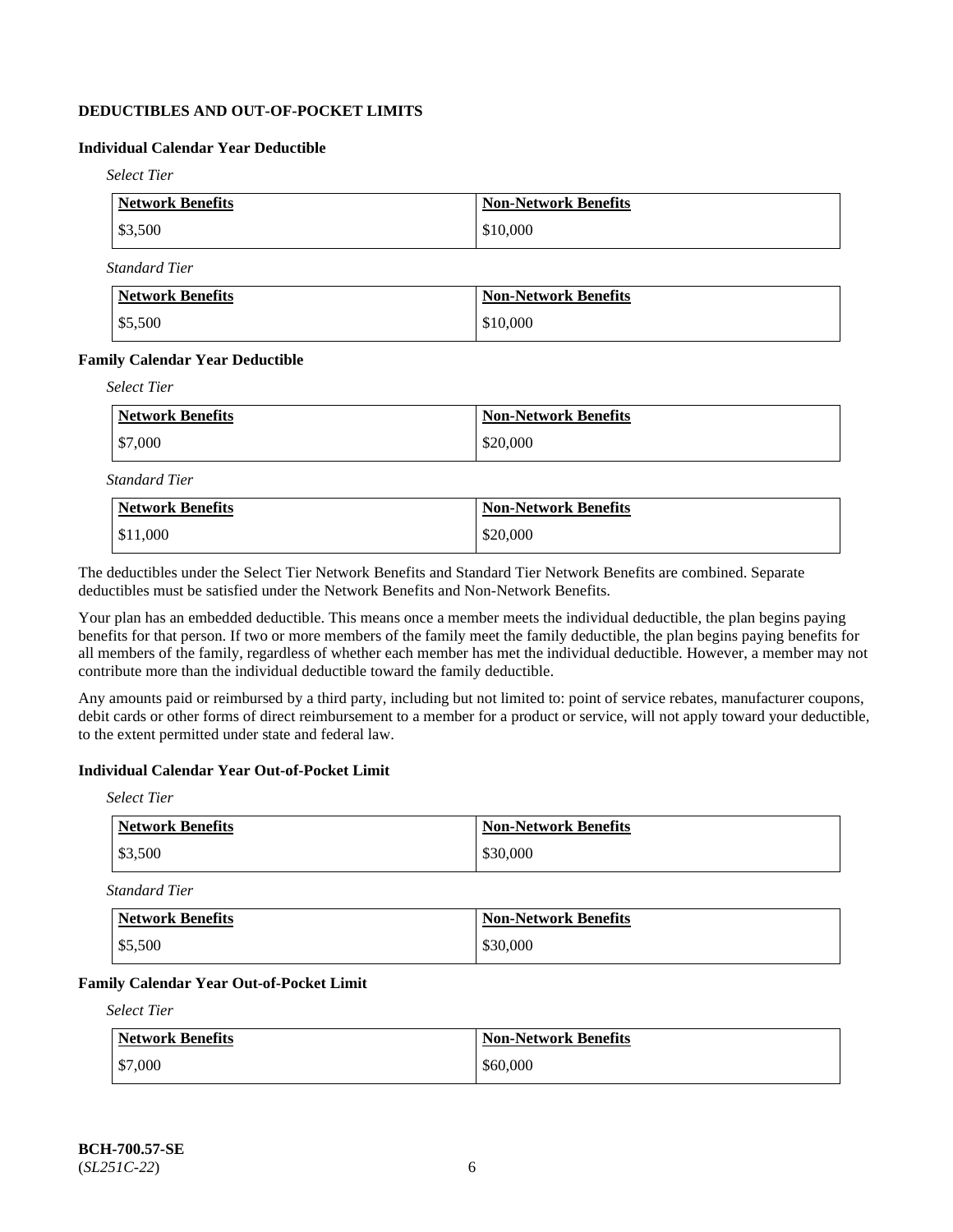*Standard Tier*

| <b>Network Benefits</b> | <b>Non-Network Benefits</b> |
|-------------------------|-----------------------------|
| \$11,000                | \$60,000                    |

The Out-of-Pocket Limits under the Select Tier Network Benefits and Standard Tier Network Benefits are combined. Separate Out-of-Pocket Limits must be satisfied under the Network Benefits and Non-Network Benefits.

Non-Network Benefits above the usual and customary charge will not apply toward the individual or family out-of-pocket limit.

Non-Network benefits for transplant surgery do not apply to the out-of-pocket limit.

Any amounts paid or reimbursed by a third party, including but not limited to: point of service rebates, manufacturer coupons, manufacturer debit cards or other forms of direct reimbursement to a member for a product or service, will not apply as an out of pocket expense, to the extent permitted under state and federal law.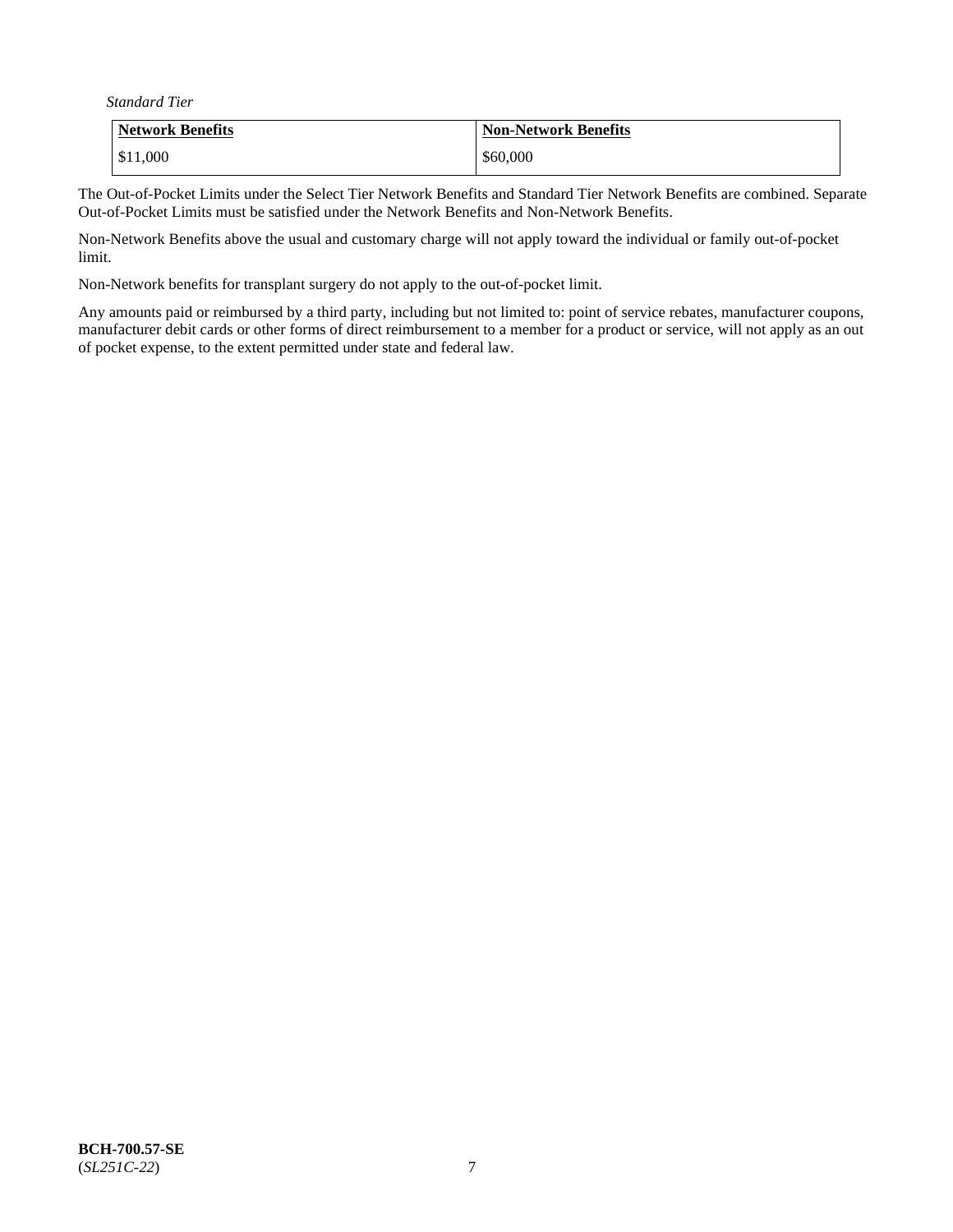# **AMBULANCE AND MEDICAL TRANSPORTATION**

### **Covered Services:**

We cover ambulance and medical transportation for medical emergencies.

We also cover medically necessary, non-emergency medical transportation if it meets our medical coverage criteria.

Covered services and supplies are based on established medical policies, which are subject to periodic review and modification by the medical or dental directors. These medical policies (medical coverage criteria) and applicable prior authorization requirements are available by calling Member Services or logging on to your "myHealthPartners" account at [healthpartners.com.](https://www.healthpartners.com/hp/index.html)

*Subject to the Standard Tier Deductibles and Out-of-Pocket limits*

| <b>Network Benefits</b>       | <b>Non-Network Benefits</b> |
|-------------------------------|-----------------------------|
| 100% of the charges incurred. | See Network Benefits.       |

### **Not Covered:**

See "Services Not Covered" in the Group Membership Contract.

# **BEHAVIORAL HEALTH SERVICES**

#### **Covered Services:**

Covered services are based on established medical policies, which are subject to periodic review and modification by the medical directors. These medical policies (medical coverage criteria) are available by calling Member Services or logging on to your "*my*HealthPartners" account at [healthpartners.com.](http://www.healthpartners.com/)

You have rights to parity in mental health and substance use disorder treatment as required by the federal Mental Health Parity and Addiction Equity Act and Minnesota Statutes, section 62Q.47. These laws require:

- That mental health and substance use disorder services be covered on the same basis as medical services;
- That cost-sharing for mental health and substance use disorder services can be no more restrictive than cost-sharing for similar medical services;
- That treatment restrictions and limitation such as prior authorization and medical necessity can be no more restrictive than for similar medical services;
- That if enrollees have concerns they can call Member Services, file a complaint with HealthPartners, or file a complaint with the Minnesota Department of Health.

### **Mental health services**

We cover services for: mental health diagnoses as described in the Diagnostic and Statistical Manual of Mental Disorders – Fifth Edition (DSM-5) (most recent edition).

We also provide coverage for mental health treatment ordered by a Minnesota court under a valid court order that is issued on the basis of a behavioral care evaluation performed by a licensed psychiatrist or doctoral level licensed psychologist, which includes a diagnosis and an individual treatment plan for care in the most appropriate, least restrictive environment. We must be given a copy of the court order and the behavioral care evaluation, the service must be a covered benefit under this plan, and the service must be provided by a network provider, or other provider as required by law. We cover the evaluation upon which the court order was based if it was provided by a network provider. We also provide coverage for the initial mental health evaluation of a child, regardless of whether that evaluation leads to a court order for treatment, if the evaluation is ordered by a Minnesota juvenile court.

**Outpatient services, including intensive outpatient and day treatment:** We cover medically necessary outpatient professional mental health services for evaluation, crisis intervention, and treatment of mental health disorders.

A comprehensive diagnostic assessment will be used as the basis for a determination by a mental health professional, concerning the appropriate treatment and the extent of services required.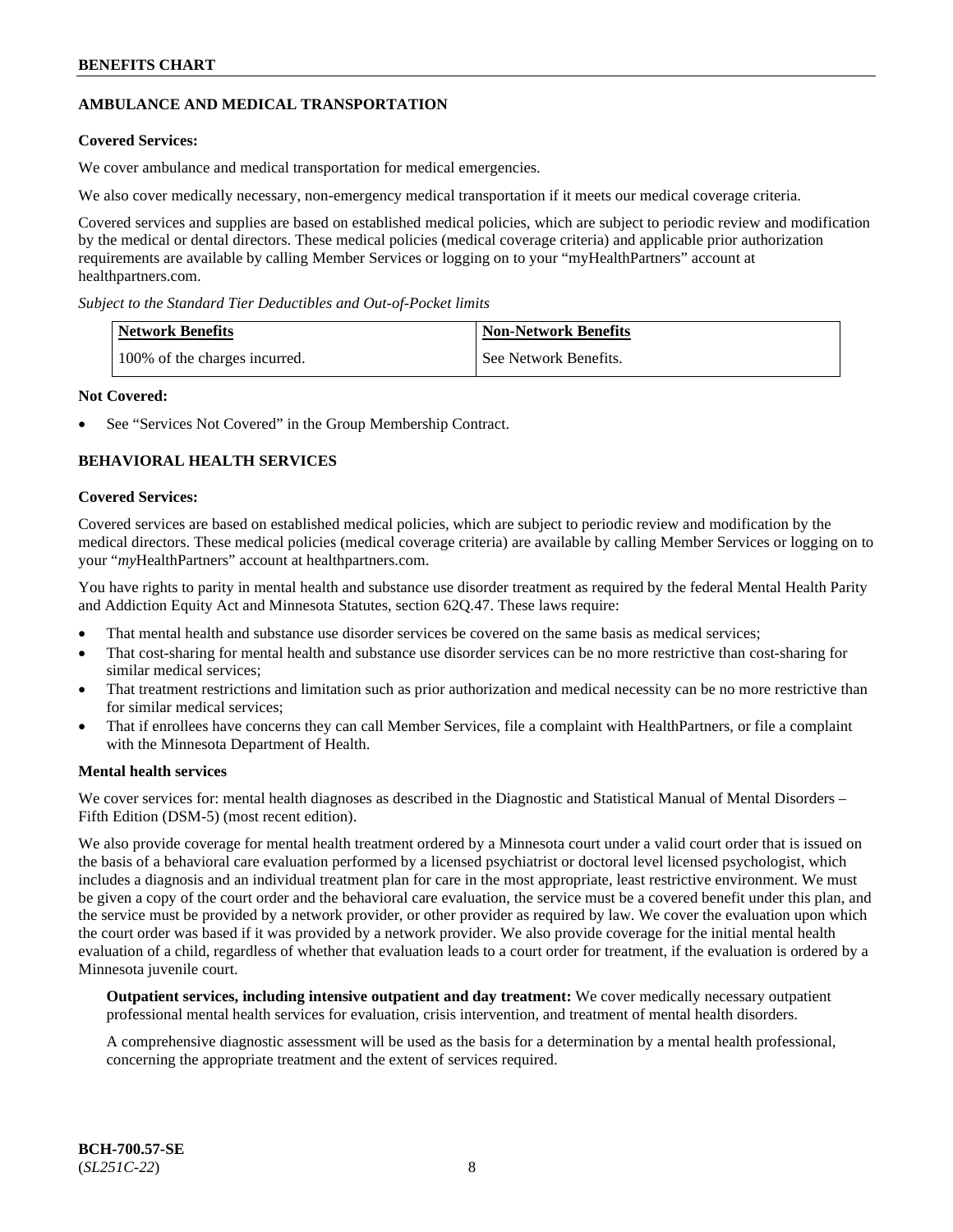Outpatient services we cover for a diagnosed mental health condition include the following:

- Individual, group, family, and multi-family therapy;
- Medication management provided by a physician, certified nurse practitioner, or physician's assistant;
- Psychological testing services for the purposes of determining the differential diagnoses and treatment planning for patients currently receiving behavioral health services;
- Day treatment and intensive outpatient services in a licensed program;
- Partial hospitalization services in a licensed hospital or community mental health center;
- Psychotherapy and nursing services provided in the home if authorized by us; and
- Treatment for gender dysphoria.

#### *Subject to the Select Tier Deductibles and Out-of-Pocket Limits*

| Network Benefits              | <b>Non-Network Benefits</b>  |
|-------------------------------|------------------------------|
| 100% of the charges incurred. | 50% of the charges incurred. |

#### **Group therapy**

*Subject to the Select Tier Deductibles and Out-of-Pocket Limits*

| Network Benefits              | Non-Network Benefits         |
|-------------------------------|------------------------------|
| 100% of the charges incurred. | 50% of the charges incurred. |

#### **Inpatient services, including mental health residential treatment services:** We cover the following:

- Medically necessary inpatient services in a hospital and professional services for treatment of mental health disorders. Medical stabilization is covered under inpatient hospital services in the "Hospital and Skilled Nursing Facility Services" section; and
- Medically necessary mental health residential treatment services. This care must be authorized by us and provided by a hospital or residential behavioral health treatment facility licensed by the local state or Department of Health and Human Services. Services not covered under this benefit include halfway houses, group homes, extended care facilities, shelter services, correctional services, detention services, transitional services, group residential services, foster care services and wilderness programs.

*Select Tier - Subject to the Select Tier Deductibles and Out-of-Pocket Limits*

| Network Benefits              | Non-Network Benefits         |
|-------------------------------|------------------------------|
| 100% of the charges incurred. | 50% of the charges incurred. |

*Standard Tier - Subject to the Standard Tier Deductibles and Out-of-Pocket Limits*

| <b>Network Benefits</b>       | <b>Non-Network Benefits</b>  |
|-------------------------------|------------------------------|
| 100% of the charges incurred. | 50% of the charges incurred. |

#### **Substance use disorder (SUD) services**

We cover medically necessary services for assessments by a licensed alcohol and drug counselor and treatment of substanceuse disorders as defined in the latest edition of the DSM-5.

**Outpatient services, including intensive outpatient and day treatment:** We cover medically necessary outpatient professional services for the diagnosis and treatment of substance use disorders. Substance use disorder treatment programs must be licensed by the applicable state agency.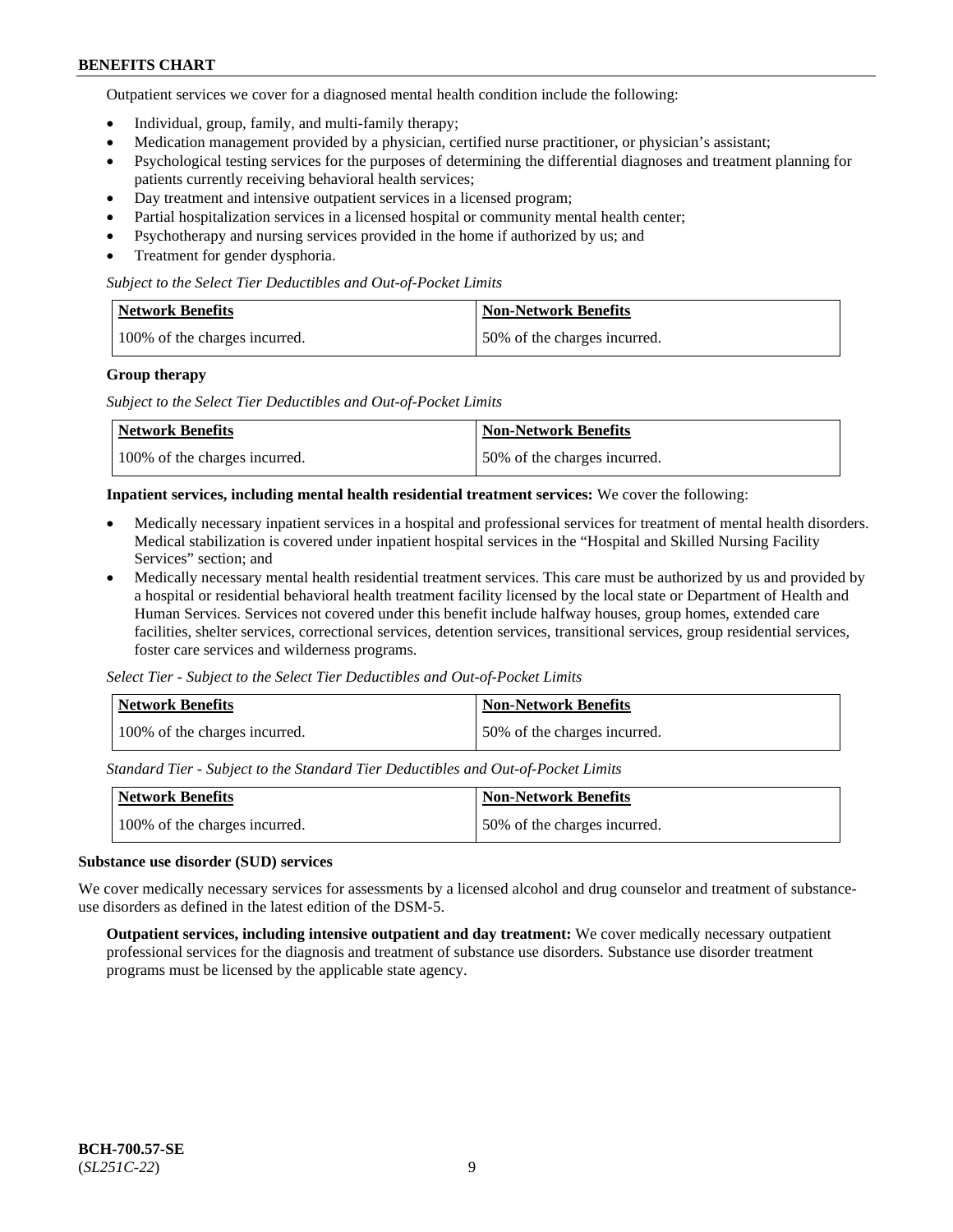Outpatient services we cover for a diagnosed substance use disorder include the following:

- Individual, group, family, and multi-family therapy provided in an office setting;
- Opiate replacement therapy including methadone and buprenorphine treatment; and
- Day treatment and intensive outpatient services in a licensed program.

*Subject to the Select Tier Deductibles and Out-of-Pocket Limits*

| Network Benefits              | <b>Non-Network Benefits</b>  |
|-------------------------------|------------------------------|
| 100% of the charges incurred. | 50% of the charges incurred. |

**Inpatient services:** We cover the following:

- Medically necessary inpatient services in a hospital or primary residential treatment in a licensed substance use disorder treatment center. Primary residential treatment is an intensive residential treatment program of limited duration, typically 30 days or less.
- Services provided in a hospital that is licensed by the local state and accredited by Medicare.
- Detoxification services in a hospital or community detoxification facility if it is licensed by the local Department of Health and Human Services.

*Select Tier - Subject to the Select Tier Deductibles and Out-of-Pocket Limits*

| Network Benefits              | Non-Network Benefits         |
|-------------------------------|------------------------------|
| 100% of the charges incurred. | 50% of the charges incurred. |

*Standard Tier - Subject to the Standard Tier Deductibles and Out-of-Pocket Limits*

| <b>Network Benefits</b>       | <b>Non-Network Benefits</b>  |
|-------------------------------|------------------------------|
| 100% of the charges incurred. | 50% of the charges incurred. |

#### **Not Covered:**

See "Services Not Covered" in the Group Membership Contract.

### **CHIROPRACTIC SERVICES**

#### **Covered Services:**

We cover chiropractic services for rehabilitative care, provided to diagnose and treat acute neuromusculo-skeletal conditions.

Massage therapy which is performed in conjunction with other treatment/modalities by a chiropractor, is part of a prescribed treatment plan and is not billed separately is covered.

*Subject to the Standard Tier Deductibles and Out-of-Pocket Limits*

| <b>Network Benefits</b>       | <b>Non-Network Benefits</b>           |
|-------------------------------|---------------------------------------|
| 100% of the charges incurred. | 50% of the charges incurred.          |
|                               | Limit of 20 visits per calendar year. |

### **Not Covered:**

- Massage therapy for the purpose of comfort or convenience of the member.
- See "Services Not Covered" in the Group Membership Contract.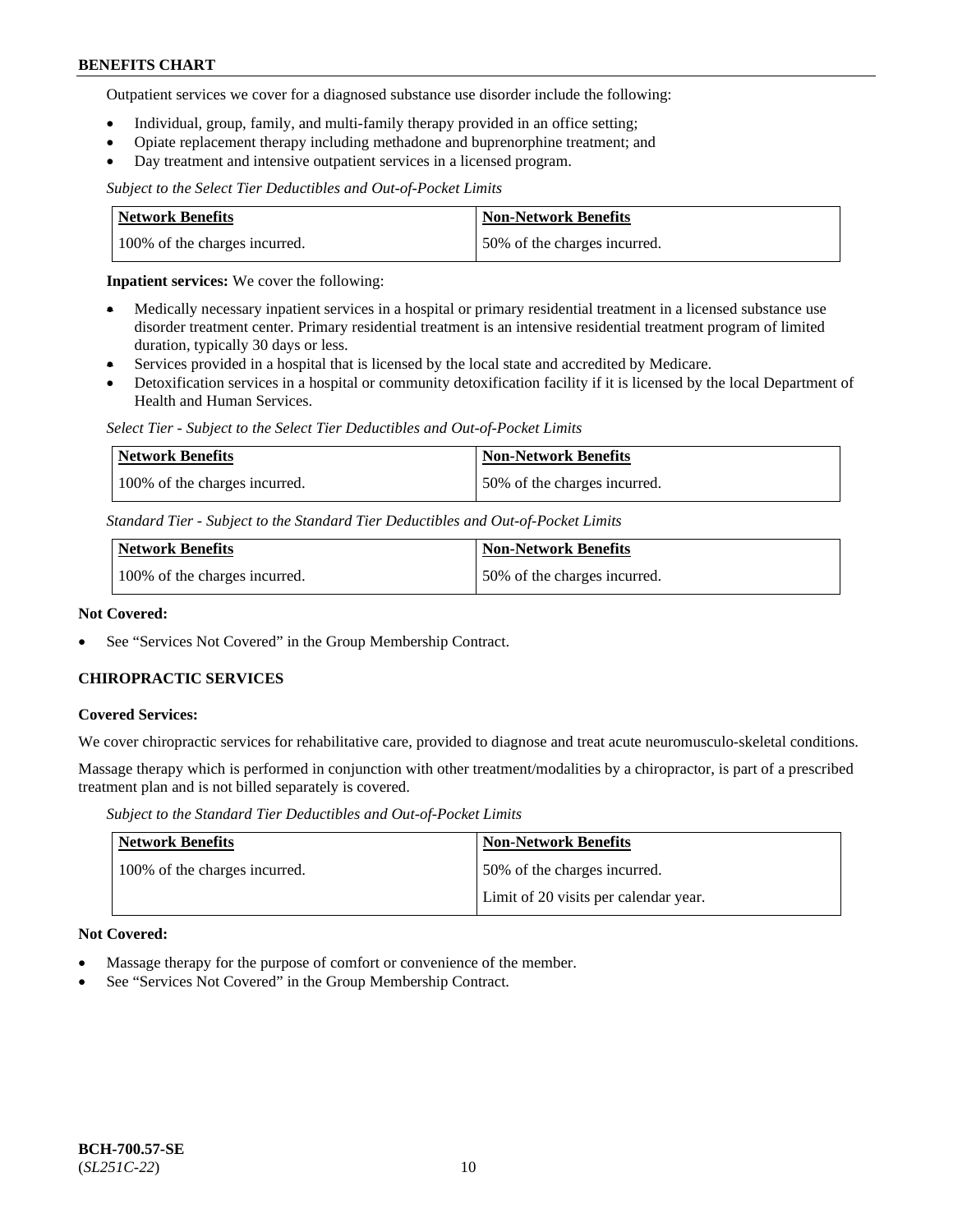# **CLINICAL TRIALS**

### **Covered Services:**

We cover certain routine services if you participate in a Phase I, Phase II, Phase III or Phase IV clinical trial that is conducted in relation to the prevention, detection, or treatment of cancer or other life-threatening disease or condition as defined in the Affordable Care Act. We cover routine patient costs for services that would be eligible under this Benefits Chart if the service was provided outside of a clinical trial.

| <b>Network Benefits</b>                                | <b>Non-Network Benefits</b>                            |
|--------------------------------------------------------|--------------------------------------------------------|
| Coverage level is same as corresponding Network        | Coverage level is same as corresponding Non-Network    |
| Benefit, depending on type of service provided such as | Benefit, depending on type of service provided such as |
| Office Visits for Illness or Injury, Inpatient or      | Office Visits for Illness or Injury, Inpatient or      |
| <b>Outpatient Hospital Services.</b>                   | <b>Outpatient Hospital Services.</b>                   |

### **Not Covered:**

- The investigative item, device or service itself.
- Items or services that are provided solely to satisfy data collection and analysis needs and that are not used in the direct clinical management of the patient.
- A service that is clearly inconsistent with widely accepted and established standards of care for a particular diagnosis.
- See "Services Not Covered" in the Group Membership Contract.

# **DENTAL SERVICES**

# **Covered Services:**

We cover services as described below.

**Accidental dental services:** We cover dentally necessary services to treat and restore damage done to sound, natural, unrestored teeth as a result of an accidental injury. Coverage is for damage caused by external trauma to face and mouth only, not for cracked or broken teeth which result from biting or chewing. We cover restorations, root canals, crowns and replacement of teeth lost that are directly related to the accident in which the member was involved. We cover initial exams, xrays, and palliative treatment including extractions, and other oral surgical procedures directly related to the accident. Subsequent treatment must be initiated within the specified time-frame and must be directly related to the accident. We do not cover restoration and replacement of teeth that are not "sound and natural" at the time of the accident.

Full mouth rehabilitation to correct occlusion (bite) and malocclusion (misaligned teeth not due to the accident) are not covered.

When an implant-supported dental prosthetic treatment is pursued, the accidental dental benefit will be applied to the prosthetic procedure. Benefits are limited to the amount that would be paid toward the placement of a removable dental prosthetic appliance that could be used in the absence of implant treatment. Care must be provided or pre-authorized by a HealthPartners dentist.

*Subject to the Standard Tier Deductibles and Out-of-Pocket Limits*

| <b>Network Benefits</b>       | <b>Non-Network Benefits</b>  |
|-------------------------------|------------------------------|
| 100% of the charges incurred. | 50% of the charges incurred. |

For all accidental dental services, treatment and/or restoration must be initiated within six months of the date of the injury. Coverage is limited to the initial course of treatment and/or initial restoration. Services must be provided within twenty-four months of the date of injury to be covered.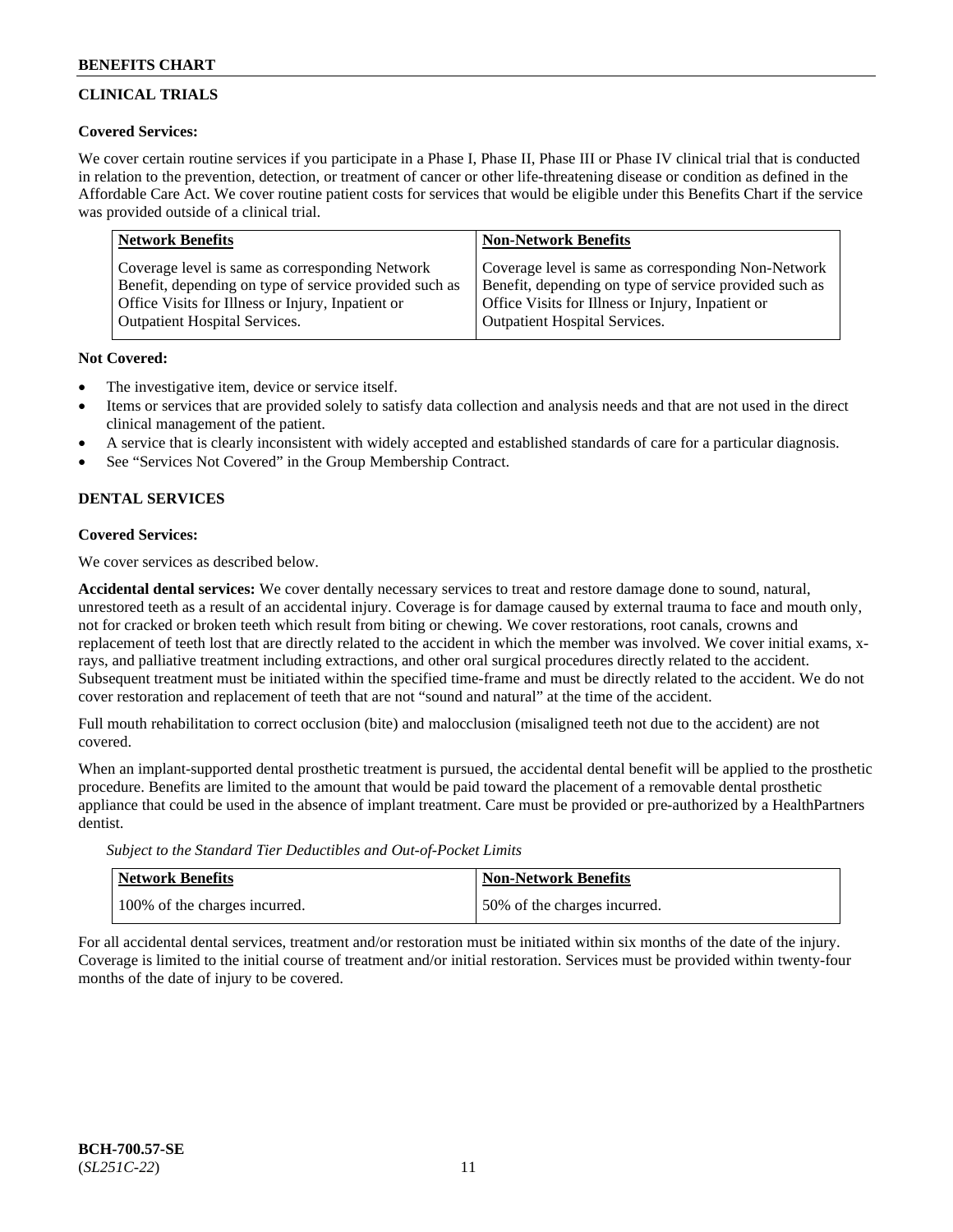# **Medical referral dental services**

**Medically necessary outpatient dental services:** We cover medically necessary outpatient dental services. Coverage is limited to dental services required for treatment of an underlying medical condition, e.g., removal of teeth to complete radiation treatment for cancer of the jaw, cysts and lesions.

*Subject to the Standard Tier Deductibles and Out-of-Pocket Limits*

| Network Benefits              | Non-Network Benefits         |
|-------------------------------|------------------------------|
| 100% of the charges incurred. | 50% of the charges incurred. |

**Medically necessary hospitalization and anesthesia for dental care:** We cover medically necessary hospitalization for dental care. This is limited to charges incurred by a member who: (1) is a child under age 5; (2) is severely disabled; (3) has a medical condition and requires hospitalization or general anesthesia for dental care treatment; or (4) is a child between age 5 and 12 and care in dental offices has been attempted unsuccessfully and usual methods of behavior modification have not been successful, or when extensive amounts of restorative care, exceeding four appointments, are required. Coverage is limited to facility and anesthesia charges. Oral surgeon/dentist professional fees are not covered.

*Select Tier - Subject to the Select Tier Deductibles and Out-of-Pocket Limits*

| Network Benefits              | Non-Network Benefits         |
|-------------------------------|------------------------------|
| 100% of the charges incurred. | 50% of the charges incurred. |

*Standard Tier - Subject to the Standard Tier Deductibles and Out-of-Pocket Limits*

| <b>Network Benefits</b>       | <b>Non-Network Benefits</b>  |
|-------------------------------|------------------------------|
| 100% of the charges incurred. | 50% of the charges incurred. |

**Medical complications of dental care:** We cover medical complications of dental care. Treatment must be medically necessary care and related to medical complications of non-covered dental care, including complications of the head, neck, or substructures.

*Subject to the Standard Tier Deductibles and Out-of-Pocket Limits*

| <b>Network Benefits</b>       | <b>Non-Network Benefits</b>  |
|-------------------------------|------------------------------|
| 100% of the charges incurred. | 50% of the charges incurred. |

**Oral surgery**: We cover oral surgery. Coverage is limited to treatment of medical conditions requiring oral surgery, such as treatment of oral neoplasm, non-dental cysts, fracture of the jaws, trauma of the mouth and jaws.

*Subject to the Standard Tier Deductibles and Out-of-Pocket Limits*

| <b>Network Benefits</b>       | <b>Non-Network Benefits</b>  |
|-------------------------------|------------------------------|
| 100% of the charges incurred. | 50% of the charges incurred. |

**Treatment of cleft lip and cleft palate:** We cover treatment of cleft lip and cleft palate of a dependent child to age 26, including orthodontic treatment and oral surgery directly related to the cleft. Benefits are limited to inpatient or outpatient expenses arising from medical and dental treatment that was scheduled or initiated prior to the dependent turning age 19. Dental services that are not required for the treatment of cleft lip or cleft palate are not covered. If a dependent child covered under this Contract is also covered under a dental plan which includes orthodontic services, that dental plan shall be considered primary for the necessary orthodontic services. Oral appliances are subject to the same copayment, conditions and limitations as durable medical equipment.

*Subject to the Standard Tier Deductibles and Out-of-Pocket Limits*

| Network Benefits              | <b>Non-Network Benefits</b>  |
|-------------------------------|------------------------------|
| 100% of the charges incurred. | 50% of the charges incurred. |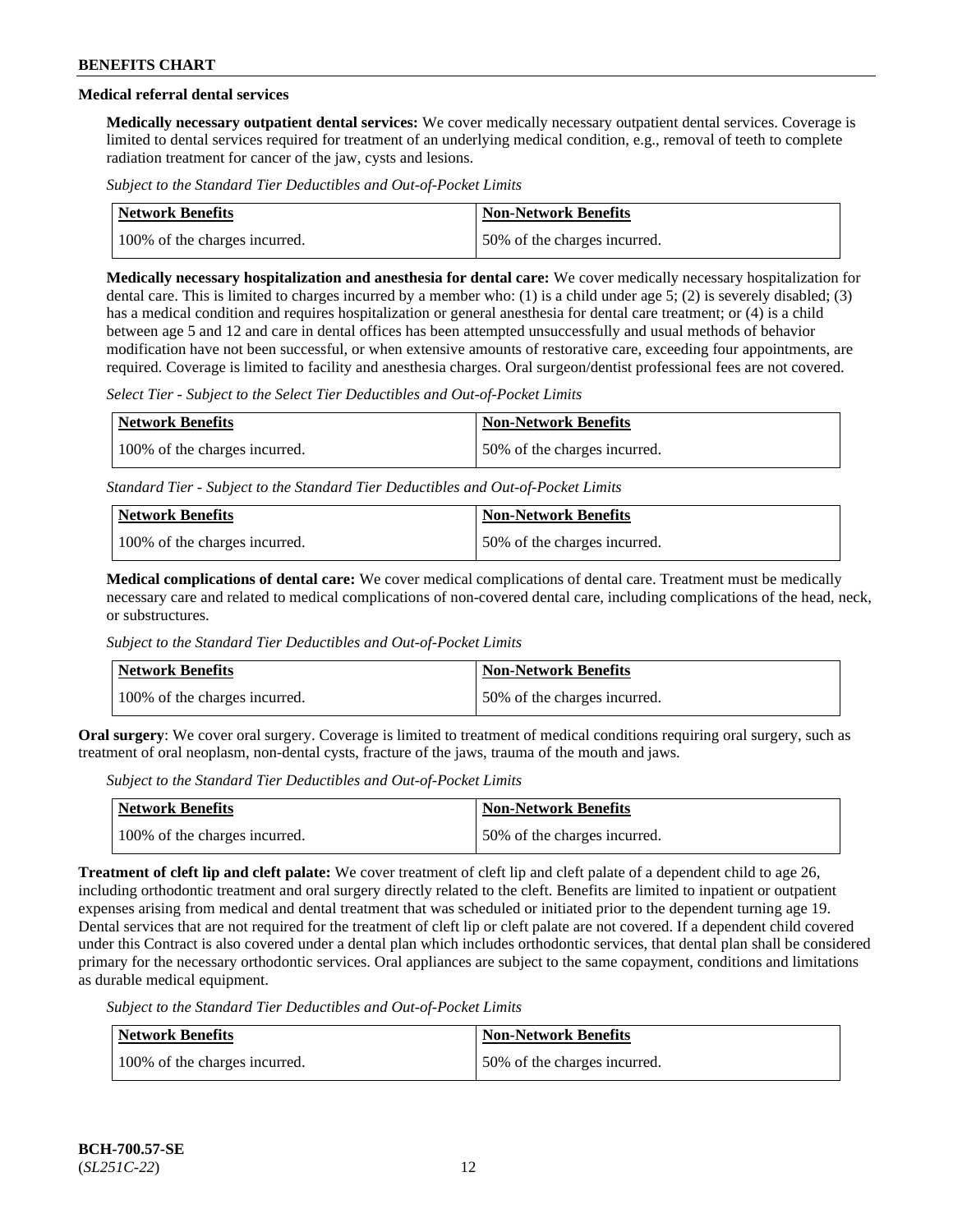**Treatment of temporomandibular disorder (TMD) and craniomandibular disorder (CMD):** We cover surgical and nonsurgical treatment of temporomandibular disorder (TMD) and craniomandibular disorder (CMD), which is medically necessary care. Dental services which are not required to directly treat TMD or CMD are not covered.

*Subject to the Standard Tier Deductibles and Out-of-Pocket Limits*

| <b>Network Benefits</b>       | <b>Non-Network Benefits</b>  |
|-------------------------------|------------------------------|
| 100% of the charges incurred. | 50% of the charges incurred. |

#### **Not Covered:**

- Dental treatment, procedures or services not listed in this Benefits Chart.
- Accident related dental services if treatment is (1) provided to teeth which are not sound and natural, (2) to teeth which have been restored, (3) initiated beyond six months from the date of the injury, (4) received beyond the initial treatment or restoration or (5) received beyond twenty-four months from the date of injury.
- Oral surgery to remove wisdom teeth.
- Orthognathic treatment or procedures and all related services, unless it is required to treat TMD or CMD and it meets our medical coverage criteria.
- See "Services Not Covered" in the Group Membership Contract.

### **DIABETES AND HYPERTENSION DISEASE MANAGEMENT PROGRAM**

#### **Covered Services:**

If you meet criteria for coverage, you may qualify for the Diabetes and/or Hypertension Disease Management Program.

The program covers group health coaching which focuses on weight loss, exercise, behavior modification and health education through Omada Health.

| <b>Network Benefits</b>                                     | <b>Non-Network Benefits</b> |
|-------------------------------------------------------------|-----------------------------|
| 100% of the charges incurred.<br>Deductible does not apply. | Not applicable.             |

#### **Not Covered:**

See "Services Not Covered" in the Group Membership Contract.

### **DIABETIC EQUIPMENT AND SUPPLIES**

#### **Covered Services:**

We cover physician prescribed medically appropriate and necessary drugs and supplies used in the management and treatment of diabetes for members with gestational, Type I or Type II diabetes including durable diabetic equipment and disposable supplies, as described below.

Certain items are only covered if your condition meets our coverage criteria and obtained through an authorized vendor. For more information on what we cover and any prior authorization requirements, call Member Services or log on to your "*my*HealthPartners" account at [healthpartners.com.](http://www.healthpartners.com/)

Insulin and medications for diabetes are covered as outpatient drugs under the "Prescription Drug Services" section.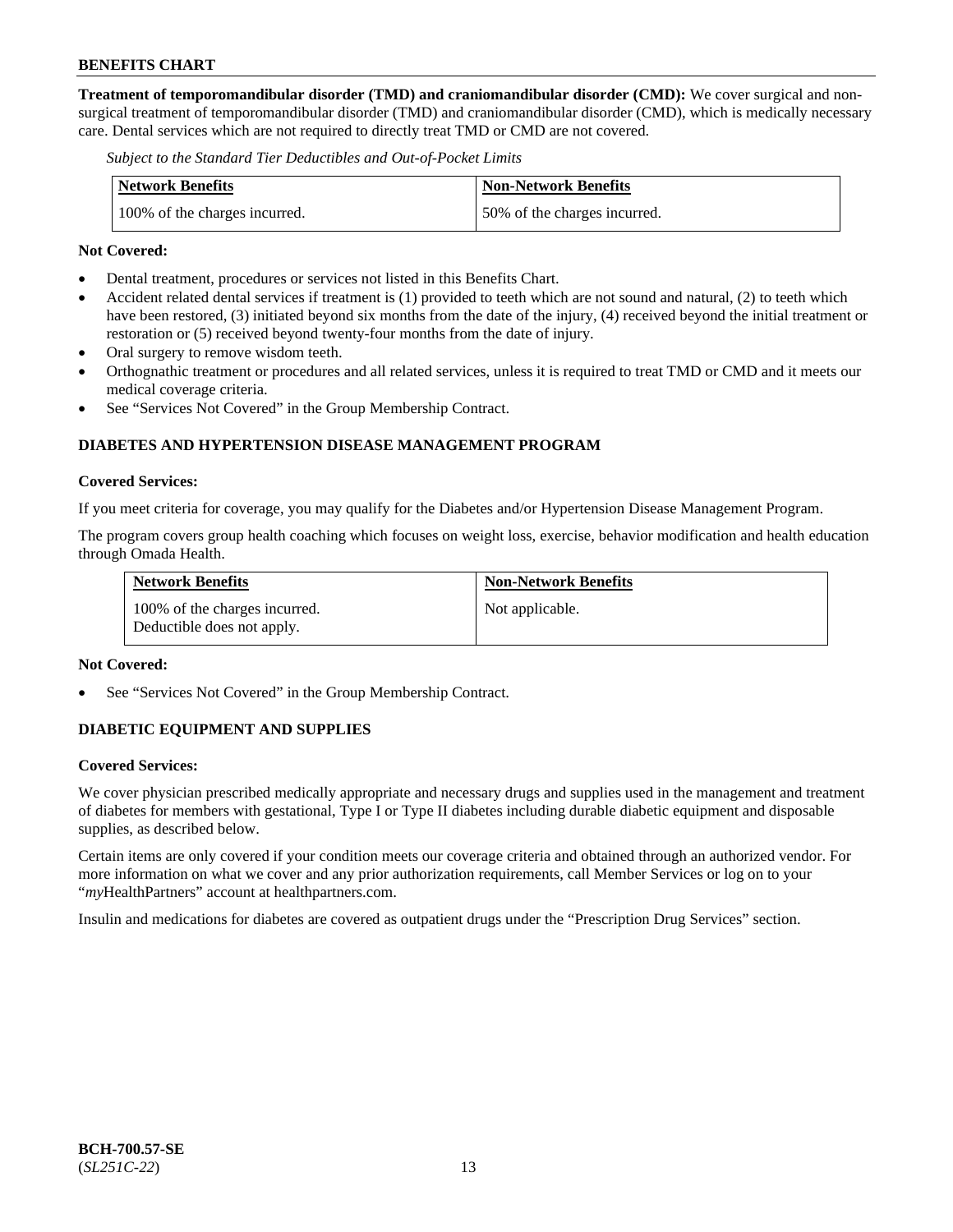**Pumps and Pump Supplies.** These include diabetic insulin pumps, diabetic infusion pumps and infusion pump supplies such as infusion sets, tubing, connectors and syringe reservoirs.

*Subject to the Standard Tier Deductibles and Out-of-Pocket Limits*

| <b>Network Benefits</b>                                                                 | <b>Non-Network Benefits</b>  |
|-----------------------------------------------------------------------------------------|------------------------------|
| Pumps received at a pharmacy:<br>100% of the charges incurred.                          | 50% of the charges incurred. |
| Pumps received from a non-pharmacy approved<br>vendor:<br>100% of the charges incurred. |                              |

### **All other durable equipment and diabetic supplies**

Durable Diabetic Equipment and Supplies. These include continuous glucose monitoring system (CGMS), transmitter, sensors and receivers, diabetic blood glucose monitors and control/calibrating solutions (for checking accuracy or testing equipment and test strips).

Disposable Diabetic Supplies. These are one-time use supplies, including syringes, lancets, lancet devices, blood and urine ketone test strips, and needles.

Certain diabetic supplies and equipment must be purchased at a pharmacy.

*Subject to the Standard Tier Deductibles and Out-of-Pocket Limits*

| <b>Network Benefits</b>                                                                                                                                                                                                                                                             | <b>Non-Network Benefits</b>  |
|-------------------------------------------------------------------------------------------------------------------------------------------------------------------------------------------------------------------------------------------------------------------------------------|------------------------------|
| If received through a pharmacy:<br>Diabetic supplies on the Preventive Drug List:<br>100% of the charges incurred, subject to a member<br>copayment of \$60.<br>Deductible does not apply.<br>All other diabetic supplies purchased at a pharmacy:<br>100% of the charges incurred. | 50% of the charges incurred. |
| If received through a non-pharmacy provider:<br>100% of the charges incurred if purchased from an<br>approved vendor.                                                                                                                                                               |                              |

### **Limitations:**

- No more than a 93-day supply of diabetic supplies is covered and dispensed at a time.
- We require that certain diabetic supplies and equipment be purchased at a pharmacy.
- Diabetic supplies and equipment are limited to certain models and brands.
- Durable medical equipment and supplies must be obtained from or repaired by approved vendors.
- Covered services and supplies are based on established medical policies which are subject to periodic review and modification by the medical directors. Our coverage policy for diabetic supplies includes information on our required models and brands. These medical policies (medical coverage criteria) are available by calling Member Services or logging on to your "*my*HealthPartners" account at [healthpartners.com.](http://www.healthpartners.com/)

### **Not Covered:**

- Replacement or repair of any covered items, if the items are (i) damaged or destroyed by misuse, abuse or carelessness, (ii) lost; or (iii) stolen.
- Duplicate or similar items.
- Labor and related charges for repair of any covered items which are more than the cost of replacement by an approved vendor.
- Batteries for monitors and equipment.
- Sales tax, mailing, delivery charges, service call charges.
- See "Services Not Covered" in the Group Membership Contract.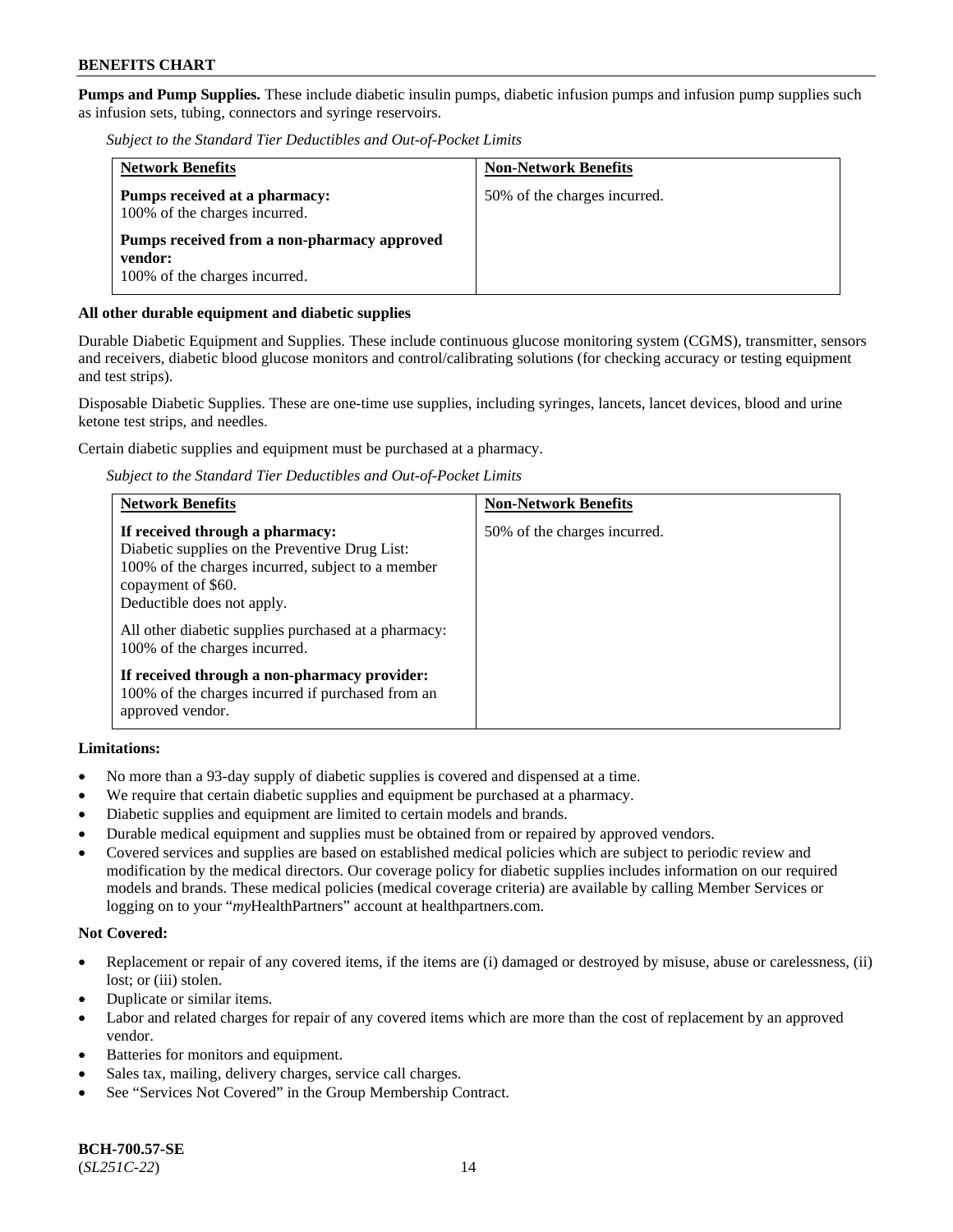# **DIAGNOSTIC IMAGING SERVICES**

#### **Covered Services:**

We cover diagnostic imaging, when ordered by a provider and provided in a clinic or outpatient hospital facility.

For Network Benefits, non-emergent, scheduled outpatient Magnetic Resonance Imaging (MRI) and Computed Tomography (CT) must be provided at a designated facility. Your physician or facility will obtain or verify prior authorization for these services with HealthPartners, as needed.

We cover services provided in a clinic or outpatient hospital facility (to see the benefit level for inpatient hospital or skilled nursing facility services, see benefits under Inpatient Hospital and Skilled Nursing Facility Services).

#### **Outpatient magnetic resonance imaging (MRI) and computed tomography (CT)**

*Select Tier - Subject to the Select Tier Deductibles and Out-of-Pocket Limits*

| Network Benefits              | <b>Non-Network Benefits</b>  |
|-------------------------------|------------------------------|
| 100% of the charges incurred. | 50% of the charges incurred. |

*Standard Tier - Subject to the Standard Tier Deductibles and Out-of-Pocket Limits*

| Network Benefits              | <b>Non-Network Benefits</b>  |
|-------------------------------|------------------------------|
| 100% of the charges incurred. | 50% of the charges incurred. |

#### **All other outpatient diagnostic imaging services for illness or injury**

#### **Services for illness or injury**

*Select Tier - Subject to the Select Tier Deductibles and Out-of-Pocket Limits*

| <b>Network Benefits</b>       | <b>Non-Network Benefits</b>  |
|-------------------------------|------------------------------|
| 100% of the charges incurred. | 50% of the charges incurred. |

*Standard Tier - Subject to the Standard Tier Deductibles and Out-of-Pocket Limits*

| <b>Network Benefits</b>       | <b>Non-Network Benefits</b>  |
|-------------------------------|------------------------------|
| 100% of the charges incurred. | 50% of the charges incurred. |

#### **Preventive services (MRI/CT procedures are not considered preventive)**

Diagnostic imaging services associated with preventive services are covered at the benefit level shown in the "Preventive Services" section of this Benefits Chart.

#### **Not Covered:**

See "Services Not Covered" in the Group Membership Contract.

### **DURABLE MEDICAL EQUIPMENT, PROSTHETICS, ORTHOTICS, AND SUPPLIES**

#### **Covered Services:**

We cover equipment and services, as described below.

We cover durable medical equipment and services, prosthetics, orthotics and supplies, subject to the limitations below.

External hearing aids (including osseointegrated or bone anchored) for members age 18 or younger who have hearing loss that is not correctable by other covered procedures. Coverage is limited to one basic, standard hearing aid for each ear every three years. A basic hearing aid is defined as a hearing device that consists of a microphone, amplifier, volume control, battery and receiver. It does not include upgrades above and beyond the functionality of a basic hearing aid, including but not limited to hearing improvements for group settings, background noise, Bluetooth/remote control functionality, or extended warranties. Charges for upgrades above the cost of a basic, standard hearing aid are not covered.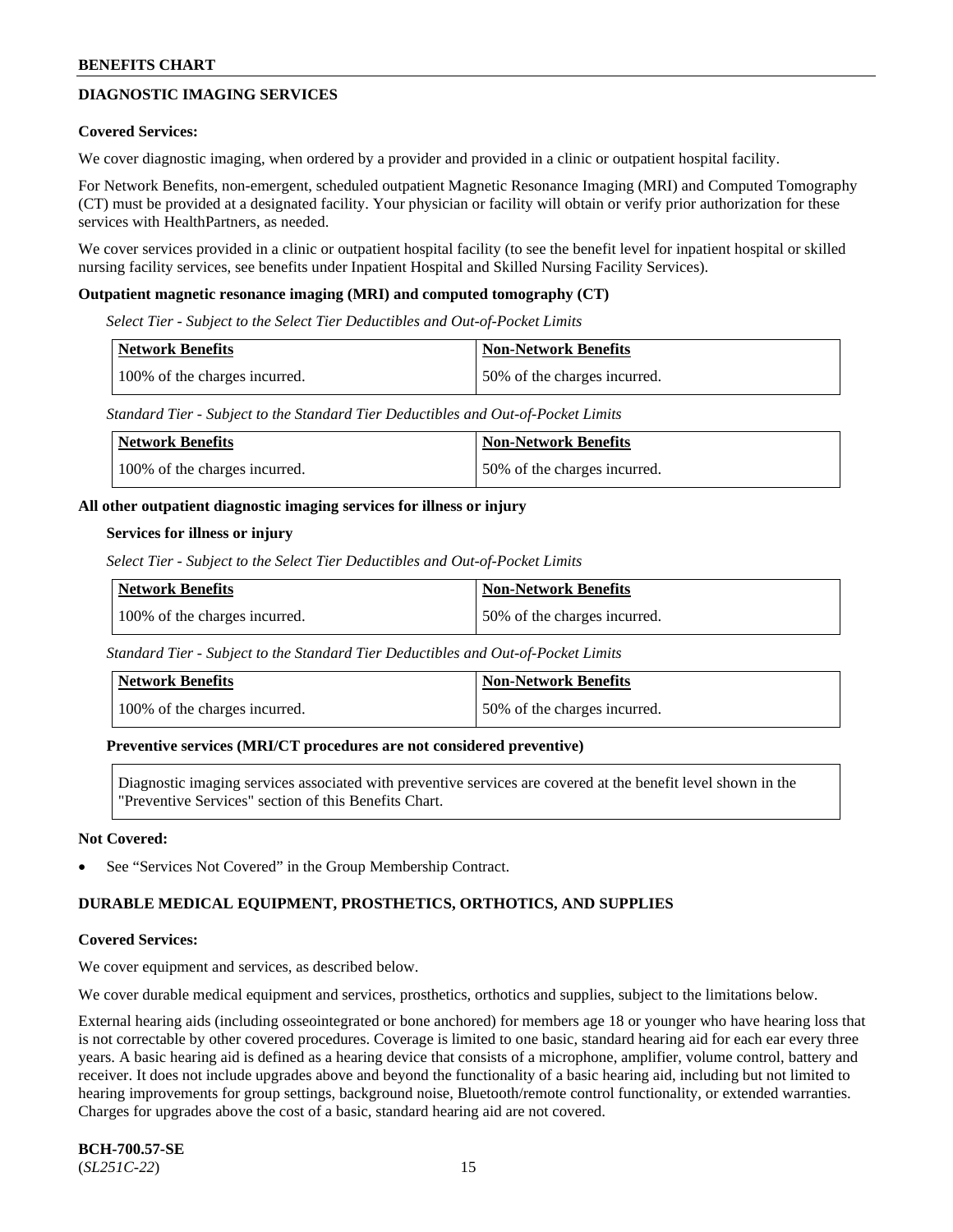Diabetic equipment and supplies are covered under the "Diabetic Equipment and Supplies" section.

### **Special dietary treatment for Phenylketonuria (PKU) if it meets our medical coverage criteria**

*Subject to the Standard Tier Deductibles and Out-of-Pocket Limits*

| <b>Network Benefits</b>       | <b>Non-Network Benefits</b>  |
|-------------------------------|------------------------------|
| 100% of the charges incurred. | 50% of the charges incurred. |

#### **Oral amino acid based elemental formula if it meets our medical coverage criteria**

*Subject to the Standard Tier Deductibles and Out-of-Pocket Limits*

| Network Benefits              | <b>Non-Network Benefits</b>  |
|-------------------------------|------------------------------|
| 100% of the charges incurred. | 50% of the charges incurred. |

#### **All other durable medical equipment, prosthetics, orthotics and supplies**

*Subject to the Standard Tier Deductibles and Out-of-Pocket Limits*

| <b>Network Benefits</b>       | Non-Network Benefits         |
|-------------------------------|------------------------------|
| 100% of the charges incurred. | 50% of the charges incurred. |

#### **Limitations:**

Coverage of durable medical equipment is limited by the following:

- Payment will not exceed the cost of an alternate piece of equipment or service that is effective and medically necessary.
- Wigs for hair loss resulting from alopecia areata are limited to one per calendar year.
- For prosthetic benefits, other than hair prostheses (i.e., wigs) for hair loss resulting from alopecia areata and oral appliances for cleft lip and cleft palate, payment will not exceed the cost of an alternate piece of equipment or service that is effective, medically necessary and enables members to conduct standard activities of daily living.
- We reserve the right to determine if an item will be approved for rental vs. purchase.
- Durable medical equipment and supplies must be obtained from or repaired by approved vendors.
- Covered services and supplies are based on established medical policies, which are subject to periodic review and modification by the medical or dental directors. Our coverage policy for diabetic supplies includes information on our required models and brands. These medical policies (medical coverage criteria) are available by calling Member Services or logging on to your "*my*HealthPartners" account a[t healthpartners.com.](https://www.healthpartners.com/hp/index.html)

### **Not Covered:**

Items that are not eligible for coverage include, but are not limited to:

- Replacement or repair of any covered items, if the items are (i) damaged or destroyed by misuse, abuse or carelessness, (ii) lost; or (iii) stolen.
- Duplicate or similar items.
- Labor and related charges for repair of any covered items which are more than the cost of replacement by an approved vendor.
- Sales tax, mailing, delivery charges, service call charges.
- Items that are primarily educational in nature or for hygiene, vocation, comfort, convenience or recreation.
- Communication aids or devices: equipment to create, replace or augment communication abilities including, but not limited to, speech processors, receivers, communication boards, or computer or electronic assisted communication.
- Hearing aids (implantable and external, including osseointegrated or bone anchored) and their fitting, except as specifically described in this Benefits Chart. This exclusion does not apply to cochlear implants.
- Eyeglasses, contact lenses and their fitting, measurement and adjustment, except as specifically described in this Benefits Chart.
- Hair prostheses (wigs), except as specifically described in this Benefits Chart.
- Household equipment which primarily has customary uses other than medical, such as, but not limited to, exercise cycles, air purifiers, central or unit air conditioners, water purifiers, non-allergenic pillows, mattresses or waterbeds.
- Household fixtures including, but not limited to, escalators or elevators, ramps, swimming pools and saunas.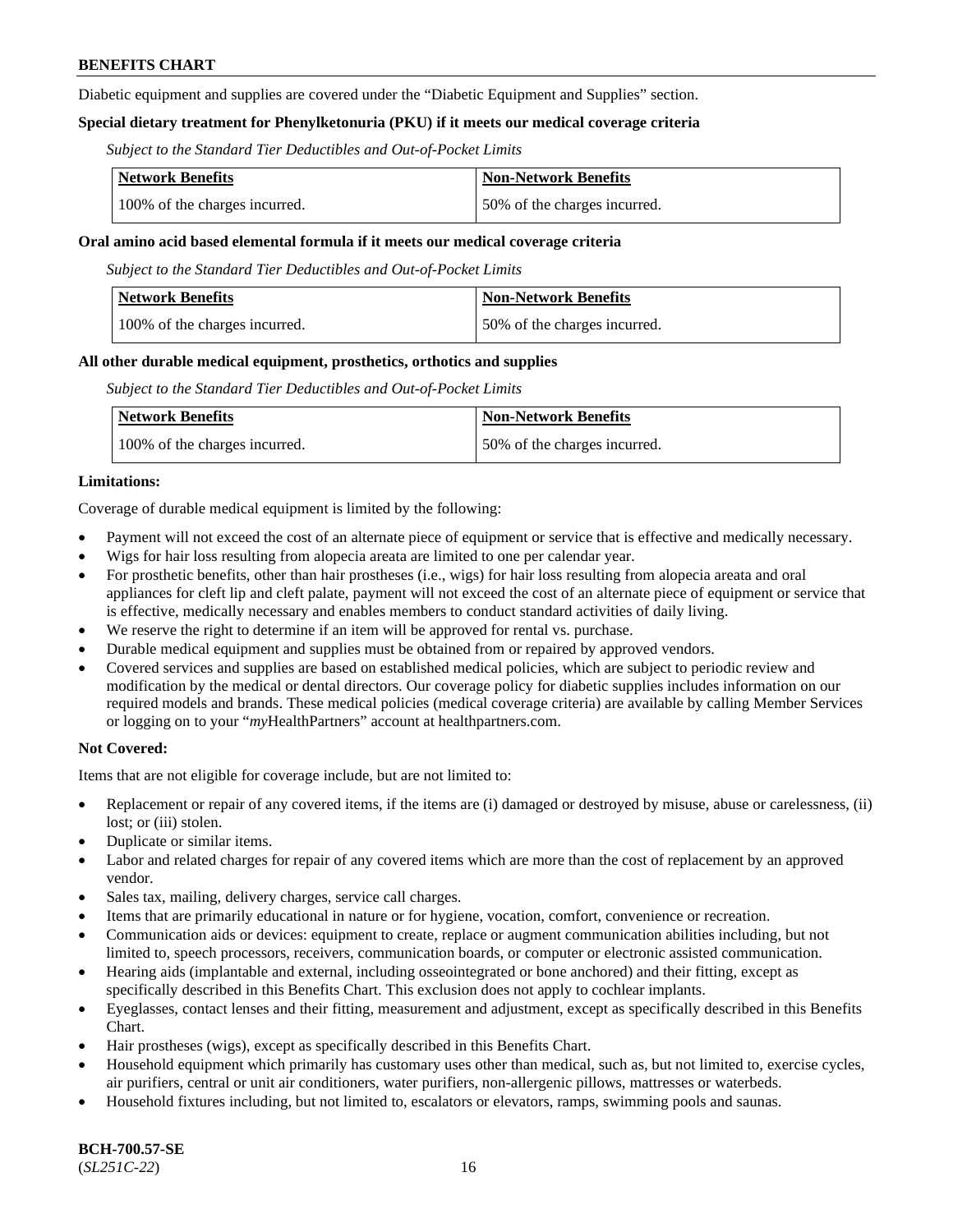- Modifications to the structure of the home including, but not limited to, wiring, plumbing or charges for installation of equipment.
- Vehicle, car or van modifications including, but not limited to, hand brakes, hydraulic lifts and car carrier.
- Rental equipment while owned equipment is being repaired by non-contracted vendors, beyond one month rental of medically necessary equipment.
- Other equipment and supplies, including but not limited to assistive devices, that we determine are not eligible for coverage.
- See "Services Not Covered" in the Group Membership Contract.

### **EMERGENCY AND URGENTLY NEEDED CARE SERVICES**

#### **Covered Services:**

We cover services for emergency care and urgently needed care if the services are otherwise eligible for coverage under this Benefits Chart.

**Urgently needed care.** These are services to treat an unforeseen illness or injury, which are required in order to prevent a serious deterioration in your health, and which cannot be delayed until the next available clinic or office hours.

#### **Urgently needed care at clinics**

*Select Tier - Subject to the Select Tier Deductibles and Out-of-Pocket Limits*

| Network Benefits              | <b>Non-Network Benefits</b> |
|-------------------------------|-----------------------------|
| 100% of the charges incurred. | l See Network Benefits.     |

*Standard Tier - Subject to the Standard Tier Deductibles and Out-of-Pocket Limits*

| Network Benefits              | <b>Non-Network Benefits</b> |
|-------------------------------|-----------------------------|
| 100% of the charges incurred. | See Network Benefits.       |

The Non-Network Benefit is paid at the Urgently Needed Care Standard Tier Benefit.

**Emergency care.** These are services to treat: (1) the sudden, unexpected onset of illness or injury which, if left untreated or unattended until the next available clinic or office hours, would result in hospitalization, or (2) a condition requiring professional health services immediately necessary to preserve life or stabilize health. Emergency care includes emergency services as defined in Division BB, Title I, Section 102 of the Consolidated Appropriations Act of 2021. Emergency care also includes an immediate response service available on a 24-hour, seven-day-a-week basis for each child, or person, having a psychiatric crisis, a mental health crisis, or a mental health emergency.

When reviewing claims for coverage of emergency services, our medical director will take into consideration a reasonable layperson's belief that the circumstances required immediate medical care that could not wait until the next working day or next available clinic appointment. Emergency care also includes an immediate response service available on a 24-hour, sevenday-a-week basis for each child, or person, having a psychiatric crisis, a mental health crisis, or a mental health emergency.

### **Emergency care in a hospital emergency room, including professional services of a physician**

*Subject to the Standard Tier Deductibles and Out-of-Pocket Limits*

| <b>Network Benefits</b>       | Non-Network Benefits  |
|-------------------------------|-----------------------|
| 100% of the charges incurred. | See Network Benefits. |

### **Inpatient emergency care in a hospital**

*Select Tier - Subject to the Select Tier Deductibles and Out-of-Pocket Limits*

| Network Benefits              | <b>Non-Network Benefits</b> |
|-------------------------------|-----------------------------|
| 100% of the charges incurred. | See Network Benefits.       |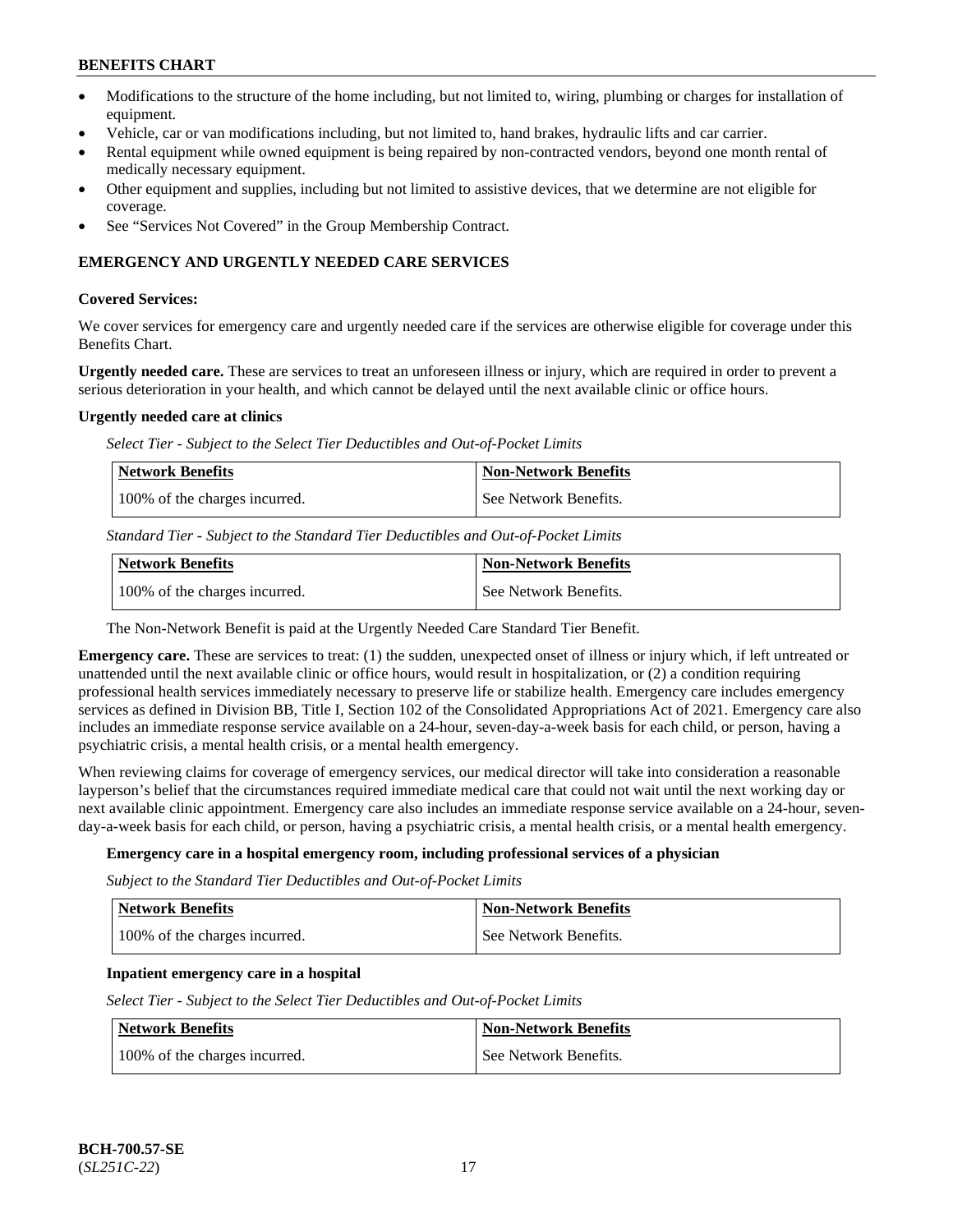*Standard Tier - Subject to the Standard Tier Deductibles and Out-of-Pocket Limits*

| Network Benefits              | <b>Non-Network Benefits</b> |
|-------------------------------|-----------------------------|
| 100% of the charges incurred. | See Network Benefits.       |

The Non-Network Benefit is paid at Inpatient Hospital Services Standard Tier.

#### **Not Covered:**

• See "Services Not Covered" in the Group Membership Contract.

#### **GENE THERAPY**

#### **Covered Services:**

We cover gene therapy treatment that meets our current medical coverage criteria.

| Network Benefits                                                                                                                                                                                        | <b>Non-Network Benefits</b> |
|---------------------------------------------------------------------------------------------------------------------------------------------------------------------------------------------------------|-----------------------------|
| Coverage level is same as corresponding Network<br>Benefit, depending on type of service provided, such as<br>Office Visits for Illness or Injury, Inpatient or<br><b>Outpatient Hospital Services.</b> | No Coverage.                |

#### **Limitations:**

- Gene therapy must be provided by a designated provider.
- Specific types of gene therapy are limited to therapies and conditions specified in our medical coverage criteria.

### **Not Covered:**

• See "Services Not Covered" in the Group Membership Contract.

### **HEALTH EDUCATION**

#### **Covered Services:**

We cover education for preventive services and education for the management of chronic health problems (such as diabetes).

| <b>Network Benefits</b>                                     | <b>Non-Network Benefits</b>  |
|-------------------------------------------------------------|------------------------------|
| 100% of the charges incurred.<br>Deductible does not apply. | 50% of the charges incurred. |

#### **Not Covered:**

See "Services Not Covered" in the Group Membership Contract.

### **HOME-BASED COMPREHENSIVE HEALTH RISK ASSESSMENT**

#### **Covered Services:**

If you meet our criteria for coverage, you may qualify for our home-based comprehensive health risk assessment program. The program covers a health assessment with a designated nurse practitioner.

| <b>Network Benefits</b>                                     | <b>Non-Network Benefits</b> |
|-------------------------------------------------------------|-----------------------------|
| 100% of the charges incurred.<br>Deductible does not apply. | No Coverage.                |

#### **Not Covered:**

See "Services Not Covered" in the Group Membership Contract.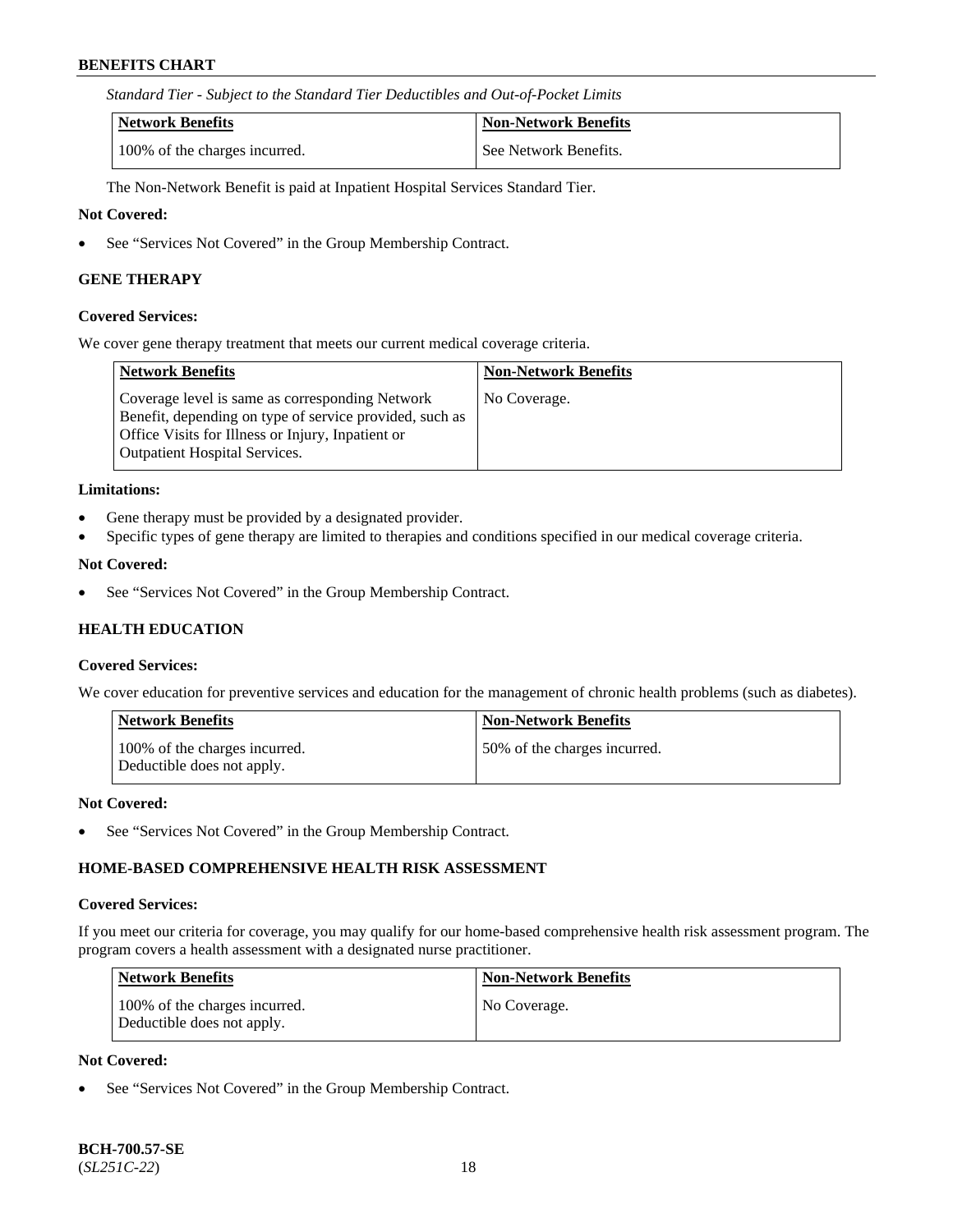# **HOME HEALTH SERVICES**

### **Covered Services:**

We cover skilled nursing services, physical therapy, occupational therapy, speech therapy, respiratory therapy and other therapeutic services, non-routine prenatal and postnatal services, routine postnatal well child visits (as described in the Medical Coverage Criteria), phototherapy services for newborns, home health aide services and other eligible home health services when provided in your home, if you are homebound (i.e., unable to leave home without considerable effort due to a medical condition. Lack of transportation does not constitute homebound status). For phototherapy services for newborns and high risk pre-natal services, supplies and equipment are included.

We cover total parenteral nutrition/intravenous ("TPN/IV") therapy, equipment, supplies and drugs in connection with IV therapy. IV line care kits are covered under Durable Medical Equipment.

You do not need to be homebound to receive total parenteral nutrition/intravenous ("TPN/IV") therapy.

We cover palliative care benefits. Palliative care includes symptom management, education and establishing goals of care. We waive the requirement that you be homebound for a limited number of home visits for palliative care (as shown in the Benefits Chart), if you have a life-threatening, non-curable condition which has a prognosis of survival of two years or less. Additional palliative care visits are eligible under the home health services benefit if you are homebound and meet all other requirements defined in this section.

Home health services are eligible and covered only when:

- medically necessary; and
- provided as rehabilitative care, terminal care or maternity care; and
- ordered by a physician, and included in the written home care plan.

### **Physical therapy, occupational therapy, speech therapy, respiratory therapy, home health aide services and palliative care**

*Select Tier - Subject to the Select Tier Deductibles and Out-of-Pocket Limits*

| Network Benefits              | <b>Non-Network Benefits</b>  |
|-------------------------------|------------------------------|
| 100% of the charges incurred. | 50% of the charges incurred. |

*Standard Tier - Subject to the Standard Tier Deductibles and Out-of-Pocket Limits*

| <b>Network Benefits</b>       | Non-Network Benefits         |
|-------------------------------|------------------------------|
| 100% of the charges incurred. | 50% of the charges incurred. |

#### **TPN/IV therapy, skilled nursing services, non-routine prenatal/postnatal services, and phototherapy**

*Select Tier - Subject to the Select Tier Deductibles and Out-of-Pocket Limits*

| Network Benefits              | <b>Non-Network Benefits</b>  |
|-------------------------------|------------------------------|
| 100% of the charges incurred. | 50% of the charges incurred. |

*Standard Tier - Subject to the Standard Tier Deductibles and Out-of-Pocket Limits*

| Network Benefits              | <b>Non-Network Benefits</b>  |
|-------------------------------|------------------------------|
| 100% of the charges incurred. | 50% of the charges incurred. |

Each 24-hour visit (or shifts of up to 24-hour visits) equals one visit and counts toward the Maximum visits for all other services shown below. Any visit that lasts less than 24 hours, regardless of the length of the visit, will count as one visit toward the Maximum visits for all other services shown below. All visits must be medically necessary and benefit eligible.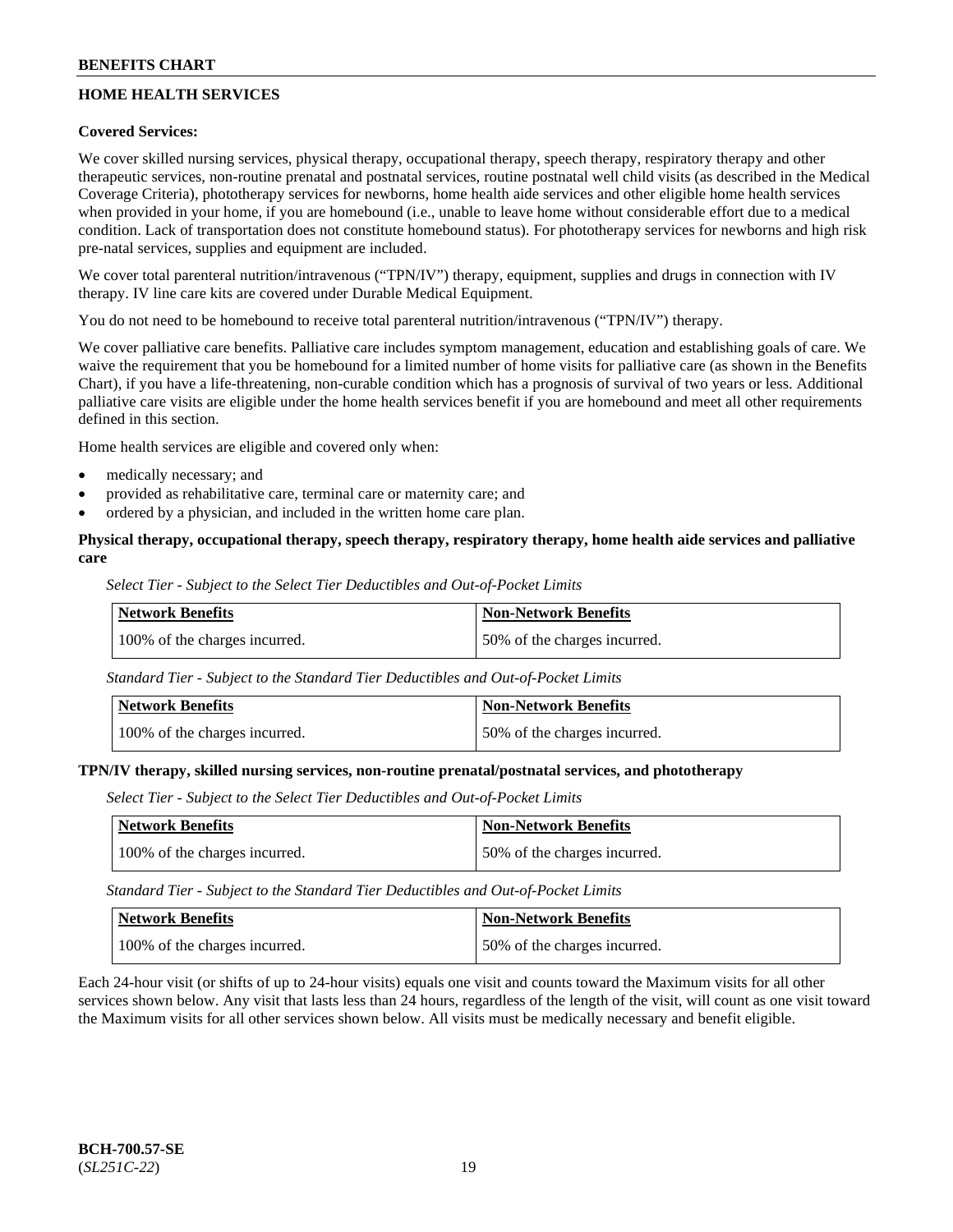### **Routine postnatal well child visits**

| <b>Network Benefits</b>                                     | <b>Non-Network Benefits</b>  |
|-------------------------------------------------------------|------------------------------|
| 100% of the charges incurred.<br>Deductible does not apply. | 50% of the charges incurred. |

#### **Maximum visits for palliative care**

If you are eligible to receive palliative care in the home and you are not homebound, there is a maximum of 12 visits per calendar year.

#### **Maximum visits for all other services**

| Network Benefits              | <b>Non-Network Benefits</b>  |
|-------------------------------|------------------------------|
| 120 visits per calendar year. | 60 visits per calendar year. |

Each visit provided under the Network Benefits and Non-Network Benefits counts toward the maximums shown under all Maximum visits sections. The routine postnatal well child visit does not count toward the visit limit.

#### **Limitations:**

- Home health services are not provided as a substitute for a primary caregiver in the home or as relief (respite) for a primary caregiver in the home. We will not reimburse family members or residents in your home for the above services.
- A service shall not be considered a skilled nursing service merely because it is performed by, or under the direct supervision of, a licensed nurse. Where a service (such as tracheotomy suctioning or ventilator monitoring) or like services, can be safely and effectively performed by a non-medical person (or self-administered), without the direct supervision of a licensed nurse, the service shall not be regarded as a skilled nursing service, whether or not a skilled nurse actually provides the service. The unavailability of a competent person to provide a non-skilled service shall not make it a skilled service when a skilled nurse provides it. Only the skilled nursing component of so-called "blended" services (i.e. services which include skilled and non-skilled components) are covered under this Benefits Chart.

### **Not Covered:**

- Financial or legal counseling services.
- Housekeeping or meal services in your home.
- Private duty nursing services. This exclusion does not apply if covered person is also covered under Medical Assistance under 256B.0625, subdivision 7, with the exception of section 256B.0654 subdivision 4.
- Services provided by a family member or enrollee, or a resident in the enrollee's home.
- Vocational rehabilitation and recreational or educational therapy. Recreation therapy is therapy provided solely for the purpose of recreation, including but not limited to: (a) requests for physical therapy or occupational therapy to improve athletic ability, and (b) braces or guards to prevent sports injuries.
- See "Services Not Covered" in the Group Membership Contract.

### **HOME HOSPICE SERVICES**

#### **Applicable Definitions:**

**Part-time.** This is up to two hours of service per day, more than two hours is considered continuous care.

**Continuous Care.** This is from two to twelve hours of service per day provided by a registered nurse, licensed practical nurse, or home health aide, during a period of crisis in order to maintain a terminally ill patient at home.

**Appropriate Facility.** This is a nursing home, hospice residence, or other inpatient facility.

**Custodial Care Related to Hospice Services.** This means providing assistance in the activities of daily living and the care needed by a terminally ill patient which can be provided by primary caregiver (i.e., family member or friend) who is responsible for the patient's home care.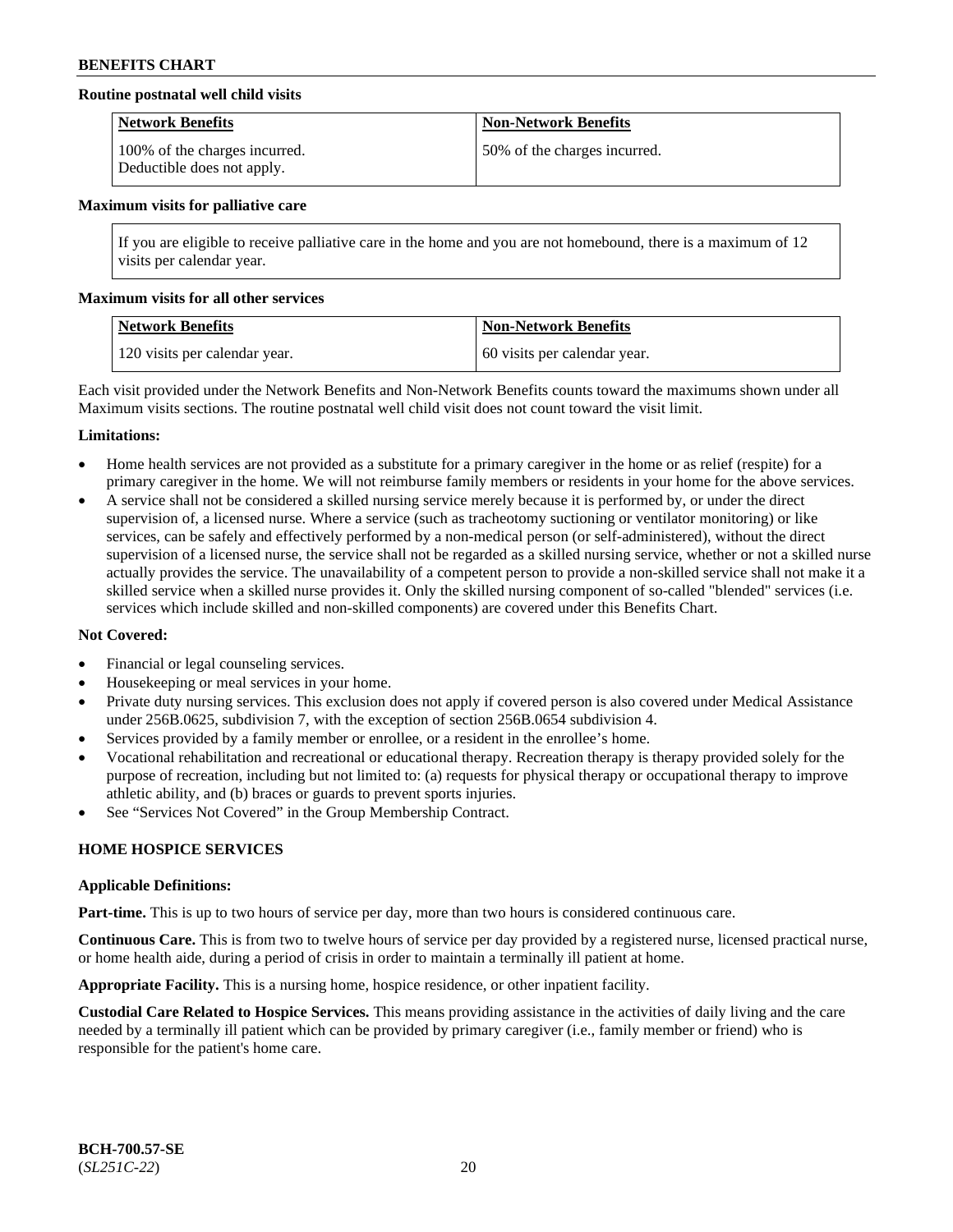### **Covered Services:**

**Home Hospice Program.** We cover the services described below if you are terminally ill and accepted as a home hospice program participant. You must meet the eligibility requirements of the program, and elect to receive services through the home hospice program. The services will be provided in your home, with inpatient care available when medically necessary as described below. If you elect to receive hospice services, you do so in lieu of curative treatment for your terminal illness for the period you are enrolled in the home hospice program.

**Eligibility:** In order to be eligible to be enrolled in the home hospice program, you must: (1) be a terminally ill patient (prognosis of six months or less); (2) have chosen a palliative treatment focus (i.e., emphasizing comfort and supportive services rather than treatment attempting to cure the disease or condition); and (3) continue to meet the terminally ill prognosis as reviewed by our medical director or his or her designee over the course of care. You may withdraw from the home hospice program at any time.

**Eligible Services:** Hospice services include the following services provided in accordance with an approved hospice treatment plan.

- Home Health Services:
	- o Part-time care provided in your home by an interdisciplinary hospice team (which may include a physician, nurse, social worker, and spiritual counselor) and medically necessary home health services are covered.
	- o One or more periods of continuous care in your home or in a setting which provides day care for pain or symptom management, when medically necessary, will be covered.
	- Inpatient Services: We cover medically necessary inpatient services.
- Other Services:
	- o Respite care is covered for care in your home or in an appropriate facility, to give your primary caregivers (i.e., family members or friends) rest and/or relief when necessary in order to maintain a terminally ill patient at home.
	- o Medically necessary medications for pain and symptom management.
	- Semi-electric hospital beds and other durable medical equipment are covered.
	- o Emergency and non-emergency care is covered.

*Select Tier - Subject to the Select Tier Deductibles and Out-of-Pocket Limits*

| Network Benefits              | Non-Network Benefits         |
|-------------------------------|------------------------------|
| 100% of the charges incurred. | 50% of the charges incurred. |

*Standard Tier - Subject to the Standard Tier Deductibles and Out-of-Pocket Limits*

| Network Benefits              | <b>Non-Network Benefits</b>  |
|-------------------------------|------------------------------|
| 100% of the charges incurred. | 50% of the charges incurred. |

Respite care is limited to 5 days per episode, and respite care and continuous care combined are limited to 30 days.

### **Not Covered:**

- Financial or legal counseling services.
- Housekeeping or meal services in your home.
- Custodial or maintenance care related to hospice services, whether provided in the home or in a nursing home.
- Any service not specifically described as covered services under this home hospice services benefits.
- Any services provided by members of your family or residents in your home.
- See "Services Not Covered" in the Group Membership Contract.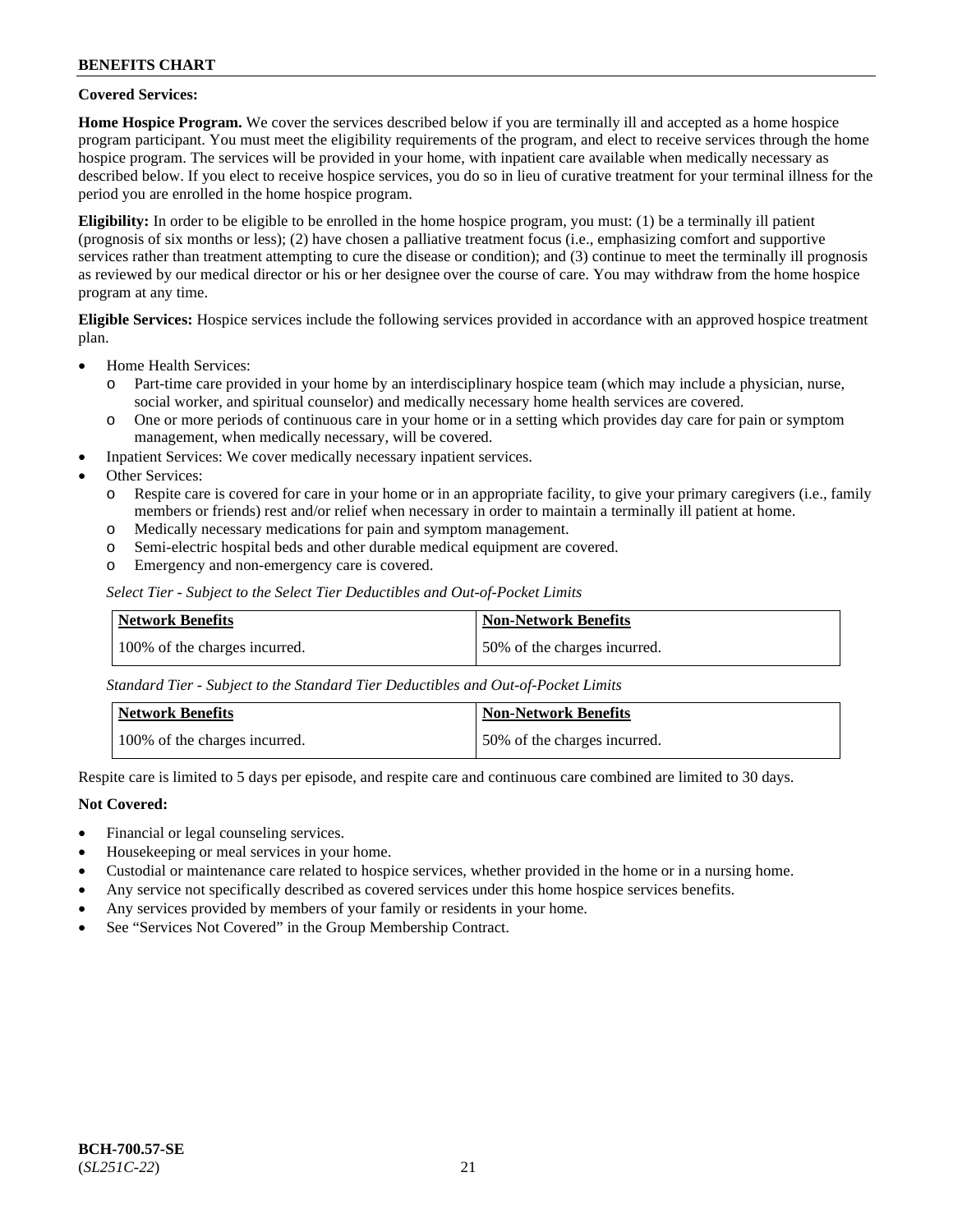# **HOSPITAL AND SKILLED NURSING FACILITY SERVICES**

#### **Covered Services:**

We cover services as described below.

#### **Medical or surgical hospital services**

**Inpatient hospital services:** We cover the following medical or surgical services, for the treatment of acute illness or injury, which require the level of care only provided in an acute care facility. These services must be authorized by a physician.

Inpatient hospital services include: room and board; the use of operating or maternity delivery rooms; intensive care facilities; newborn nursery facilities; general nursing care, anesthesia, laboratory and diagnostic imaging services, radiation therapy, physical therapy, prescription drugs or other medications administered during treatment, blood and blood products (unless replaced), and blood derivatives, and other diagnostic or treatment related hospital services; physician and other professional medical and surgical services provided while in the hospital, including gender confirmation surgery that meets medical coverage criteria.

We cover up to 120 hours of services provided by a private duty nurse or personal care assistant who has provided home care services to a ventilator-dependent patient, solely for the purpose of assuring adequate training of the hospital staff to communicate with that patient.

Services for items for personal convenience, such as television rental, are not covered.

We cover, following a vaginal delivery, a minimum of 48 hours of inpatient care for the mother and newborn child. We cover, following a caesarean section delivery, a minimum of 96 hours of inpatient care for the mother and newborn child. If the duration of inpatient care is less than these minimums, we also cover a minimum of one home visit by a registered nurse for post-delivery care, within four days of discharge of the mother and newborn child. Services provided by the registered nurse include, but are not limited to, parent education, assistance and training in breast and bottle feeding, and conducting any necessary and appropriate clinical tests. We shall not provide any compensation or other non-medical remuneration to encourage a mother and newborn to leave inpatient care before the duration minimums specified.

Group health plans and health insurance issuers generally may not, under Federal law, restrict benefits for any hospital length of stay in connection with childbirth for the mother of newborn child to less than 48 hours following a vaginal delivery, or less than 96 hours following a caesarean section. However, Federal law generally does not prohibit the mother's or newborn's attending provider, after consulting with the mother, from discharging the mother or her newborn earlier than 48 hours (or 96 hours as applicable). In any case plans and issuers may not, under Federal law, require that a provider obtain authorization from the plan or the insurance issuer for prescribing a length of stay not in excess of 48 hours (or 96 hours).

| Network Benefits              | <b>Non-Network Benefits</b>  |
|-------------------------------|------------------------------|
| 100% of the charges incurred. | 50% of the charges incurred. |

*Select Tier - Subject to the Select Tier Deductibles and Out-of-Pocket Limits*

*Standard Tier - Subject to the Standard Tier Deductibles and Out-of-Pocket Limits*

| Network Benefits              | 'Non-Network Benefits        |
|-------------------------------|------------------------------|
| 100% of the charges incurred. | 50% of the charges incurred. |

Each member's admission or confinement, including that of a newborn child, is separate and distinct from the admission or confinement of any other member.

**Outpatient hospital, ambulatory care or surgical facility services:** We cover the following medical and surgical services, for diagnosis or treatment of illness or injury on an outpatient basis. These services must be authorized by a physician.

Outpatient services include: use of operating rooms, maternity delivery rooms or other outpatient departments, rooms or facilities; and the following outpatient services: general nursing care, anesthesia, laboratory and diagnostic imaging services, radiation therapy, physical therapy, drugs administered during treatment, blood and blood products (unless replaced), and blood derivatives, and other diagnostic or treatment related outpatient services; physician and other professional medical and surgical services provided while an outpatient, including gender confirmation surgery that meets medical coverage criteria.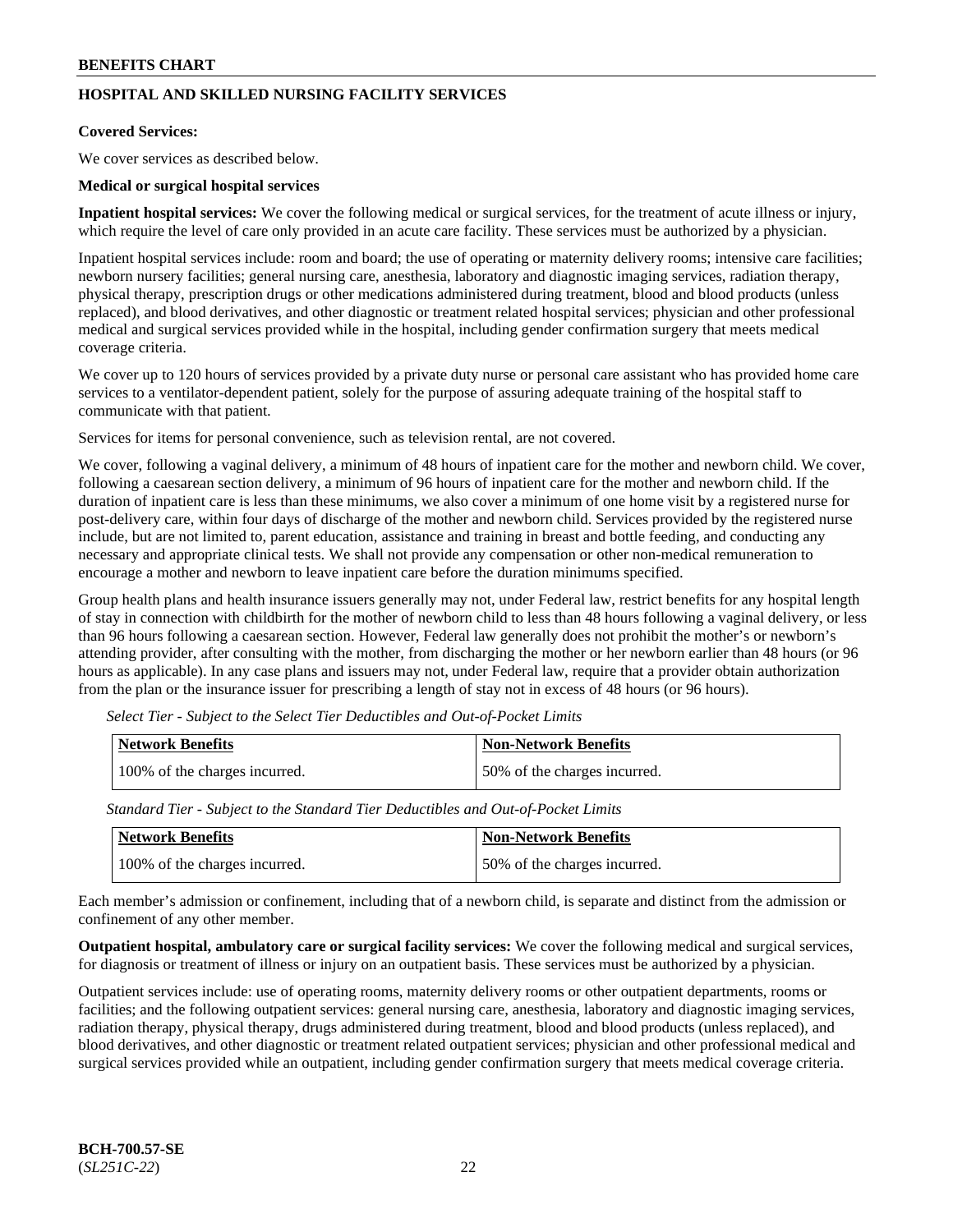For Network Benefits, non-emergent, scheduled outpatient Magnetic Resonance Imaging (MRI) and Computed Tomography (CT) must be provided at a designated facility. Your physician and facility will obtain or verify authorization for these services with HealthPartners, as needed.

To see the benefit level for diagnostic imaging services, laboratory services and physical therapy, see benefits under Diagnostic Imaging Services, Laboratory Services and Physical Therapy in this Benefits Chart.

*Select Tier - Subject to the Select Tier Deductibles and Out-of-Pocket Limits*

| <b>Network Benefits</b>       | <b>Non-Network Benefits</b>  |
|-------------------------------|------------------------------|
| 100% of the charges incurred. | 50% of the charges incurred. |

*Standard Tier - Subject to the Standard Tier Deductibles and Out-of-Pocket Limits*

| Network Benefits              | Non-Network Benefits         |
|-------------------------------|------------------------------|
| 100% of the charges incurred. | 50% of the charges incurred. |

#### **Skilled nursing facility care**

We cover room and board, daily skilled nursing and related ancillary services for post-acute treatment and rehabilitative care of illness or injury that meets medical coverage criteria.

*Subject to the Standard Tier Deductibles and Out-of-Pocket Limits*

| <b>Network Benefits</b>                       | <b>Non-Network Benefits</b>                   |
|-----------------------------------------------|-----------------------------------------------|
| 100% of the charges incurred.                 | 50% of the charges incurred.                  |
| Limited to 120 day maximum per calendar year. | Limited to 120 day maximum per calendar year. |

Each day of services provided under the Network Benefits and Non-Network Benefits combined, counts toward the maximums shown above.

### **Not Covered:**

- Services for items for personal convenience, such as television rental.
- See "Services Not Covered" in the Group Membership Contract.

### **INFERTILITY DIAGNOSIS**

#### **Covered Services:**

We cover the diagnosis of infertility. These services include diagnostic procedures and tests provided in connection with an infertility evaluation, office visits and consultations to diagnose infertility.

*Select Tier - Subject to the Select Tier Deductibles and Out-of-Pocket Limits*

| <b>Network Benefits</b>       | <b>Non-Network Benefits</b> |
|-------------------------------|-----------------------------|
| 100% of the charges incurred. | See Network Benefits.       |

*Standard Tier - Subject to the Standard Tier Deductibles and Out-of-Pocket Limits*

| Network Benefits              | <b>Non-Network Benefits</b> |
|-------------------------------|-----------------------------|
| 100% of the charges incurred. | See Network Benefits.       |

The Non-Network benefit is paid at Infertility Services Standard Tier.

Coverage is limited to office visits and consultations to diagnose infertility. Treatment is not covered.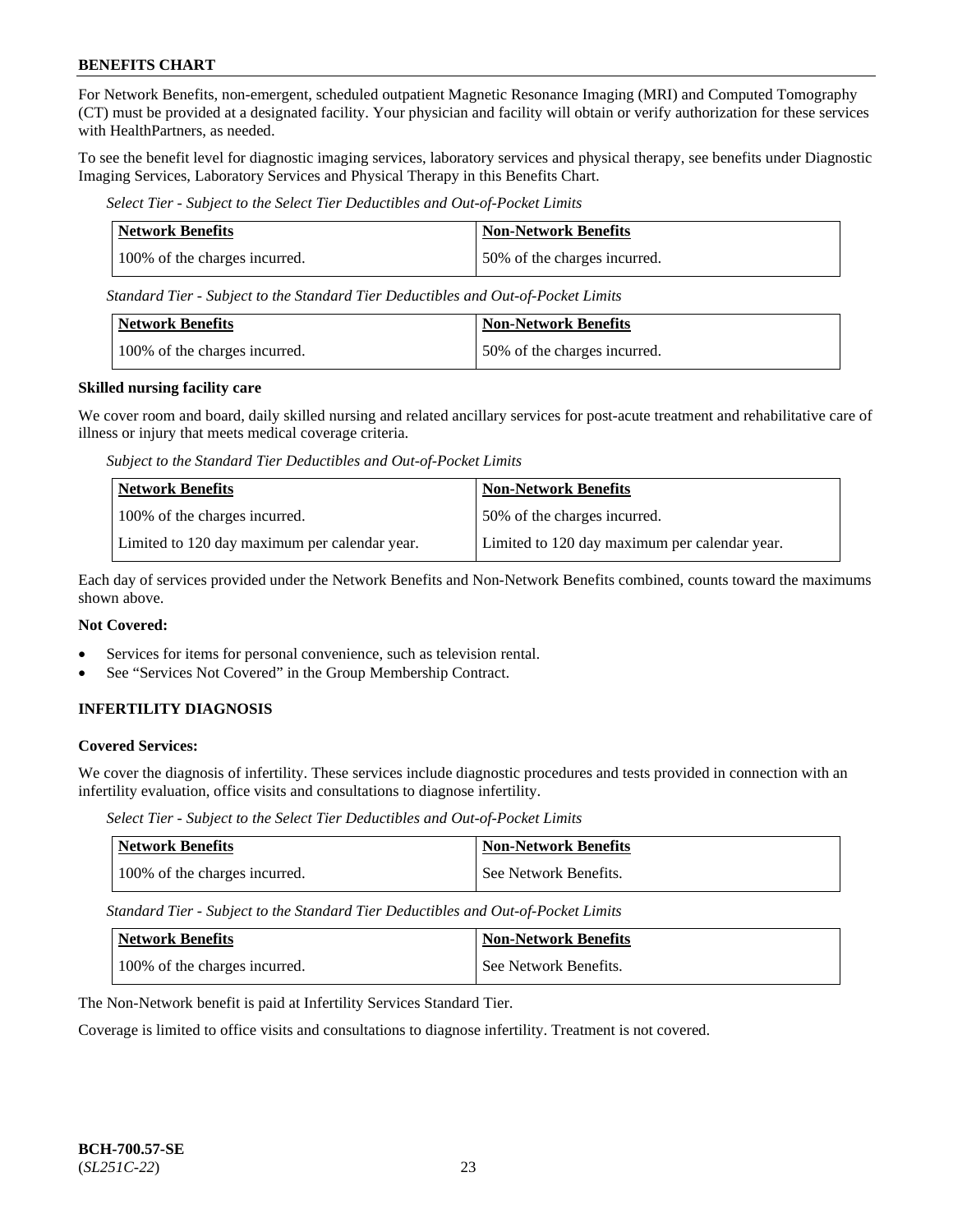# **Not Covered:**

- Infertility/fertility treatment, including but not limited to, office visits, laboratory services and diagnostic imaging services and fertility drugs; reversal of sterilization; and sperm, ova or embryo acquisition, retrieval or storage; however, we do cover office visits and consultations to diagnose infertility.
- Services related to the establishment of surrogate pregnancy and fees for a surrogate. However, pregnancy and maternity services are covered for a member under this Benefits Chart, including a surrogate pregnancy.
- See "Services Not Covered" in the Group Membership Contract.

# **LABORATORY SERVICES**

### **Covered Services:**

We cover laboratory tests when ordered by a provider and provided in a clinic or outpatient hospital facility.

To see the benefit level for inpatient hospital or skilled nursing facility services, see benefits under Inpatient Hospital and Skilled Nursing Facility Services in this Benefits Chart.

**Prostate-specific antigen (PSA) testing.** We cover prostate cancer screening for men 40 years of age or over who are symptomatic or in a high-risk category and for all men 50 years of age or older.

*Subject to the Standard Tier Deductibles and Out-of-Pocket Limits*

| <b>Network Benefits</b>       | <b>Non-Network Benefits</b>  |
|-------------------------------|------------------------------|
| 100% of the charges incurred. | 50% of the charges incurred. |

#### **All other laboratory services**

#### **Services for illness or injury**

*Select Tier - Subject to the Select Tier Deductibles and Out-of-Pocket Limits*

| <b>Network Benefits</b>       | <b>Non-Network Benefits</b>  |
|-------------------------------|------------------------------|
| 100% of the charges incurred. | 50% of the charges incurred. |

*Standard Tier - Subject to the Standard Tier Deductibles and Out-of-Pocket Limits*

| Network Benefits              | <b>Non-Network Benefits</b>  |
|-------------------------------|------------------------------|
| 100% of the charges incurred. | 50% of the charges incurred. |

#### **Preventive services**

Laboratory services associated with preventive services are covered at the benefit level shown in the "Preventive Services" section of this Benefits Chart.

### **Not Covered:**

See "Services Not Covered" in the Group Membership Contract.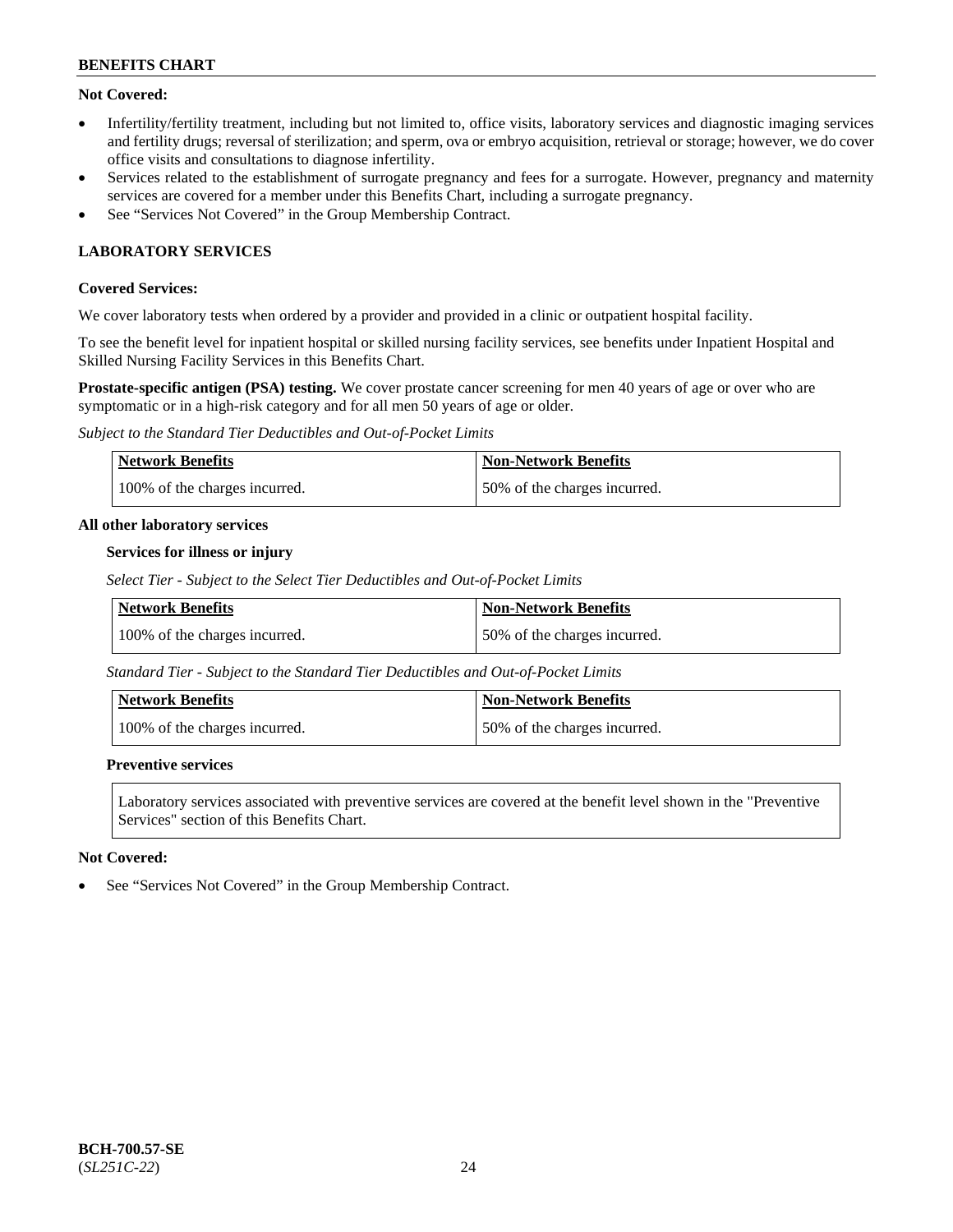# **LYME DISEASE SERVICES**

### **Covered Services:**

We cover services for the treatment of Lyme disease.

| <b>Network Benefits</b>                                | <b>Non-Network Benefits</b>                                  |
|--------------------------------------------------------|--------------------------------------------------------------|
| Coverage level is same as corresponding Network        | Coverage level is same as corresponding Non-Network          |
| Benefit, depending on type of service provided such as | Benefit, depending on type of service provided, such as      |
| Office Visits for Illness or Injury, Inpatient or      | Office Visits for Illness or Injury, Inpatient or Outpatient |
| <b>Outpatient Hospital Services.</b>                   | Hospital Services.                                           |

### **Not Covered:**

See "Services Not Covered" in the Group Membership Contract.

# **MASTECTOMY RECONSTRUCTION BENEFIT**

# **Covered Services:**

We cover reconstruction of the breast on which the mastectomy has been performed; surgery and reconstruction of the other breast to produce symmetrical appearance, and prostheses and physical complications of all stages of mastectomy, including lymphedemas.

| <b>Network Benefits</b>                                 | <b>Non-Network Benefits</b>                             |
|---------------------------------------------------------|---------------------------------------------------------|
| Coverage level is same as corresponding Network         | Coverage level is same as corresponding Non-Network     |
| Benefit, depending on type of service provided, such as | Benefit, depending on type of service provided, such as |
| Office Visits for Illness or Injury, Inpatient or       | Office Visits for Illness or Injury, Inpatient or       |
| <b>Outpatient Hospital Services.</b>                    | <b>Outpatient Hospital Services.</b>                    |

### **Not Covered:**

See "Services Not Covered" in the Group Membership Contract.

# **MEDICATION THERAPY DISEASE MANAGEMENT PROGRAM**

### **Covered Services:**

If you meet our criteria for coverage, you may qualify for our Medication Therapy Disease Management Program.

The program covers consultations with a designated pharmacist.

Covered services are based on established medical policies, which are subject to periodic review and modification by the medical directors. These medical policies (medical coverage criteria) are available online at [healthpartners.com](https://www.healthpartners.com/hp/index.html) or by calling Member Services.

| Network Benefits                                            | <b>Non-Network Benefits</b> |
|-------------------------------------------------------------|-----------------------------|
| 100% of the charges incurred.<br>Deductible does not apply. | No Coverage.                |

### **Not Covered:**

See "Services Not Covered" in the Group Membership Contract.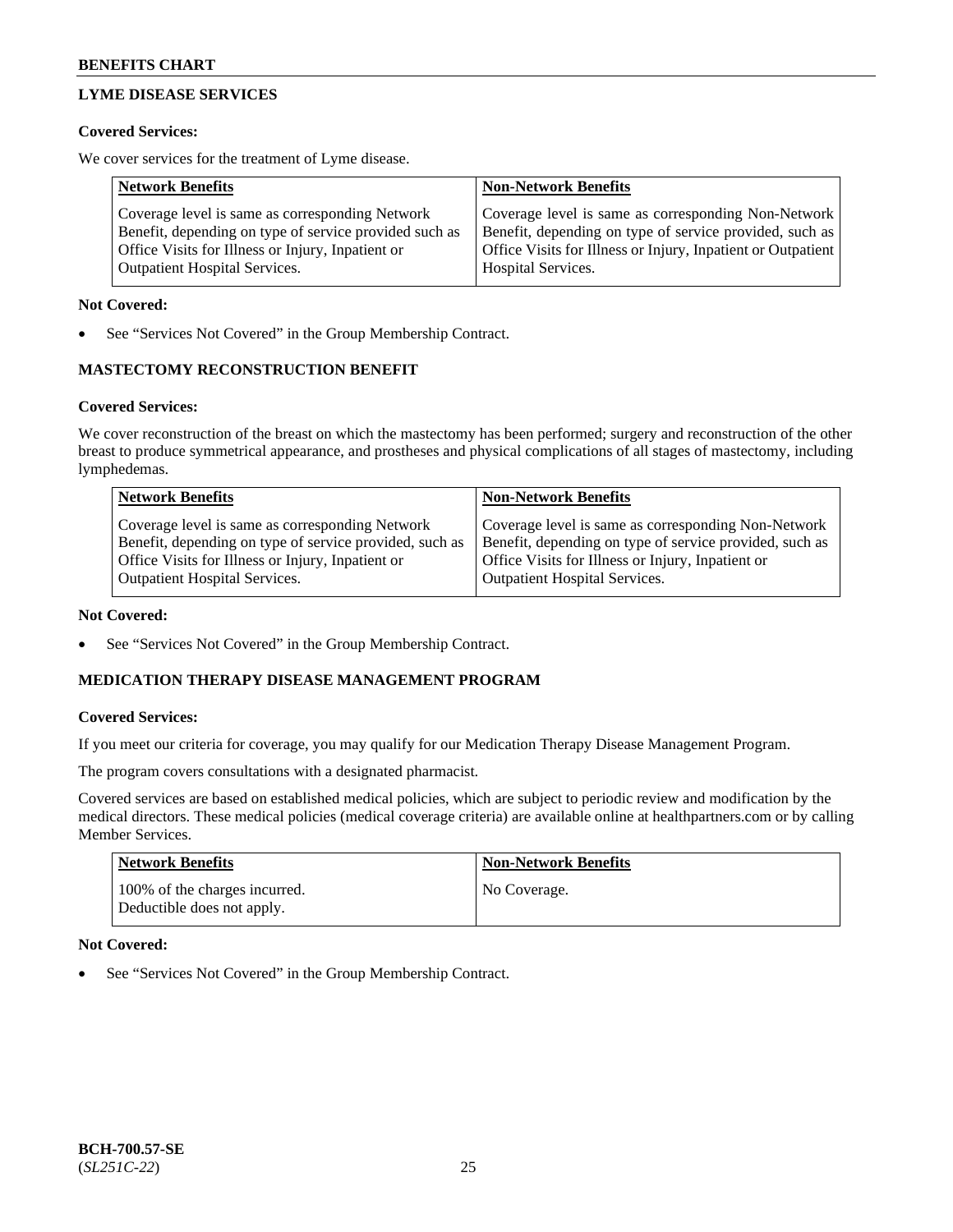# **OFFICE VISITS FOR ILLNESS OR INJURY**

### **Covered Services:**

We cover the following when medically necessary: professional medical and surgical services and related supplies, including biofeedback, of physicians and other health care providers; blood and blood products (unless replaced) and blood derivatives.

We cover diagnosis and treatment of illness or injury to the eyes. Where contact or eyeglass lenses are prescribed as medically necessary for the post-operative treatment of cataracts or for the treatment of aphakia, acute or chronic corneal pathology, or keratoconous, we cover the initial evaluation, lenses and fitting. Members must pay for lens replacement beyond the initial pair.

We also provide coverage for the initial physical evaluation of a child if it is ordered by a Minnesota juvenile court.

Services received via video, e-visit or telephone are covered under the "Telehealth/Telemedicine Services" section.

#### **Office Visits**

*Select Tier - Subject to the Select Tier Deductibles and Out-of-Pocket Limits*

| <b>Network Benefits</b>       | Non-Network Benefits         |
|-------------------------------|------------------------------|
| 100% of the charges incurred. | 50% of the charges incurred. |

*Standard Tier - Subject to the Standard Tier Deductibles and Out-of-Pocket Limits*

| Network Benefits              | <b>Non-Network Benefits</b>  |
|-------------------------------|------------------------------|
| 100% of the charges incurred. | 50% of the charges incurred. |

#### **Convenience clinics**

*Subject to the Select Tier Deductibles and Out-of-Pocket Limits*

| Network Benefits              | <b>Non-Network Benefits</b>  |
|-------------------------------|------------------------------|
| 100% of the charges incurred. | 50% of the charges incurred. |

### **Injections administered in a physician's office, other than immunizations**

#### **Allergy injections**

*Select Tier - Subject to the Select Tier Deductibles and Out-of-Pocket Limits*

| Network Benefits              | <b>Non-Network Benefits</b>  |
|-------------------------------|------------------------------|
| 100% of the charges incurred. | 50% of the charges incurred. |

*Standard Tier - Subject to the Standard Tier Deductibles and Out-of-Pocket Limits*

| Network Benefits              | Non-Network Benefits         |
|-------------------------------|------------------------------|
| 100% of the charges incurred. | 50% of the charges incurred. |

### **All other injections**

*Select Tier - Subject to the Select Tier Deductibles and Out-of-Pocket Limits*

| Network Benefits              | Non-Network Benefits         |
|-------------------------------|------------------------------|
| 100% of the charges incurred. | 50% of the charges incurred. |

*Standard Tier - Subject to the Standard Tier Deductibles and Out-of-Pocket Limits*

| Network Benefits              | <b>Non-Network Benefits</b>  |
|-------------------------------|------------------------------|
| 100% of the charges incurred. | 50% of the charges incurred. |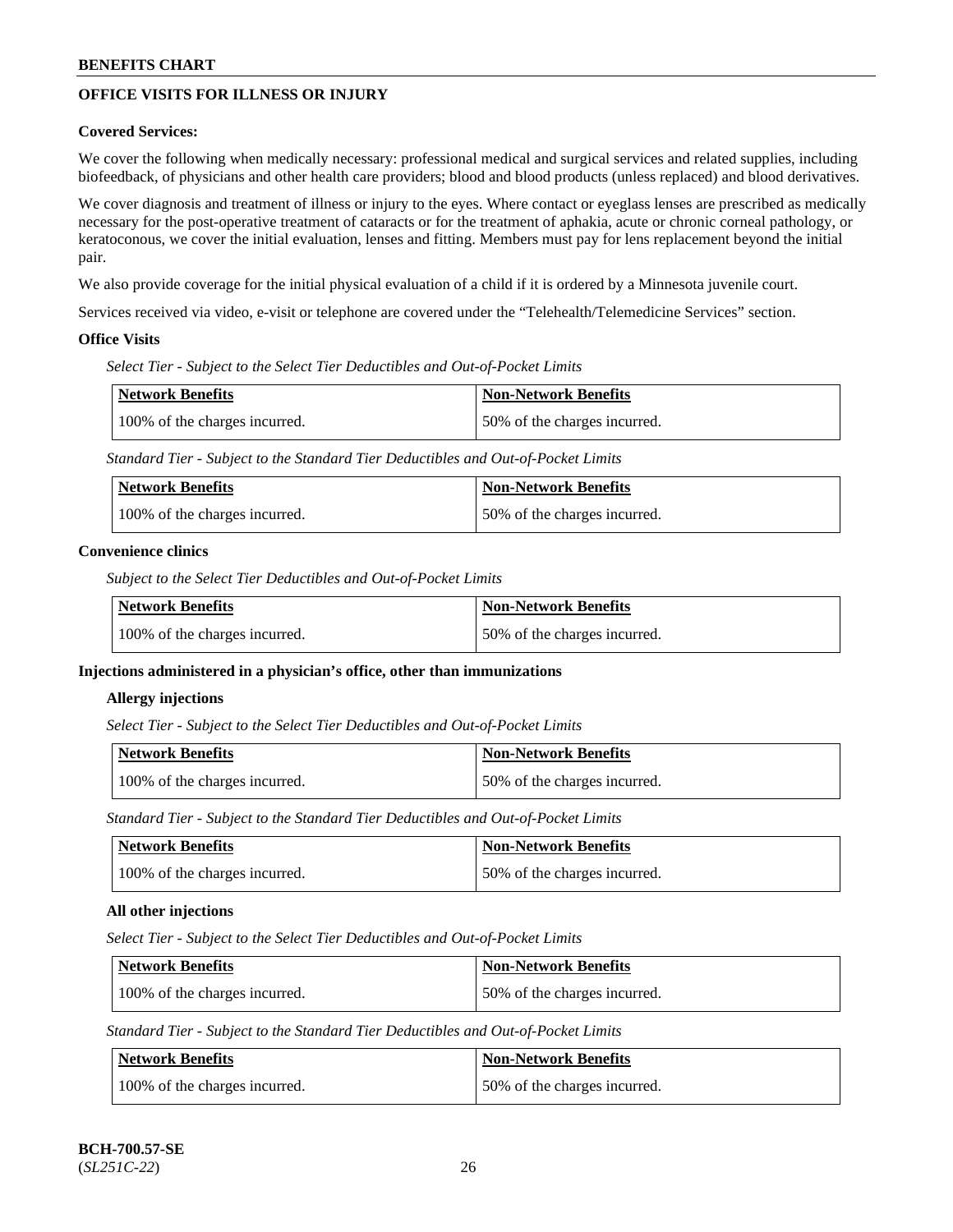### **Not Covered:**

- Court ordered treatment, except as described in this Benefits Chart under "Mental Health Services" and "Office Visits for Illness or Injury" or as otherwise required by law.
- See "Services Not Covered" in the Group Membership Contract.

#### **PEDIATRIC AUTOIMMUNE NEUROPSYCHIATRIC DISORDERS ASSOCIATED WITH STREPTOCOCCAL INFECTIONS (PANDAS) AND PEDIATRIC ACUTE-ONSET NEUROPSYCHIATRIC SYNDROME (PANS) TREATMENT**

#### **Definitions:**

**Pediatric acute-onset neuropsychiatric syndrome.** This means a class of acute-onset obsessive compulsive or tic disorders or other behavioral changes presenting in children and adolescents that are not otherwise explained by another known neurologic or medical disorder.

**Pediatric autoimmune neuropsychiatric disorders associated with streptococcal infections.** This means a condition in which a streptococcal infection in a child or adolescent causes the abrupt onset of clinically significant obsessions, compulsions, tics, or other neuropsychiatric symptoms or behavioral changes, or a relapsing and remitting course of symptom severity.

#### **Covered Services:**

We cover treatment for pediatric autoimmune neuropsychiatric disorders associated with streptococcal infections (PANDAS) and for treatment for pediatric acute-onset neuropsychiatric syndrome (PANS). Treatments that must be covered under this section must be recommended by the member's licensed health care professional and include but are not limited to antibiotics, medication and behavioral therapies to manage neuropsychiatric symptoms, plasma exchange, and immunoglobulin.

| <b>Network Benefits</b>                                 | <b>Non-Network Benefits</b>                             |
|---------------------------------------------------------|---------------------------------------------------------|
| Coverage level is same as corresponding Network         | Coverage level is same as corresponding Non-Network     |
| Benefit, depending on type of service provided, such as | Benefit, depending on type of service provided, such as |
| Office Visits for Illness or Injury, Inpatient or       | Office Visits for Illness or Injury, Inpatient or       |
| <b>Outpatient Hospital Services.</b>                    | <b>Outpatient Hospital Services.</b>                    |

#### **Not Covered:**

See "Services Not Covered" in the Group Membership Contract.

# **PEDIATRIC EYEWEAR**

#### **Covered Services:**

We cover pediatric eyewear for children.

Routine eye exams are covered under the "Preventive Services" section.

*Subject to the Standard Tier Deductibles and Out-of-Pocket Limits*

| Network Benefits              | <b>Non-Network Benefits</b> |
|-------------------------------|-----------------------------|
| 100% of the charges incurred. | No Coverage.                |

#### **Limitations:**

- Coverage under this provision will continue until the end of the month in which the child turns age 19.
- Limited to one of the following per calendar year:
- o one pair of eyeglasses including one set of prescription lenses, frames from our designated eyewear collection, and antiscratch coating; or
	- o one pair of non-disposable contact lenses; or
	- o a one-year supply of disposable contact lenses
- Contact lens fittings are limited to two per calendar year.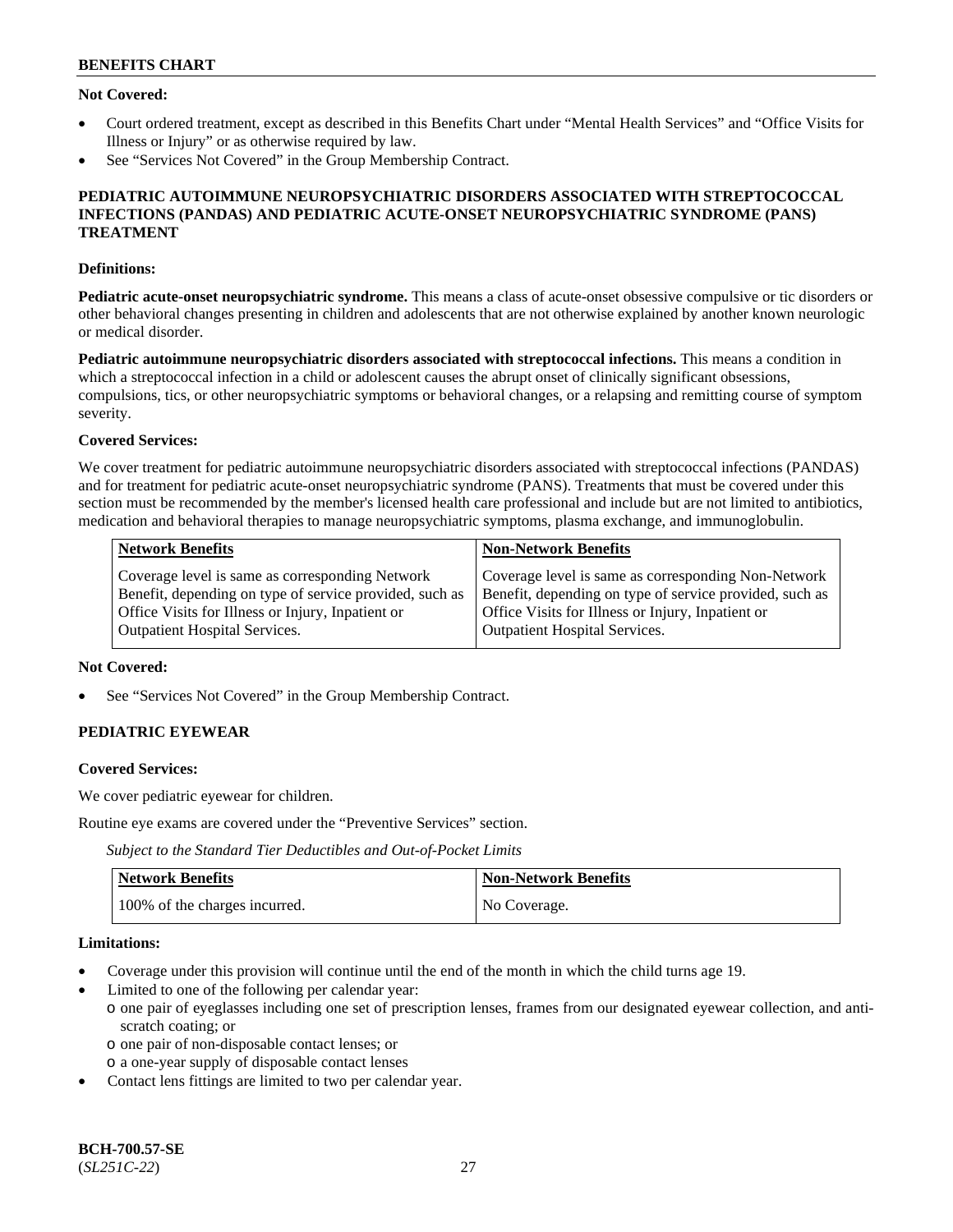### **Not Covered:**

- Frames that are not included in our designated eyewear collection. However, one pair of lenses will be covered if a member chooses frames outside the designated eyewear collection.
- More than one pair of lenses or frames or non-disposable contacts per calendar year, regardless of the reason. This includes replacement of eyeglasses or contact lenses due to loss, breakage, theft, or change in prescription.
- Safety glasses or goggles for sports or vocational reasons.
- Upgrades including, but not limited to, UV protection and no-line multifocal lenses.
- See "Services Not Covered" in the Group Membership Contract.

# **PHYSICAL THERAPY, OCCUPATIONAL THERAPY AND SPEECH THERAPY**

#### **Covered Services:**

We cover the following physical therapy, occupational therapy and speech therapy services:

- rehabilitative care to correct the effects of illness or injury;
- habilitative care rendered for congenital, developmental or medical conditions which have significantly limited the successful initiation of normal speech and normal motor development.

Massage therapy which is performed in conjunction with other treatment/modalities by a physical occupational therapist, is part of a prescribed treatment plan and is not billed separately is covered.

We cover services provided in a clinic. We also cover physical therapy provided in an outpatient hospital facility. To see the benefit level for inpatient hospital or skilled nursing facility services, see benefits under Inpatient Hospital and Skilled Nursing Facility Services.

# **Rehabilitative care**

*Select Tier - Subject to the Select Tier Deductibles and Out-of-Pocket Limits*

| <b>Network Benefits</b>       | <b>Non-Network Benefits</b>  |
|-------------------------------|------------------------------|
| 100% of the charges incurred. | 50% of the charges incurred. |

*Standard Tier - Subject to the Standard Tier Deductibles and Out-of-Pocket Limits*

| <b>Network Benefits</b>       | <b>Non-Network Benefits</b>                                                               |
|-------------------------------|-------------------------------------------------------------------------------------------|
| 100% of the charges incurred. | 50% of the charges incurred.                                                              |
|                               | <b>Non-Network Benefits</b>                                                               |
|                               | Physical and Occupational Therapy combined are<br>limited to 20 visits per calendar year. |
|                               | Speech Therapy is limited to 20 visits per calendar year.                                 |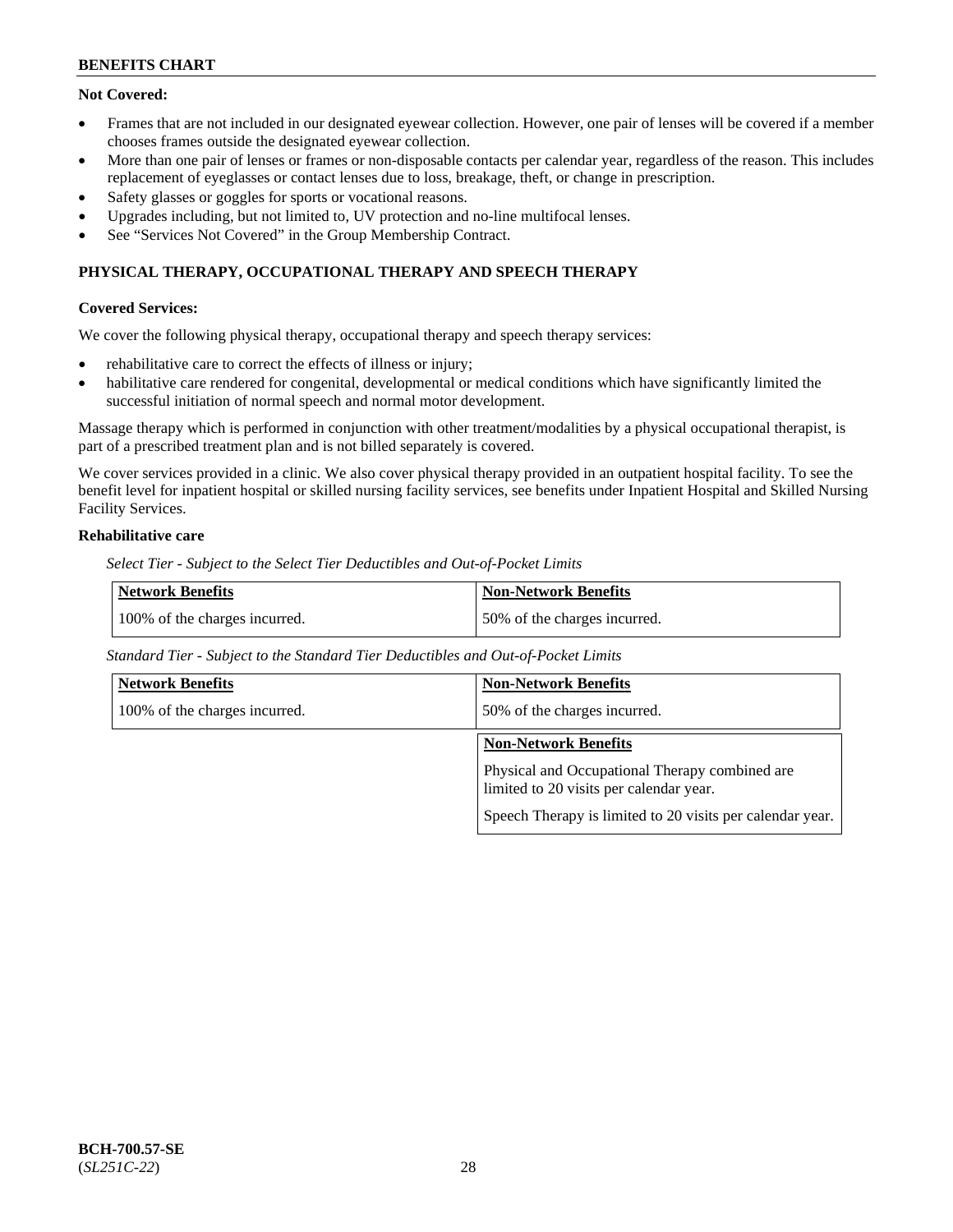# **Habilitative care**

*Select Tier - Subject to the Select Tier Deductibles and Out-of-Pocket Limits*

| Network Benefits              | <b>Non-Network Benefits</b>  |
|-------------------------------|------------------------------|
| 100% of the charges incurred. | 50% of the charges incurred. |

*Standard Tier - Subject to the Standard Tier Deductibles and Out-of-Pocket Limits*

| <b>Network Benefits</b>       | <b>Non-Network Benefits</b>                                                               |
|-------------------------------|-------------------------------------------------------------------------------------------|
| 100% of the charges incurred. | 50% of the charges incurred.                                                              |
|                               | <b>Non-Network Benefits</b>                                                               |
|                               | Physical and Occupational Therapy combined are<br>limited to 20 visits per calendar year. |
|                               | Speech Therapy is limited to 20 visits per calendar year.                                 |

### **Not Covered:**

- Massage therapy for the purpose of comfort or convenience of the member.
- See "Services Not Covered" in the Group Membership Contract.

### **PORT WINE STAIN REMOVAL SERVICES**

#### **Covered Services:**

We cover port wine stain removal services.

| Coverage level is same as corresponding Network                                                                 | <b>Network Benefits</b>                                | <b>Non-Network Benefits</b>                                                                                                                                                    |
|-----------------------------------------------------------------------------------------------------------------|--------------------------------------------------------|--------------------------------------------------------------------------------------------------------------------------------------------------------------------------------|
| Office Visits for Illness or Injury, Inpatient or<br><b>Outpatient Hospital Services.</b><br>Hospital Services. | Benefit, depending on type of service provided such as | Coverage level is same as corresponding Non-Network<br>Benefit, depending on type of service provided, such as<br>Office Visits for Illness or Injury, Inpatient or Outpatient |

#### **Not Covered:**

See "Services Not Covered" in the Group Membership Contract.

# **PRE-DIABETES DISEASE MANAGEMENT PROGRAM**

#### **Covered Services:**

If you meet our criteria for coverage, you may qualify for the Pre-diabetes Disease Management Program through Omada Health. The program covers group health coaching which focuses on weight loss, exercise, behavior modification and health education at select locations determined by the plan.

| <b>Network Benefits</b>                                     | <b>Non-Network Benefits</b> |
|-------------------------------------------------------------|-----------------------------|
| 100% of the charges incurred.<br>Deductible does not apply. | Not applicable.             |

### **Not Covered:**

• See "Services Not Covered" in the Group Membership Contract.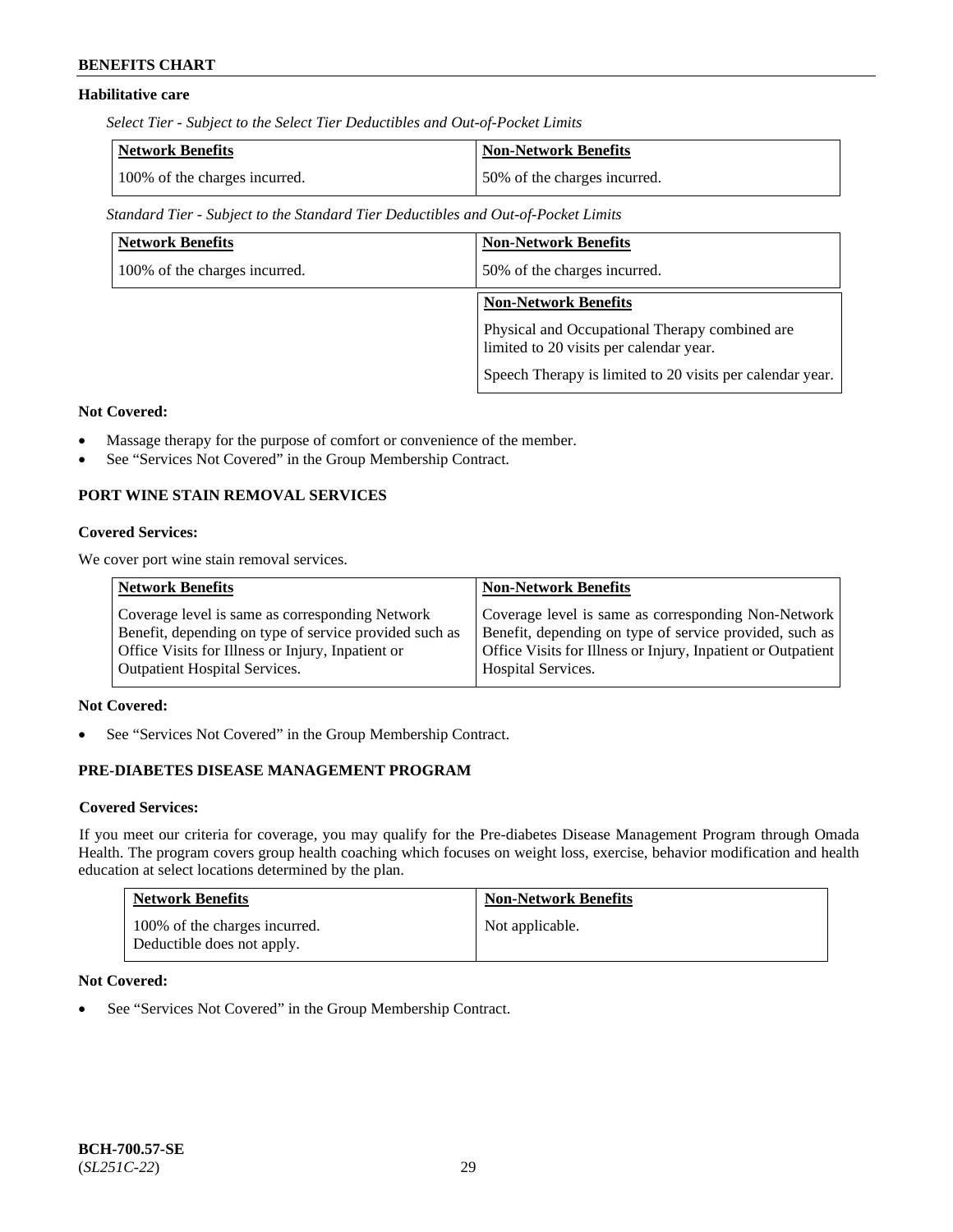# **PRESCRIPTION DRUG SERVICES**

#### **Covered Services:**

We cover prescription drugs and medications that can be self-administered or are administered in a physician's office. We cover off-label use of formulary drugs to treat cancer if the drug is recognized for the treatment of cancer in any authoritative compendia used by the Medicare program.

We cover orally administered anticancer drugs at the applicable benefit level under outpatient drugs below. We are in compliance with Minnesota Statute 62A.3075 because we do not cover orally administered anticancer drugs under our specialty drug benefit.

We will refill a prescription for eye drops covered under this Benefits Chart if the member requests a refill and original prescription specified that additional quantities would be needed, providing the refill request does not exceed the quantities needed, and the following conditions are met:

- If the member requests a 30-day refill supply, the request must be made between 21 and 30 days of the later of (a) the original date that the prescription was distributed to the member or (b) the date that the most recent refill was distributed to the member; or
- If the member requests a 90-day refill supply, the request must be made between 75 and 90 days of the later of (a) the original date that the prescription was distributed to the member or (b) the date that the most recent refill was distributed to the member.

A licensed pharmacist may prescribe and dispense self-administered hormonal contraceptives, nicotine replacement medications, and opiate antagonists for the treatment of an acute opiate overdose in accordance with section 151.37, subdivision 14, 15, or 16, under the same terms of coverage that would apply had the prescription drug been prescribed by a licensed physician, physician assistant, or advanced practice nurse practitioner. If the plan excludes coverage for selfadministered hormonal contraceptives, they will not be covered under this provision.

### **For Network Benefits, drugs and medications must be part of the formulary and obtained at a Network Pharmacy.**

#### **For Non-Network Benefits, drugs and medications must be part of the formulary.**

**See the Formulary definition for information on the Formulary Exception Process available to you.**

**If a member copayment is required, you must pay one member copayment for each 31-day supply, or portion thereof, unless otherwise indicated below.**

**All Network pharmacies are considered Standard Tier and are subject to the Standard Tier deductibles and out-ofpocket limits, unless otherwise noted below.**

### **Outpatient drugs (except as specified below)**

#### **Drugs on the Preventive Drug List**

| <b>Network Benefits</b>                                                                                                                            | <b>Non-Network Benefits</b>  |
|----------------------------------------------------------------------------------------------------------------------------------------------------|------------------------------|
| Generic formulary drugs from the Preventive Drug List<br>are covered at 100% of the charges incurred.                                              | 50% of the charges incurred. |
| Brand name formulary drugs from the Preventive Drug<br>List are covered at 100% of the charges incurred,<br>subject to a member copayment of \$60. |                              |
| In no event will your cost for a formulary insulin drug<br>exceed \$25.                                                                            |                              |
| Deductible does not apply.                                                                                                                         |                              |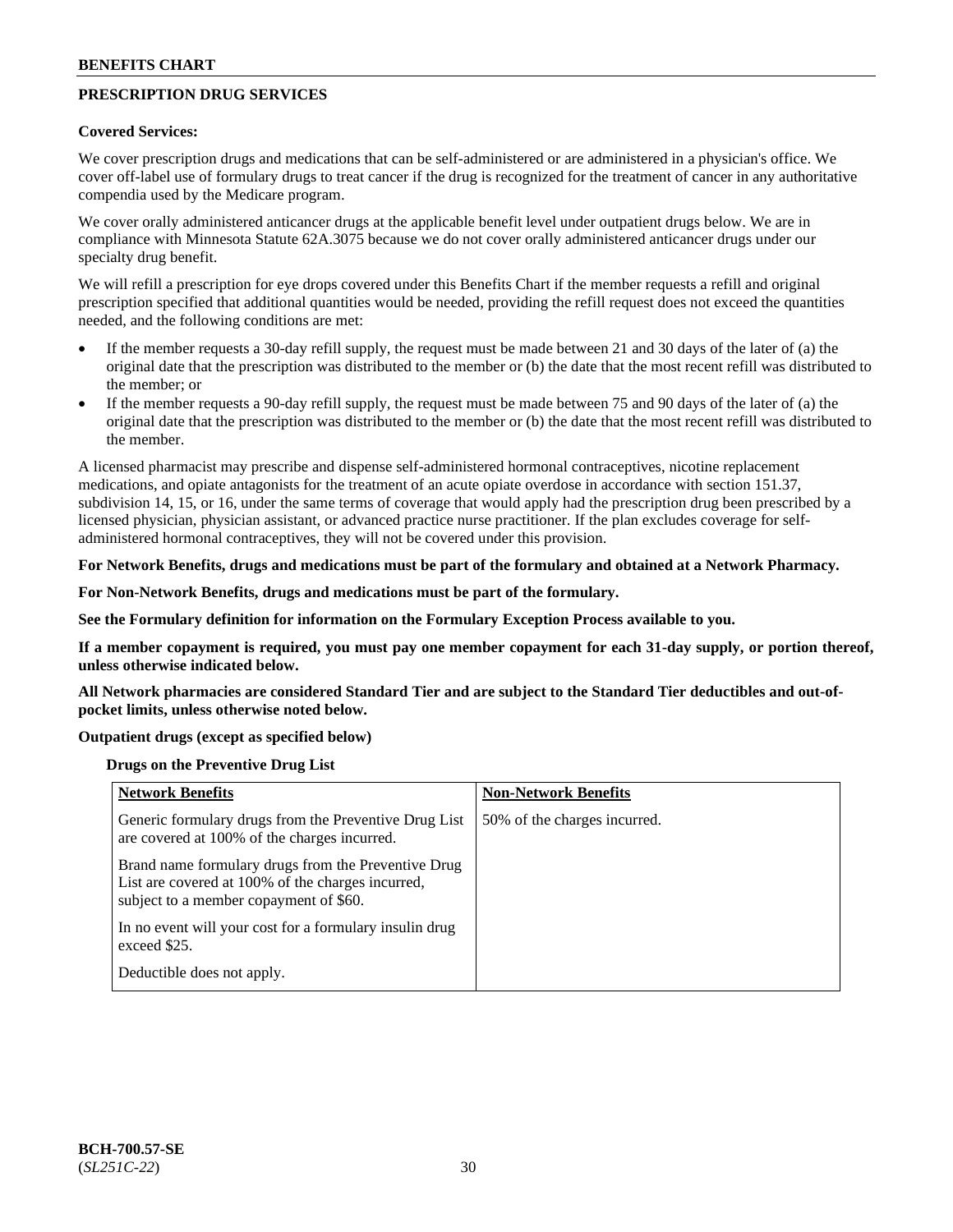### **All other drugs**

| Network Benefits                                                                                 | <b>Non-Network Benefits</b>  |
|--------------------------------------------------------------------------------------------------|------------------------------|
| All other formulary drugs are covered at 100% of the<br>charges incurred.<br>Deductible applies. | 50% of the charges incurred. |

**Cost-Sharing Limits for Insulin:** We are required to limit your cost-sharing on prescription insulin to no more than the net price of the prescription insulin drug. This requirement applies at the point of sale, including deductible payments and the costsharing amounts charged once the deductible is met.

**Cost-sharing.** This means a deductible payment, copayment, or coinsurance amount that you must pay for covered prescription insulin in accordance with the terms and conditions of this health plan.

**Net price.** This means our cost for prescription insulin, including any rebates or discounts received by or accrued directly or indirectly to us from a drug manufacturer or pharmacy benefit manager.

#### **Mail order drugs**

| <b>Network Benefits</b>                                                                                                                                                                                                                                           | <b>Non-Network Benefits</b>                                                                                                |
|-------------------------------------------------------------------------------------------------------------------------------------------------------------------------------------------------------------------------------------------------------------------|----------------------------------------------------------------------------------------------------------------------------|
| For your convenience, you may also get up to a 93-day<br>supply of outpatient formulary prescription drugs that<br>can be self-administered through the designated mail<br>order service.<br>Specialty Drugs are not available through the mail order<br>service. | See Network Mail Order Drugs benefit.<br>Mail order drugs are only available through the<br>designated mail order service. |

### **Specialty Drugs that are self-administered**

| <b>Network Benefits</b>                                                                                                                    | <b>Non-Network Benefits</b> |
|--------------------------------------------------------------------------------------------------------------------------------------------|-----------------------------|
| 100% of the charges incurred.                                                                                                              | No Coverage.                |
| For Network Benefits, specialty drugs are limited to<br>drugs on the specialty drug list and must be obtained<br>from a designated vendor. |                             |

### **Drugs for the treatment of growth deficiency**

| <b>Network Benefits</b>                                                                                                                            | <b>Non-Network Benefits</b>  |
|----------------------------------------------------------------------------------------------------------------------------------------------------|------------------------------|
| 100% of the charges incurred.                                                                                                                      | 50% of the charges incurred. |
| For Network Benefits, growth deficiency drugs are<br>limited to drugs on the specialty drug list and must be<br>obtained from a designated vendor. |                              |

#### **Tobacco cessation drugs are covered for all FDA – approved tobacco cessation drugs for a minimum of 90 days**

| <b>Network Benefits</b>                                     | <b>Non-Network Benefits</b>  |
|-------------------------------------------------------------|------------------------------|
| 100% of the charges incurred.<br>Deductible does not apply. | 50% of the charges incurred. |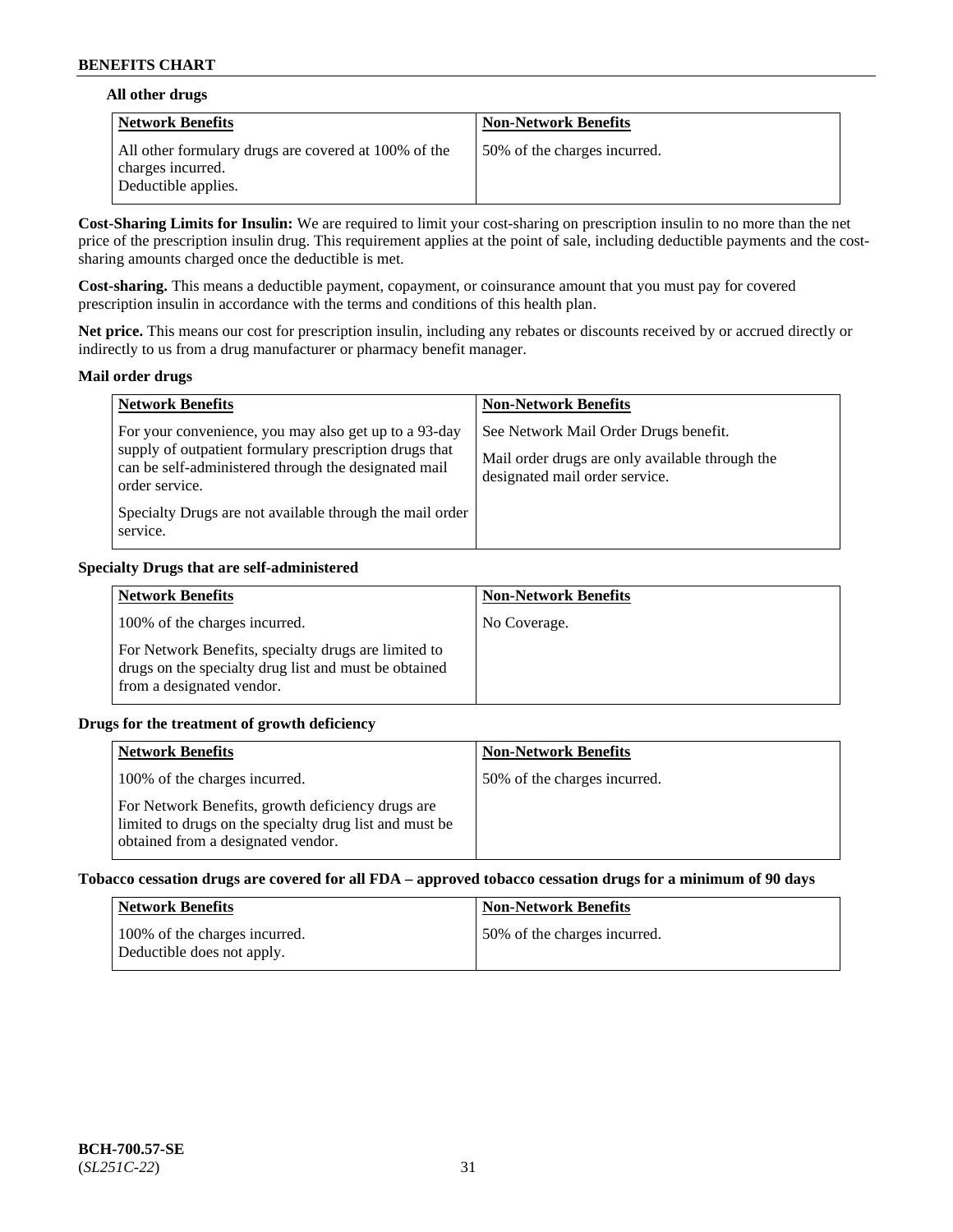# **Contraceptive drugs**

| <b>Network Benefits</b>                                                                                                                                        | <b>Non-Network Benefits</b>  |
|----------------------------------------------------------------------------------------------------------------------------------------------------------------|------------------------------|
| 100% of the charges incurred for formulary drugs.<br>Deductible does not apply.                                                                                | 50% of the charges incurred. |
| If a physician requests that a non-formulary<br>contraceptive drug be dispensed as written the drug will<br>be covered at 100%, not subject to the deductible. |                              |

**ACA preventive medications.** We cover preventive medications currently recommended by USPSTF with an A or B rating if they are prescribed by your medical provider and they are listed on our Commercial ACA Preventive Drug List. Preventive medications are subject to periodic review and modification. Changes would be effective in accordance with the federal rules and reflected in our current medical coverage criteria for preventive care services.

| Network Benefits                                            | <b>Non-Network Benefits</b>  |
|-------------------------------------------------------------|------------------------------|
| 100% of the charges incurred.<br>Deductible does not apply. | 50% of the charges incurred. |

# **Limitations:**

- Certain drugs may require prior authorization as indicated on the formulary. HealthPartners may require prior authorization for the drug and also the site where the drug will be provided. Certain drugs are subject to our utilization review process and quantity limits, as indicated on our formulary.
- Certain non-formulary drugs require prior authorization. In addition, certain drugs may be subject to any quantity limits applied as part of our trial program. The trial drug program applies to new prescriptions for certain drugs which have high toxicity, low tolerance, high costs and/or high potential for waste. Trial drugs are indicated on the formulary and/or the Specialty Drug List. Your first fill of a trial drug may be limited to less than a month supply. If the drug is well tolerated and effective, you will receive the remainder of your first month supply.
- If a member requests a brand name drug when there is a generic equivalent, the brand name drug will be covered up to the charge that would apply to the generic drug, minus any required copayment. If a physician requests that a brand name drug be dispensed as written, and we determine the brand name drug is medically necessary, the drug will be paid at the Outpatient Drugs benefit.
- We may require members to try over-the-counter (OTC) drug alternatives before approving more costly formulary prescription drugs.
- Unless otherwise specified in the "Prescription Drug Services" section, you may receive up to a 31-day supply per prescription.
- A 93-day supply will be covered and dispensed only at pharmacies that participate in our extended day supply program
- New prescriptions to treat certain chronic conditions are limited to a 31-day supply.
- No more than a 31-day supply of Specialty Drugs will be covered and dispensed at a time, unless it's a manufacturer supplied drug that cannot be split that supplies the member with more than a 31-day supply.
- The member copayment for a drug will not exceed the cost of the drug.

### **Not Covered:**

- Replacement of prescription drugs, medications, equipment and supplies due to loss, damage or theft.
- Nonprescription (over the counter) drugs or medications, including, but not limited to, vitamins, supplements, homeopathic remedies, and non-FDA approved drugs unless listed on the formulary and prescribed by a physician or legally authorized health care provider under applicable state and federal law. We cover off-label use of drugs to treat cancer as specified in the "Prescription Drug Services" section of this Benefits Chart. This exclusion does not include over-the-counter contraceptives for women as allowed under the Affordable Care Act when the member obtains a prescription for the item. In addition, if the member obtains a prescription, this exclusion does not include aspirin to prevent cardiovascular disease for men and women of certain ages; folic acid supplements for women who may become pregnant; fluoride chemoprevention supplements for children without fluoride in their water source; and iron supplements for children ages 6-12 months who are at risk of anemia.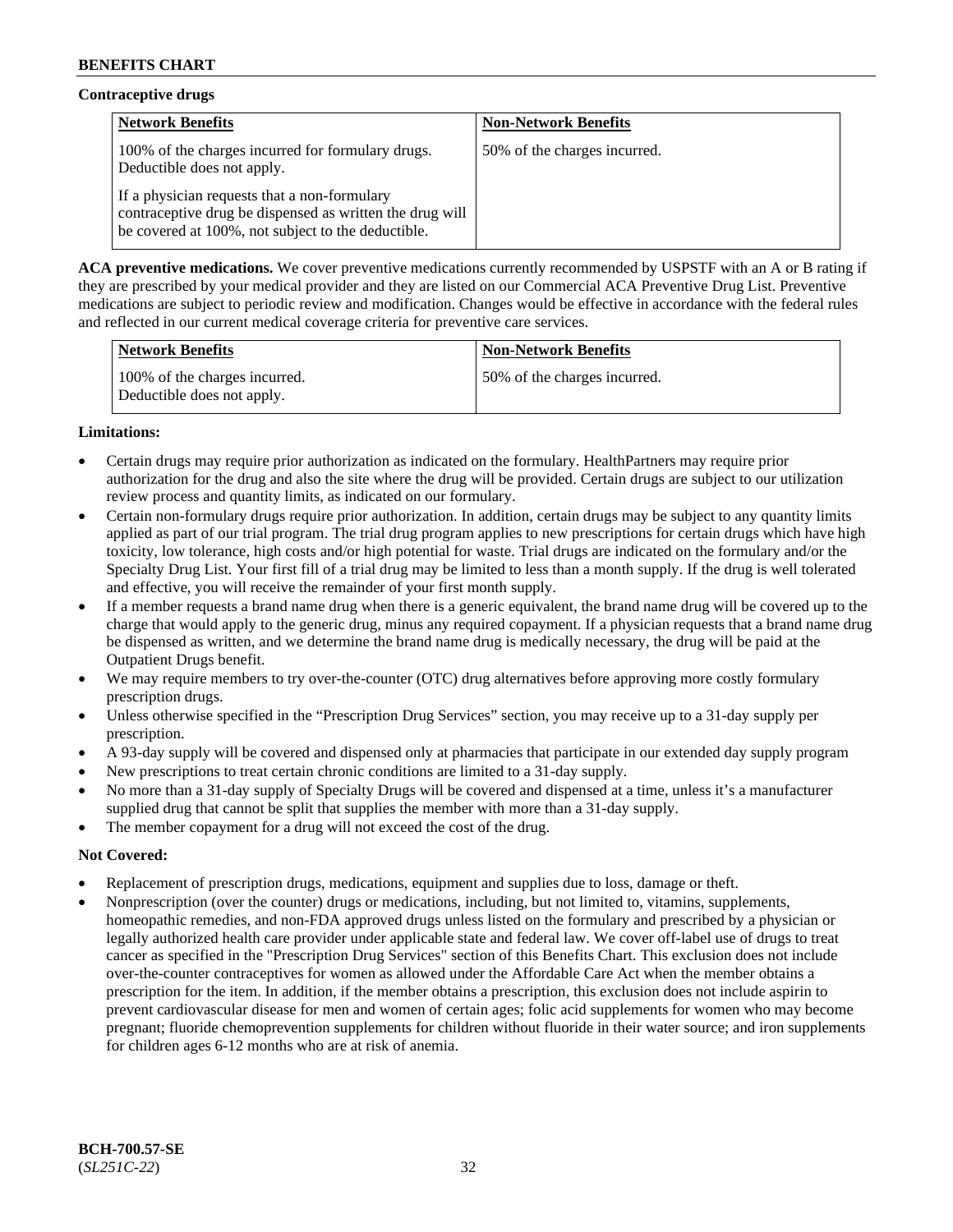- Drugs on the Excluded Drug List. The Excluded Drug List includes select drugs within a therapy class that are not eligible for coverage. This includes drugs that may be excluded for certain indications. However, you may request coverage for a drug on the Excluded Drug List by requesting an exception to the formulary under the formulary exception process described in the definition of formulary in this Benefits Chart. The Excluded Drug List is available at [healthpartners.com](http://www.healthpartners.com/)
- Drugs that are newly approved by the FDA until they are reviewed and approved by HealthPartners Pharmacy and Therapeutics Committee. However, you may request coverage for a drug that is newly approved by the FDA by requesting an exception to the formulary under the formulary exception process described in the definition of formulary in the Benefits Chart.
- All drugs used for sexual dysfunction.
- Fertilty drugs.
- Medical cannabis.
- Medical devices approved by the FDA will not be covered under the "Prescription Drug Services" section unless they are on our formulary. Covered medical devices are generally submitted and reimbursed under your medical benefits.
- See "Services Not Covered" in the Group Membership Contract.

### **PREVENTIVE SERVICES**

#### **Applicable Definitions:**

**Routine Preventive Services** are routine healthcare services that include screenings, check-ups and counseling to prevent illness, disease or other health problems before symptoms occur.

**Diagnostic Services** are services to help a provider understand your symptoms, diagnose illness and decide what treatment may be needed. They may be the same services that are listed as preventive services, but they are being used as diagnostic services. Your provider will determine if these services are preventive or diagnostic. These services are not preventive if received as part of a visit to diagnose, manage or maintain an acute or chronic medical condition, illness or injury. When that occurs, unless otherwise indicated below, standard deductibles, copayments or coinsurance apply.

#### **Covered Services:**

We cover preventive services that meet any of the requirements under the Affordable Care Act (ACA) shown in the bulleted items below. These preventive services are covered at 100% under the network benefits with no deductible, copayments or coinsurance. (If a preventive service is not required by the ACA and it is covered at a lower benefit level or if a group qualifies for an exemption or accommodation for certain benefits under the ACA, it will be specified below). Preventive benefits mandated under the ACA are subject to periodic review and modification. Changes would be effective in accordance with the federal rules. Preventive services mandated by the ACA include:

- Evidence-based items or services that have in effect a rating of A or B in the current recommendations of the United States Preventive Services Task Force with respect to the individual;
- Immunizations for routine use in children, adolescents, and adults that have in effect a recommendation from the Advisory Committee on Immunization Practices of the Centers for Disease Control and Prevention with respect to the individual;
- With respect to infants, children, and adolescents, evidence-informed preventive care and screenings provided for in comprehensive guidelines supported by the Health Resources and Services Administration; and
- With respect to women, preventive care and screenings provided for in comprehensive guidelines supported by the Health Resources and Services Administration.

Covered services are based on established medical policies, which are subject to periodic review and modification by the medical or dental directors. These medical policies (medical coverage criteria) are available by calling Member Services, or logging on to your "*my*HealthPartners" account at [healthpartners.com.](http://www.healthpartners.com/)

A complete list of preventive care services recommended under the U.S. Preventive Task Force (USPSTF) is available online at [uspreventiveservicestaskforce.org/Page/Name/uspstf-a-and-b-recommendations.](https://www.uspreventiveservicestaskforce.org/Page/Name/uspstf-a-and-b-recommendations-by-date/)

HHS: [healthcare.gov/coverage/preventive-care-benefits](https://www.healthcare.gov/coverage/preventive-care-benefits/)

CDC: [cdc.gov/vaccines/schedules/index.html](https://www.cdc.gov/vaccines/schedules/index.html)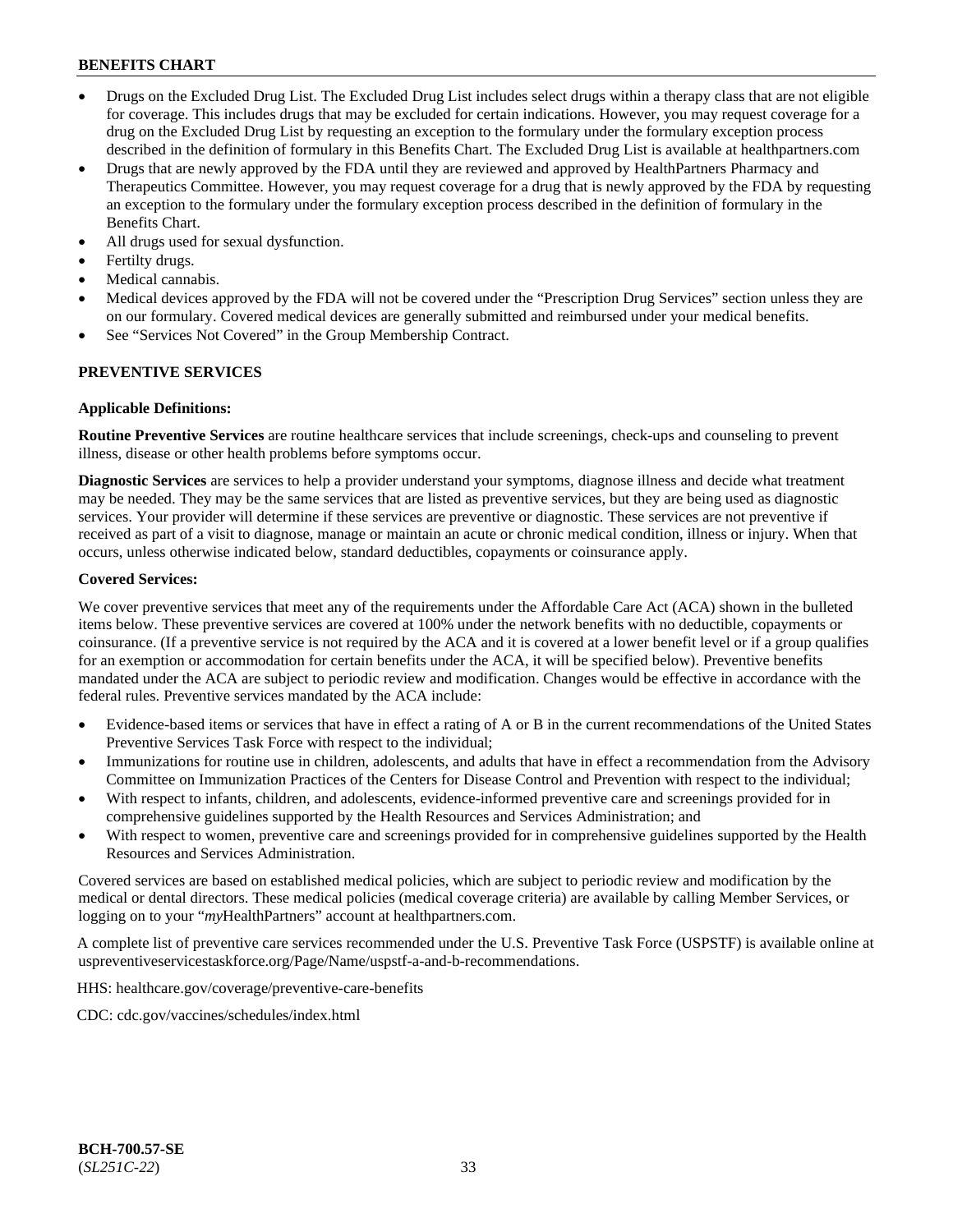### **ACA and state mandated preventive services are covered as follows:**

**Routine health exams and periodic health assessments.** A physician or health care provider will counsel you as to how often health assessments are needed based on age, sex and health status. This includes screening for tobacco use, at least two tobacco cessation attempts per year (for those who use tobacco products), all FDA approved tobacco cessation medications including over-the-counter drugs (as shown in the "Prescription Drug Services" Section) and at least four counseling sessions of at least ten minutes each for tobacco cessation.

| <b>Network Benefits</b>                                     | <b>Non-Network Benefits</b>  |
|-------------------------------------------------------------|------------------------------|
| 100% of the charges incurred.<br>Deductible does not apply. | 50% of the charges incurred. |

**Child health supervision services**. This includes pediatric preventive services, such as fluoride chemoprevention for children without fluoride in their water source, newborn screenings, appropriate immunizations, developmental assessments and laboratory services appropriate to the age of the child from birth to 72 months, and appropriate immunizations until the end of the month in which the child turns 19, as defined by the Standards of Child Health Care issued by the American Academy of Pediatrics. We cover at least five child health supervision visits from birth to 12 months, three child health supervision visits from 12 months to 24 months, once a year from 24 months to 72 months.

| Network Benefits                                            | <b>Non-Network Benefits</b>  |
|-------------------------------------------------------------|------------------------------|
| 100% of the charges incurred.<br>Deductible does not apply. | 50% of the charges incurred. |

**Routine prenatal care and exams.** This includes the comprehensive package of medical and psychosocial support provided throughout a pregnancy, including risk assessment, serial surveillance, prenatal education, and use of specialized skills and technology when needed, as defined by Standards for Obstetric-Gynecologic Services issued by the American College of Obstetricians and Gynecologists.

| Network Benefits                                            | <b>Non-Network Benefits</b>   |
|-------------------------------------------------------------|-------------------------------|
| 100% of the charges incurred.<br>Deductible does not apply. | 150% of the charges incurred. |

**Routine postnatal care.** This includes health exams, assessments, education and counseling relating to the period immediately after childbirth

| Network Benefits                                            | <b>Non-Network Benefits</b>  |
|-------------------------------------------------------------|------------------------------|
| 100% of the charges incurred.<br>Deductible does not apply. | 50% of the charges incurred. |

**Routine screening procedures for cancer.** This includes colorectal screening, digital rectal examinations, or other cancer screenings recommended by the USPSTF with an A or B rating. Women's preventive health services below describes additional routine screening procedures for cancer.

| Network Benefits                                            | <b>Non-Network Benefits</b>  |
|-------------------------------------------------------------|------------------------------|
| 100% of the charges incurred.<br>Deductible does not apply. | 50% of the charges incurred. |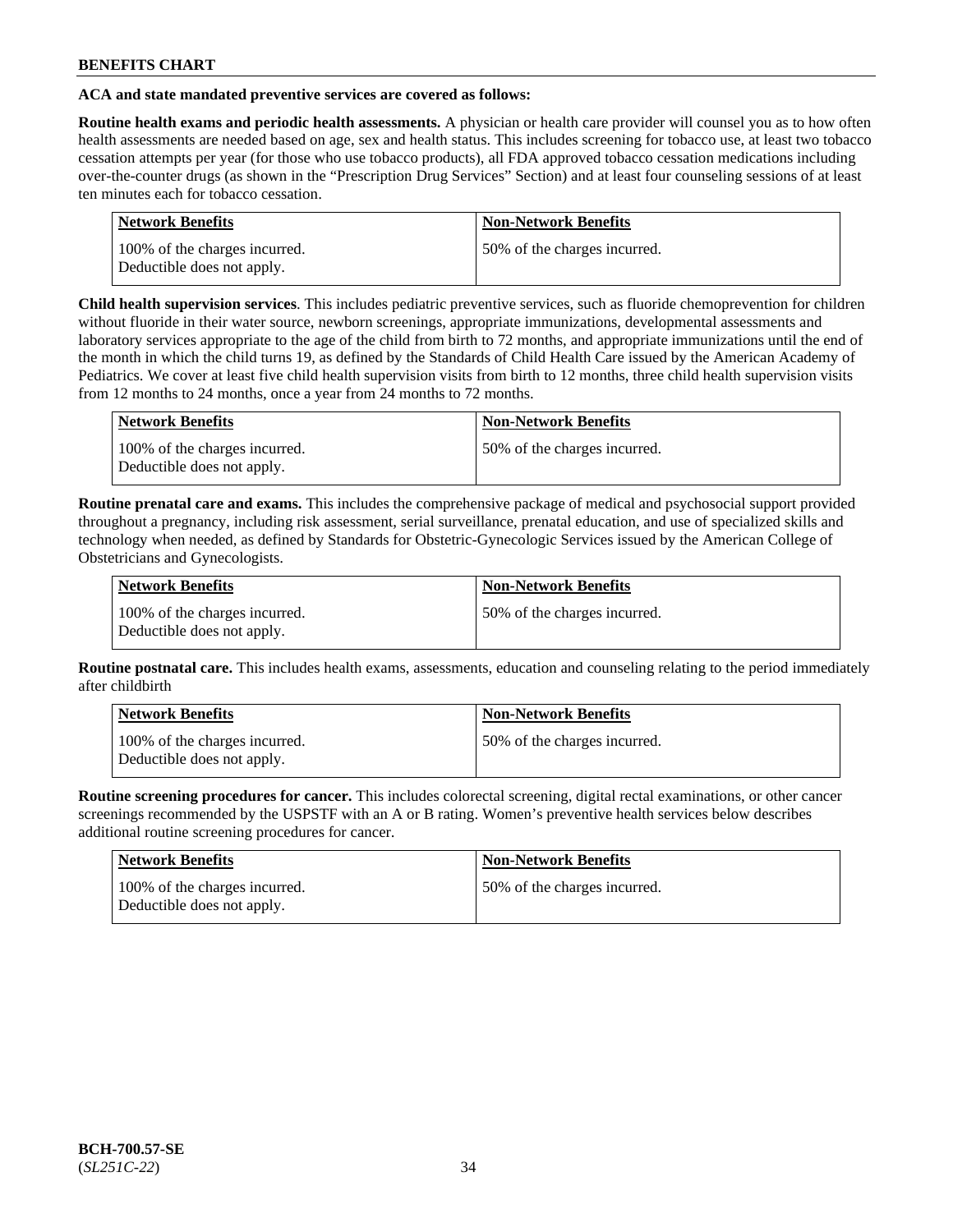**Professional voluntary family planning services.** This includes services to prevent or delay a pregnancy, including counseling and education. Services must be provided by a licensed provider.

| <b>Network Benefits</b>                                     | <b>Non-Network Benefits</b> |
|-------------------------------------------------------------|-----------------------------|
| 100% of the charges incurred.<br>Deductible does not apply. | See Network Benefits.       |

### **Adult immunizations**

| <b>Network Benefits</b>                                     | <b>Non-Network Benefits</b>   |
|-------------------------------------------------------------|-------------------------------|
| 100% of the charges incurred.<br>Deductible does not apply. | 150% of the charges incurred. |

**Women's preventive services.**This includes mammograms\*, screenings for cervical cancer (pap smears), breast pumps, human papillomavirus (HPV) testing; counseling for sexually transmitted infections, counseling and screening for human immunodeficiency virus (HIV), and all FDA approved contraceptive methods as prescribed by a doctor, sterilization procedures, education and counseling (see the "Prescription Drug Services" section for coverage of oral contraceptive drugs). For women whose family history is associated with an increased risk for BRCA1 or BRCA2 gene mutations, we cover genetic counseling and BRCA screening without cost sharing, if appropriate and as determined by a physician

**\***Preventive mammogram screening includes digital breast tomosynthesis (3D mammograms) for members at risk for breast cancer.

"At risk for breast cancer" means: (1) having a family history with one or more first- or second-degree relatives with breast cancer; (2) testing positive for BRCA1 or BRCA2 mutations; (3) having heterogeneously dense breasts or extremely dense breasts based on the Breast Imaging Reporting and Data System established by the American College of Radiology; or (4) having a previous diagnosis of breast cancer.

| Network Benefits                                            | <b>Non-Network Benefits</b>  |
|-------------------------------------------------------------|------------------------------|
| 100% of the charges incurred.<br>Deductible does not apply. | 50% of the charges incurred. |

**Obesity screening and management.** We cover obesity screening and counseling for all ages during a routine preventive care exam. If you are age 18 or older and have a body mass index of 30 or more, we also cover intensive obesity management to help you lose weight. Your primary care doctor can coordinate these services.

| Network Benefits                                            | <b>Non-Network Benefits</b>  |
|-------------------------------------------------------------|------------------------------|
| 100% of the charges incurred.<br>Deductible does not apply. | 50% of the charges incurred. |

**In addition to any ACA or state mandated preventive services referenced above, we cover the following eligible services:**

### **Routine eye and hearing exams**

| Network Benefits                                            | <b>Non-Network Benefits</b>  |
|-------------------------------------------------------------|------------------------------|
| 100% of the charges incurred.<br>Deductible does not apply. | 50% of the charges incurred. |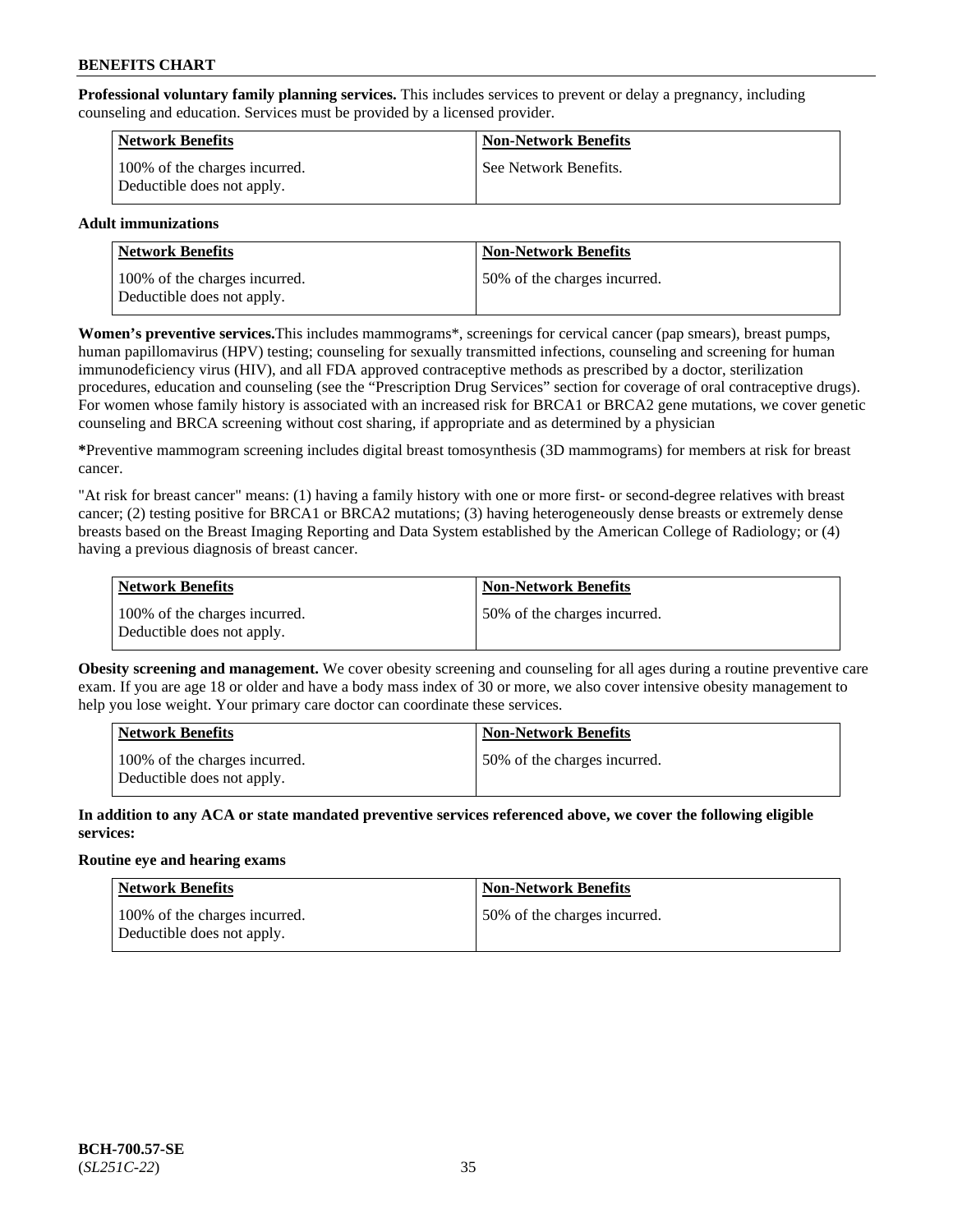**Ovarian cancer surveillance tests for women who are at risk.** "At risk for ovarian cancer" means (1) having a family history that includes any of the following: one or more first-degree or second-degree relatives with ovarian cancer, clusters of female relatives with breast cancer or nonpolyposis colorectal cancer; or (2) testing positive for BRCA1 or BRCA2 mutations. "Surveillance tests for ovarian cancer" means annual screening using: CA-125 serum tumor marker testing, transvaginal ultrasound, pelvic examination or other proven ovarian cancer screening tests currently being evaluated by the federal Food and Drug Administration or by the National Cancer Institute.

| <b>Network Benefits</b>                              | <b>Non-Network Benefits</b>                             |
|------------------------------------------------------|---------------------------------------------------------|
| Coverage level is same as corresponding Network      | Coverage level is same as corresponding Non-Network     |
| Benefit, depending on type of service provided, such | Benefit, depending on type of service provided, such as |
| as Diagnostic Imaging Services, Laboratory Services  | Diagnostic Imaging Services, Laboratory Services        |
| Office Visits for Illness or Injury or Preventive    | Office Visits for Illness or Injury or Preventive       |
| Services.                                            | Services.                                               |

**Peak flow meters for members diagnosed with asthma.** Must be prescribed by a licensed provider.

| <b>Network Benefits</b>                                     | <b>Non-Network Benefits</b>  |
|-------------------------------------------------------------|------------------------------|
| 100% of the charges incurred.<br>Deductible does not apply. | 50% of the charges incurred. |

**Glucose meters prescribed by a licensed provider** (other than continuous glucose monitoring systems which are covered under the section "Diabetic Equipment and Supplies")

| <b>Network Benefits</b>                                                                        | <b>Non-Network Benefits</b>  |
|------------------------------------------------------------------------------------------------|------------------------------|
| 100% of the charges incurred.<br>Deductible does not apply.                                    | 50% of the charges incurred. |
| Glucose meters are limited to meters on the formulary<br>and must be obtained from a pharmacy. |                              |

#### **Retinopathy screening for members diagnosed with diabetes**

| <b>Network Benefits</b>                                     | <b>Non-Network Benefits</b>  |
|-------------------------------------------------------------|------------------------------|
| 100% of the charges incurred.<br>Deductible does not apply. | 50% of the charges incurred. |

#### **Hemoglobin A1C testing for members diagnosed with diabetes**

| <b>Network Benefits</b>                                     | <b>Non-Network Benefits</b>  |
|-------------------------------------------------------------|------------------------------|
| 100% of the charges incurred.<br>Deductible does not apply. | 50% of the charges incurred. |

#### **International normalized ratio (INR) testing for members diagnosed with liver disease and/or bleeding disorders**

| <b>Network Benefits</b>                                     | <b>Non-Network Benefits</b>  |
|-------------------------------------------------------------|------------------------------|
| 100% of the charges incurred.<br>Deductible does not apply. | 50% of the charges incurred. |

#### **Low-density lipoprotein (LDL) testing for members diagnosed with heart disease**

| <b>Network Benefits</b>                                     | <b>Non-Network Benefits</b>  |
|-------------------------------------------------------------|------------------------------|
| 100% of the charges incurred.<br>Deductible does not apply. | 50% of the charges incurred. |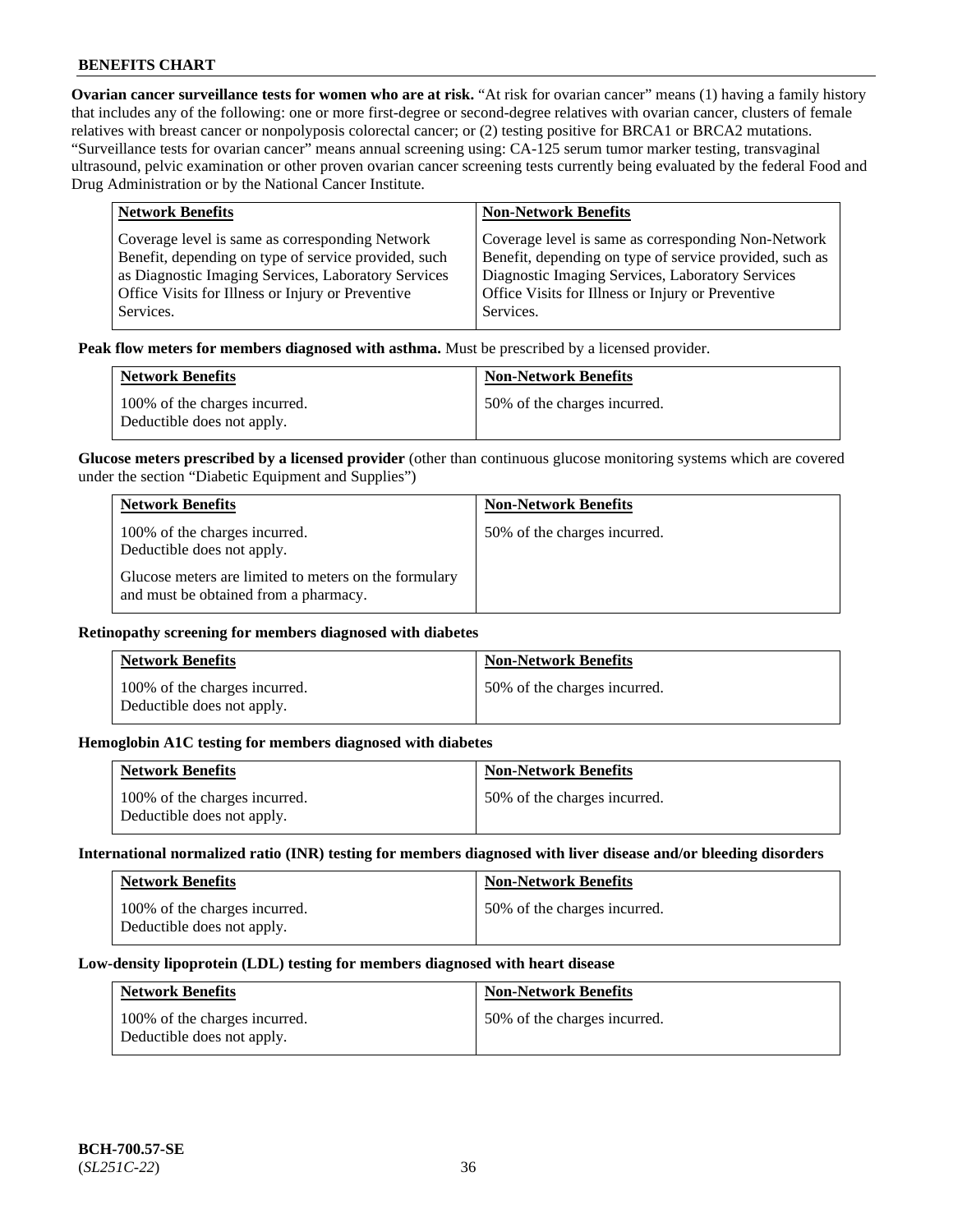### **Limitations:**

• Services are not preventive if received as part of a visit to diagnose, manage or maintain an acute or chronic medical condition, illness or injury. When that occurs, unless otherwise indicated above, standard deductibles, copayments or coinsurance apply.

#### **Not Covered:**

See "Services Not Covered" in the Group Membership Contract.

### **SPECIFIED NON-NETWORK SERVICES**

#### **Covered Services:**

We cover the following services when you elect to receive them from a non-network provider, at the same level of coverage we provide when you elect to receive the services from a network provider:

- Voluntary family planning of the conception and bearing of children.
- The provider visit(s) and test(s) necessary to make a diagnosis of infertility.
- Testing and treatment of sexually transmitted diseases (other than HIV).
- Testing for AIDS or other HIV-related conditions.

| <b>Network Benefits</b>                                                                                                                                   | <b>Non-Network Benefits</b>                    |
|-----------------------------------------------------------------------------------------------------------------------------------------------------------|------------------------------------------------|
| Coverage level is same as corresponding Network<br>Benefit, depending on type of service provided, such as<br><b>Office Visits for Illness or Injury.</b> | See Network Benefits for the services covered. |

#### **Not Covered:**

See "Services Not Covered" in the Group Membership Contract.

# **TELEHEALTH/TELEMEDICINE SERVICES**

#### **Definitions:**

**Telehealth, Telemedicine, or Virtual Care.** This is a means of communication between a health care professional and a patient. This includes the use of secure electronic information, imaging, and communication technologies, including:

- interactive audio or audio-video
- interactive audio with store-and-forward technology
- chat-based and email-based systems
- physician-to-physician consultation
- patient education
- data transmission
- data interpretation
- digital diagnostics (algorithm-enabled diagnostic support)
- digital therapeutics (the use of personal health devices and sensors, either alone or in combination with conventional drug therapies, for disease prevention and management)

#### Services can be delivered:

Synchronously: the patient and health care professional are engaging with one another at the same time; or Asynchronously: the patient and health care professional engage with each other at different points in time.

**Telephone Visits.** Live, synchronous, interactive encounters over the telephone between a patient and a healthcare provider.

**E-visit or chat-based visits.** Asynchronous online or mobile app encounters to discuss a patient's personal health information, vital signs, and other physiologic data or diagnostic images. The healthcare provider reviews and delivers a consultation, diagnosis, prescription or treatment plan after reviewing the patient's visit information.

**Virtuwell<sup>®</sup>**. This is an online service for you to receive a diagnosis and treatment for certain conditions, such as a cold, flu, ear pain and sinus infections. You may access the Virtuwell website at [virtuwell.com.](https://www.virtuwell.com/)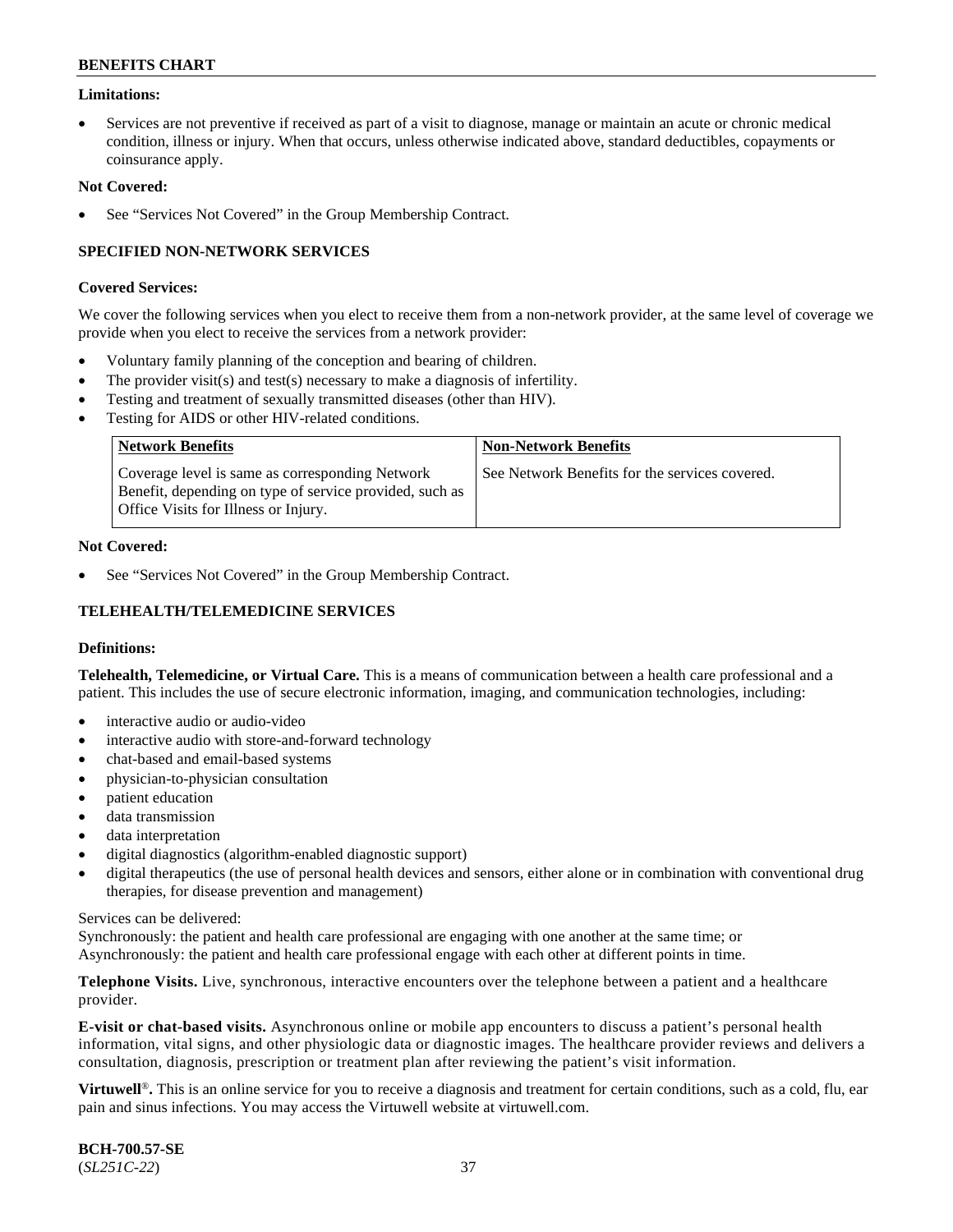**Video Visits.** Live, synchronous, interactive encounters using secure web-based video between a patient and a healthcare provider.

#### **Covered Services:**

The Plan covers the following methods of receiving care for services that would be eligible under the Plan if the service were provided in person.

### **Scheduled telephone visits**

*Select Tier - Subject to the Select Tier Deductibles and Out-of-Pocket Limits*

| Network Benefits              | <b>Non-Network Benefits</b>  |
|-------------------------------|------------------------------|
| 100% of the charges incurred. | 50% of the charges incurred. |

*Standard Tier - Subject to the Standard Tier Deductibles and Out-of-Pocket Limits*

| Network Benefits              | <b>Non-Network Benefits</b>  |
|-------------------------------|------------------------------|
| 100% of the charges incurred. | 50% of the charges incurred. |

#### **E-visits**

### **Access to online care through Virtuwell at [virtuwell.com](https://www.virtuwell.com/)**

*Subject to the Select Tier Deductibles and Out-of-Pocket limits*

| <b>Network Benefits</b>       | <b>Non-Network Benefits</b> |
|-------------------------------|-----------------------------|
| 100% of the charges incurred. | Not Applicable.             |

### **All other E-visits**

*Select Tier - Subject to the Select Tier Deductibles and Out-of-Pocket Limits*

| Network Benefits              | <b>Non-Network Benefits</b>  |
|-------------------------------|------------------------------|
| 100% of the charges incurred. | 50% of the charges incurred. |

*Standard Tier - Subject to the Standard Tier Deductibles and Out-of-Pocket Limits*

| Network Benefits              | <b>Non-Network Benefits</b>  |
|-------------------------------|------------------------------|
| 100% of the charges incurred. | 50% of the charges incurred. |

#### **Video visits**

| <b>Network Benefits</b>                                | <b>Non-Network Benefits</b>                            |
|--------------------------------------------------------|--------------------------------------------------------|
| Coverage level is same as corresponding Network        | Coverage level is same as corresponding Non-Network    |
| Benefit, depending upon type of service provided, such | Benefit, depending upon type of service provided, such |
| as Office Visits for Illness or Injury.                | as Office Visits for Illness or Injury.                |

### **Not Covered:**

See "Services Not Covered" in the Group Membership Contract.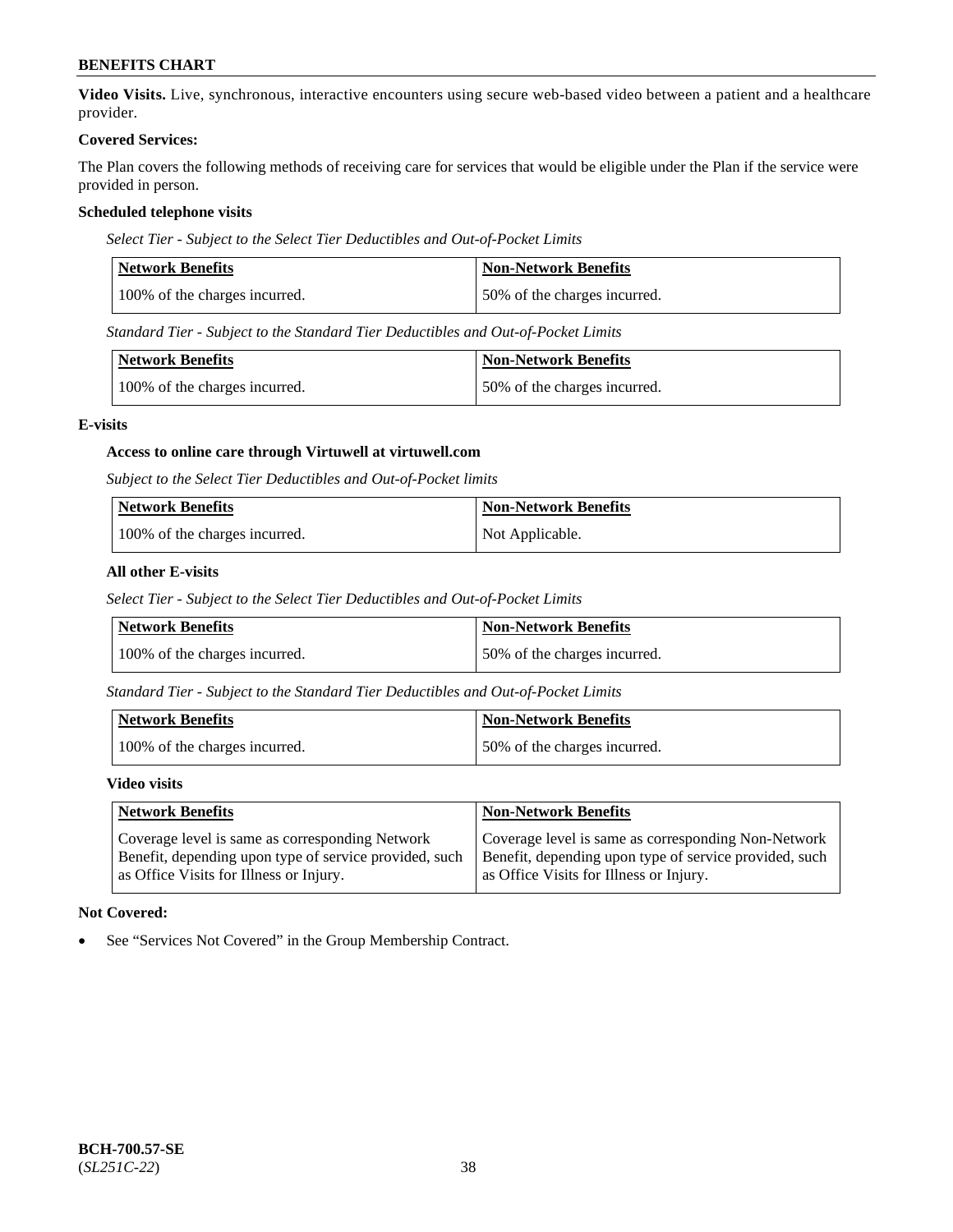# **TRANSPLANT SERVICES**

#### **Applicable Definitions:**

**Autologous.** This is when the source of cells is from the individual's own marrow or stem cells.

**Allogeneic.** This is when the source of cells is from a related or unrelated donor's marrow or stem cells.

**Autologous Bone Marrow Transplant.** This is when the bone marrow is harvested from the individual and stored. The patient undergoes treatment which includes tumor ablation with high-dose chemotherapy and/or radiation. The bone marrow is reinfused (transplanted).

**Allogeneic Bone Marrow Transplant.** This is when the bone marrow is harvested from the related or unrelated donor and stored. The patient undergoes treatment which includes tumor ablation with high-dose chemotherapy and/or radiation. The bone marrow is reinfused (transplanted).

**Autologous/Allogeneic Stem Cell Support.** This is a treatment process that includes stem cell harvest from either bone marrow or peripheral blood, tumor ablation with high-dose chemotherapy and/or radiation, stem cell reinfusion, and related care. Autologous/allogeneic bone marrow transplantation and high dose chemotherapy with peripheral stem cell rescue/support are considered to be autologous/allogeneic stem cell support.

**Designated Transplant Center.** This is any health care provider, group or association of health care providers designated by us to provide services, supplies or drugs for specified transplants for our members.

**Transplant Services.** This is transplantation (including retransplants) of the human organs or tissue listed below, including all related post-surgical treatment and drugs and multiple transplants for a related cause. Transplant services do not include other organ or tissue transplants or surgical implantation of mechanical devices functioning as a human organ, except surgical implantation of an FDA approved Ventricular Assist Device (VAD) or total artificial heart, functioning as a temporary bridge to heart transplantation.

Prior authorization is required prior to consultation to support coordination of care and benefits.

#### **Covered Services:**

We cover eligible transplant services (as defined above) while you are covered under this Benefits Chart. Transplants that will be considered for coverage are limited to the following:

- Kidney transplants for end-stage disease.
- Cornea transplants for end-stage disease.
- Heart transplants for end-stage disease.
- Lung transplants or heart/lung transplants for: (1) primary pulmonary hypertension; (2) Eisenmenger's syndrome; (3) endstage pulmonary fibrosis; (4) alpha 1 antitrypsin disease; (5) cystic fibrosis; and (6) emphysema.
- Liver transplants for: (1) biliary atresia in children; (2) primary biliary cirrhosis; (3) post-acute viral infection (including hepatitis A, hepatitis B antigen e negative and hepatitis C) causing acute atrophy or post-necrotic cirrhosis; (4) primary sclerosing cholangitis; (5) alcoholic cirrhosis; and (6) hepatocellular carcinoma.
- Allogeneic bone marrow transplants or peripheral stem cell support associated with high dose chemotherapy for: (1) acute myelogenous leukemia; (2) acute lymphocytic leukemia; (3) chronic myelogenous leukemia; (4) severe combined immunodeficiency disease; (5) Wiskott-Aldrich syndrome; (6) aplastic anemia; (7) sickle cell anemia; (8) non-relapsed or relapsed non-Hodgkin's lymphoma; (9) multiple myeloma; and (10) testicular cancer.
- Autologous bone marrow transplants or peripheral stem cell support associated with high-dose chemotherapy for: (1) acute leukemias; (2) non-Hodgkin's lymphoma; (3) Hodgkin's disease; (4) Burkitt's lymphoma; (5) neuroblastoma; (6) multiple myeloma; (7) chronic myelogenous leukemia; and (8) non-relapsed non-Hodgkin's lymphoma.
- Pancreas transplants for simultaneous pancreas-kidney transplants for diabetes, pancreas after kidney, living related segmental simultaneous pancreas kidney transplantation and pancreas transplant alone.

For Network Benefits, charges for transplant services must be incurred at a designated transplant center.

The transplant-related treatment provided, including expenses incurred for directly related donor services, shall be subject to and in accordance with the provisions, limitations, maximum and other terms of this Benefits Chart.

Medical and hospital expenses of the donor are covered only when the recipient is a member and the transplant and directly related donor expenses have been prior authorized for coverage. Treatment of medical complications that may occur to the donor are not covered. Donors are not considered members, and are therefore not eligible for the rights afforded to members under the Contract.